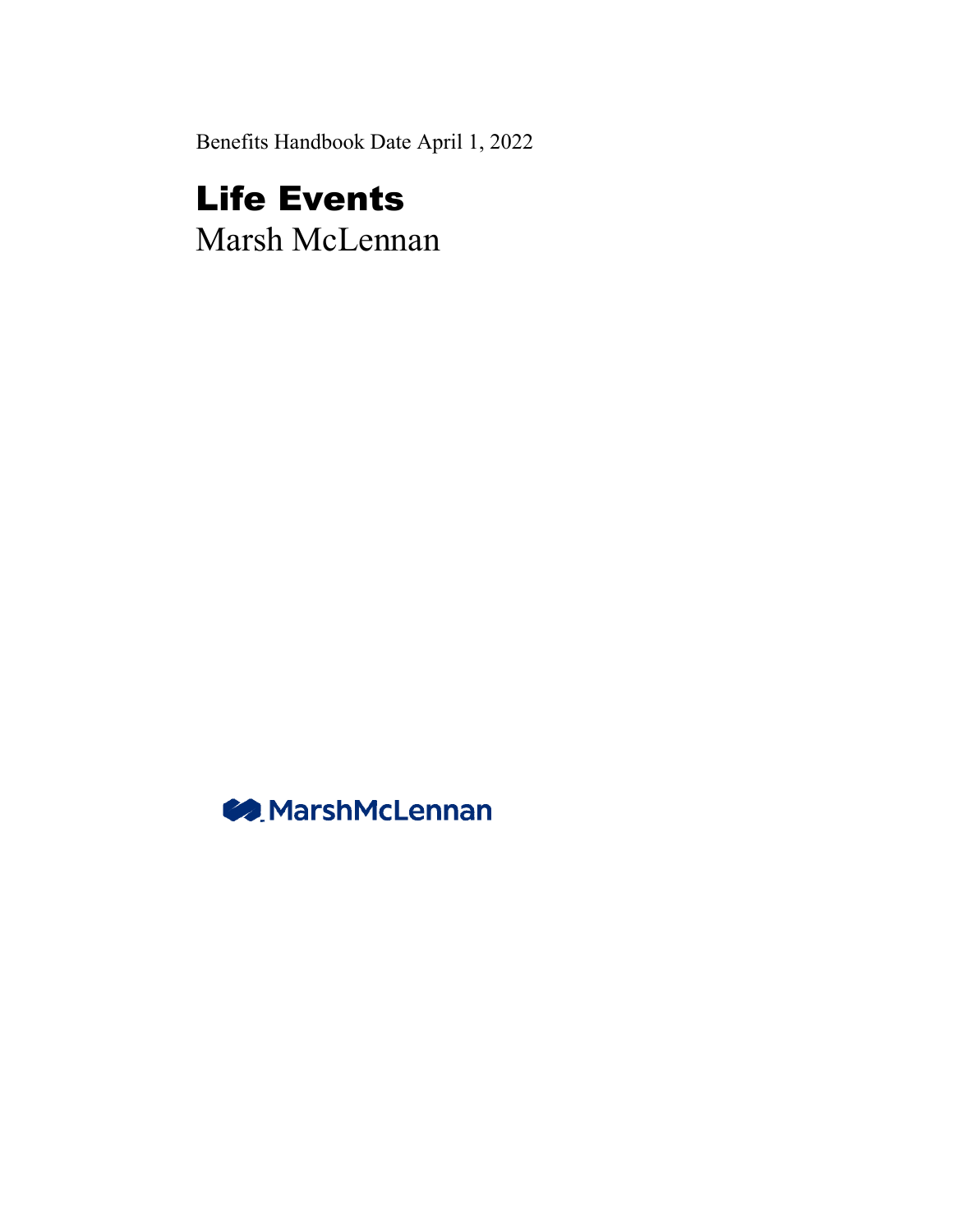# Life Events

*This section describes how your benefits are affected (and the changes you can make to your benefits) when certain common life events occur.*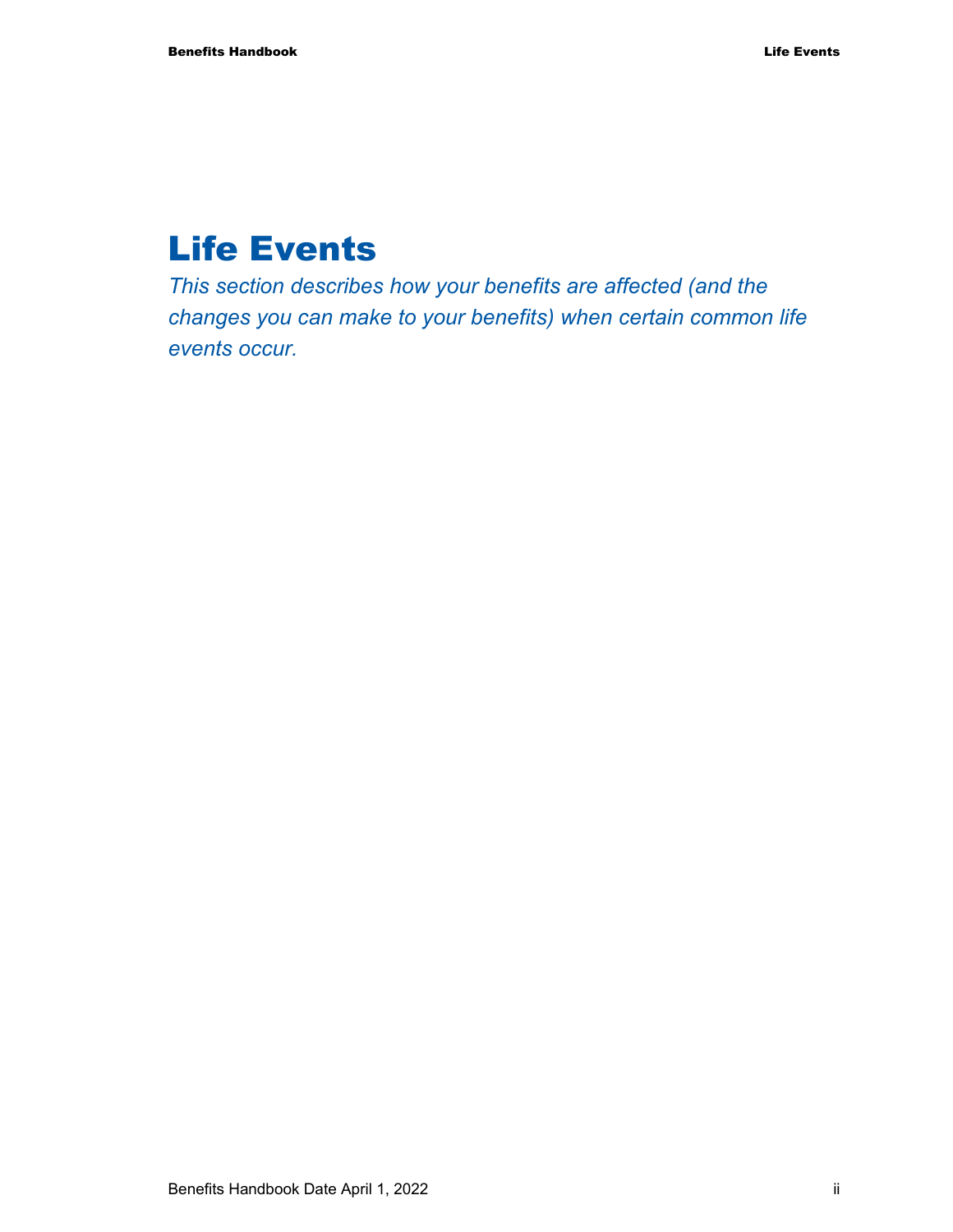## **Contents**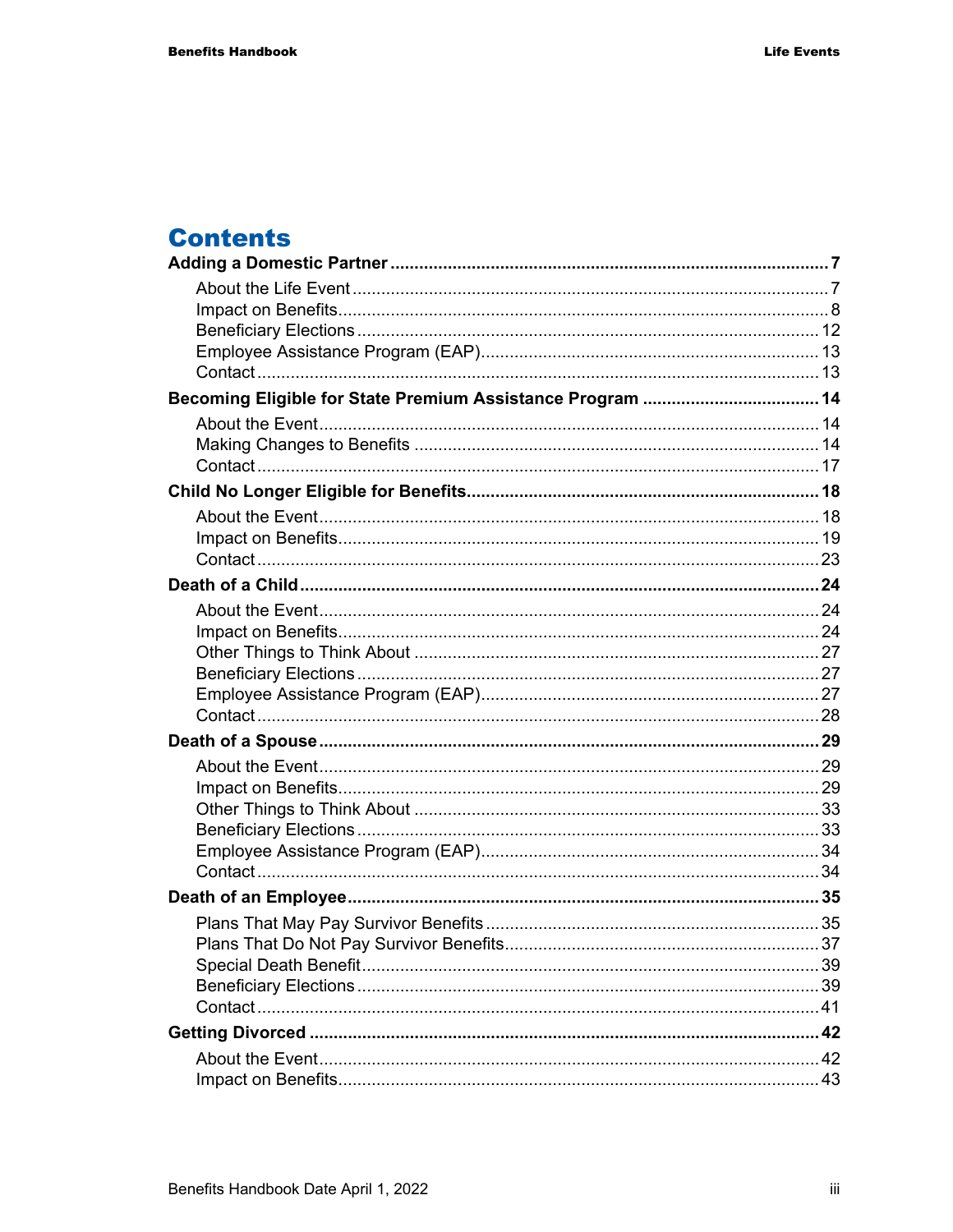| Covered Family Member Gains Coverage Elsewhere/or Becomes Eligible for |  |
|------------------------------------------------------------------------|--|
|                                                                        |  |
|                                                                        |  |
|                                                                        |  |
|                                                                        |  |
|                                                                        |  |
|                                                                        |  |
|                                                                        |  |
|                                                                        |  |
|                                                                        |  |
| Spouse - Loss/Change of Coverage under Another Employer Plan  82       |  |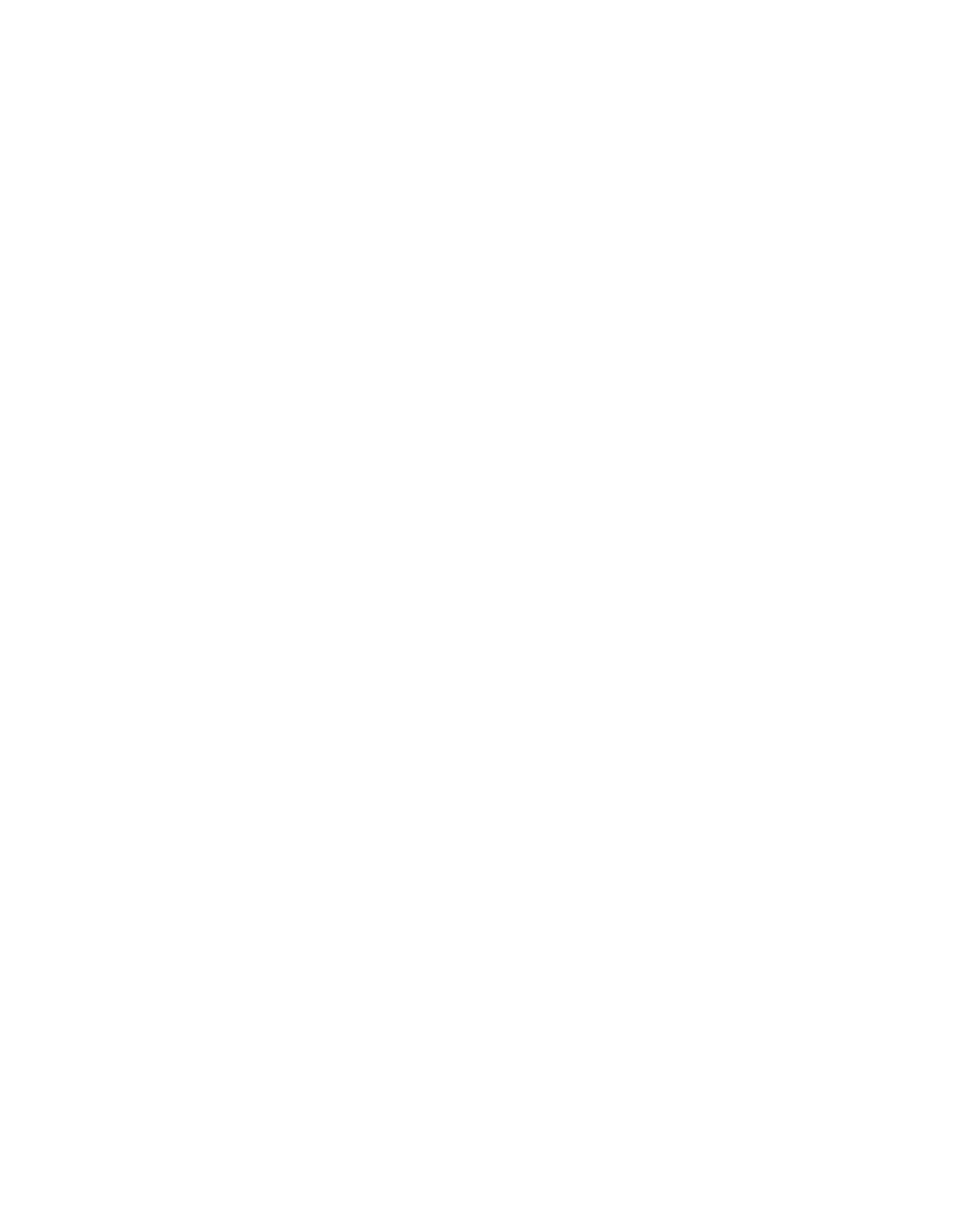## Adding a Domestic Partner

*You may add a domestic partner to certain benefit plans if your domestic partner meets the plans' criteria. If you add a domestic partner, you may need to review and compare the benefit plans that are available to you. On this page, you will find information about benefits coverage and election changes that may be helpful to you, as an active eligible US employee.* 

*Marsh McLennan (Company) voluntarily makes coverage available to domestic partners consistent with the treatment of federally recognized spouses to the extent permitted by law. Note though, domestic partners are not treated as federally recognized spouses under the Internal Revenue Code.* 

*In this section, references to Marsh McLennan mean Marsh & McLennan Companies.* 

### About the Life Event

Adding a domestic partner to certain benefits coverage is permitted upon employment or during the Annual Enrollment period for coverage effective the following January  $1<sup>st</sup>$  if you satisfy the plans' criteria, or immediately upon satisfying the plans' criteria if you previously did not qualify. To cover a domestic partner, you will be required to certify in the Mercer Marketplace Benefits Enrollment Website that your domestic partner meets the eligibility criteria as defined below.

### *Spouse / Domestic Partner*

**• You have already received a marriage license from a US state or local authority, or** registered your domestic partnership with a US state or local authority.

#### *Domestic Partner Only*

- Although not registered with a US state or local authority, your relationship constitutes an eligible domestic partnership. To establish that your relationship constitutes an eligible domestic partnership you and your domestic partner must:
	- − be at least 18 years old
	- − not be legally married, under federal law, to each other or anyone else or part of another domestic partnership during the previous 12 months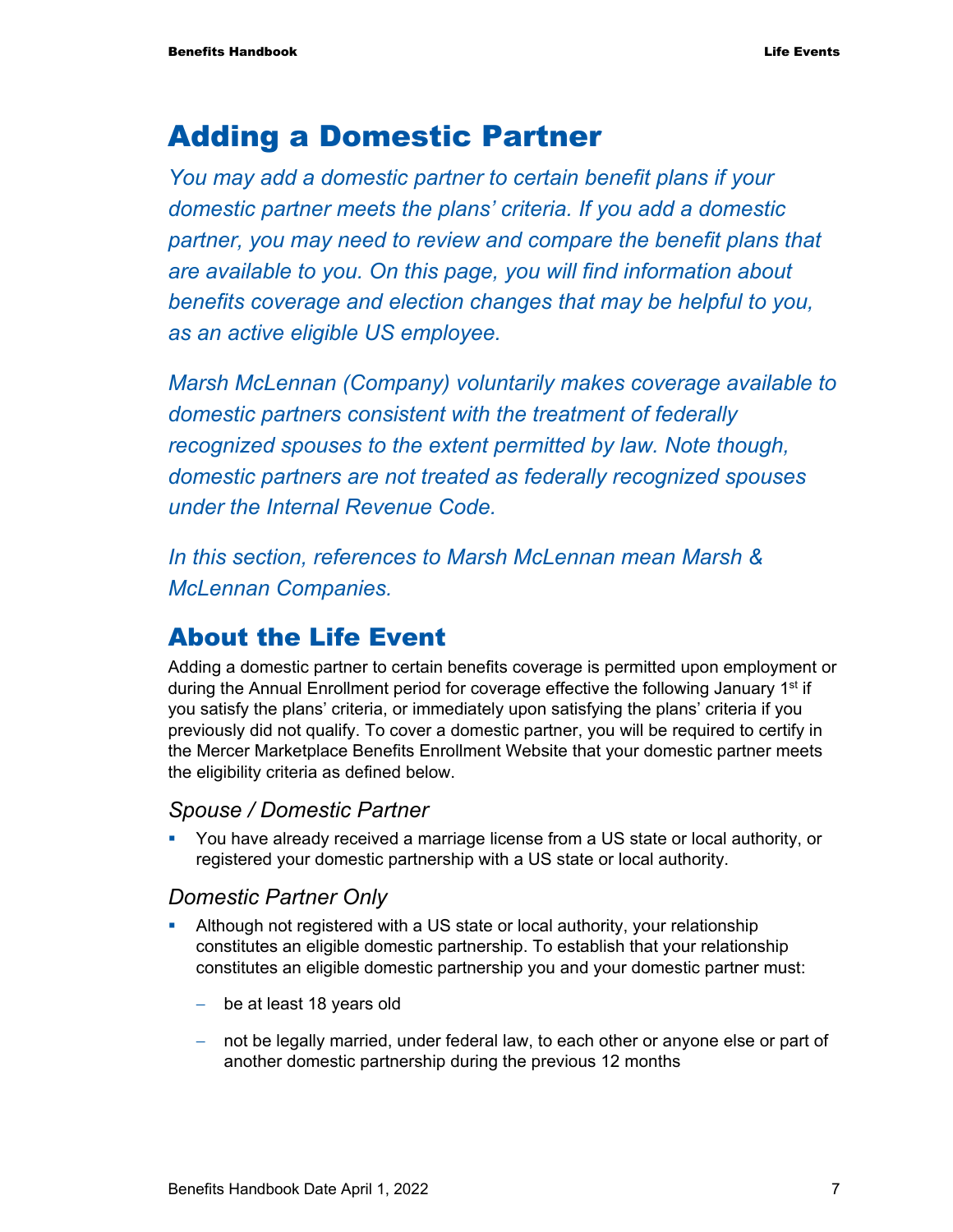- − currently be in an exclusive, committed relationship with each other that has existed for at least 12 months and is intended to be permanent
- − currently reside together, and have resided together for at least the previous 12 months, and intend to do so permanently
- − have agreed to share responsibility for each other's common welfare and basic financial obligations
- − not be related by blood to a degree of closeness that would prohibit marriage under applicable state law.
- Marsh McLennan reserves the right to require documentary proof of your domestic partnership or marriage at any time, for the purpose of determining benefits eligibility. If requested, you must provide documents verifying the registration of your domestic partnership with a state or local authority, your cohabitation and/or mutual commitment, or a marriage license that has been approved by a state or local government authority.

### Impact on Benefits

Your contribution to cover a domestic partner and the dependent child(ren) of a domestic partner is the same as the cost to cover other eligible family members. The contributions are made on a before-tax basis. However, because of IRS requirements, the total cost (Company's cost plus your contributions) for providing healthcare will be imputed as taxable income to you unless your domestic partner (or his or her child(ren)) qualifies as your tax dependent.

If your domestic partner (or his or her child(ren)) qualifies as a dependent under Internal Revenue Code Section 152 and IRS Publication 501 (that is, are your tax dependents), the cost of their coverage would not be imputed as taxable income to you.

You should review your beneficiary designations for all your benefit plans.

**Note:** Domestic partners are not treated as spouses under the tax law or for purposes of the 401(k) Savings & Investment Plan or the US Retirement Program. However, the US Retirement Program does provide survivor benefits to qualified domestic partners. See "Eligible Survivor" in the *Marsh & McLennan Companies Retirement Plan , Benefit Equalization Plan* and *Supplemental Retirement Plan* sections of the Benefits Handbook for specific domestic partner plan details.

### Making Changes to Benefits

You will have 30 calendar days to change your benefits coverage. Go to Colleague Connect (**https://mmcglobal.sharepoint.com/sites/home**), click **Pay & Benefits** and select **Mercer Marketplace Benefits Enrollment Website** under Benefits.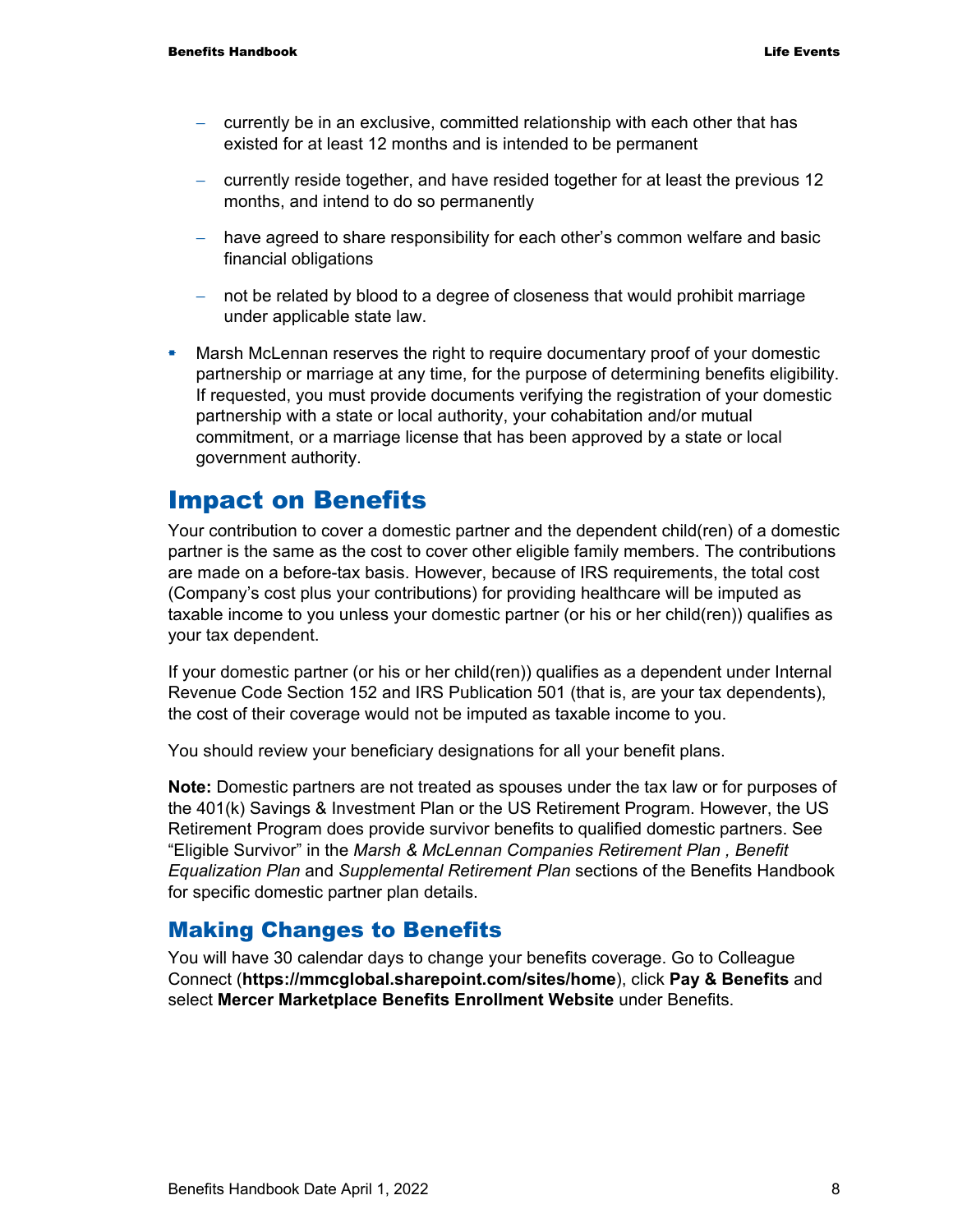#### *Medical Plan*

You may make the following changes:

- **change your plan,**
- **increase your level of coverage.**

Changes to this plan must be made within 60 calendar days of your certifying in the Mercer Marketplace Benefits Enrollment Website that your domestic partner meets the eligibility criteria as defined above.

### *Dental Plan*

You may make the following changes:

- **change your plan,**
- **increase your level of coverage.**

Changes to this plan must be made within 30 calendar days of your certifying in the Mercer Marketplace Benefits Enrollment Website that your domestic partner meets the eligibility criteria as defined above.

### *Vision Care Plan*

You may make the following changes:

- **change your plan,**
- **increase your level of coverage.**

Changes to this plan must be made within 30 calendar days of your certifying in the Mercer Marketplace Benefits Enrollment Website that your domestic partner meets the eligibility criteria as defined above.

### *Health Care Flexible Spending Account*

If your domestic partner qualifies as your dependent under IRC Section 152, you may make the following changes:

- **enroll**.
- **EXEC** increase your contribution amount for the year.

Changes to this plan must be made within 30 calendar days of your certifying in the Mercer Marketplace Benefits Enrollment Website that your domestic partner meets the eligibility criteria as defined above.

Only claims incurred on or after the effective date of the qualified family status change will be eligible for reimbursement of the increased amount.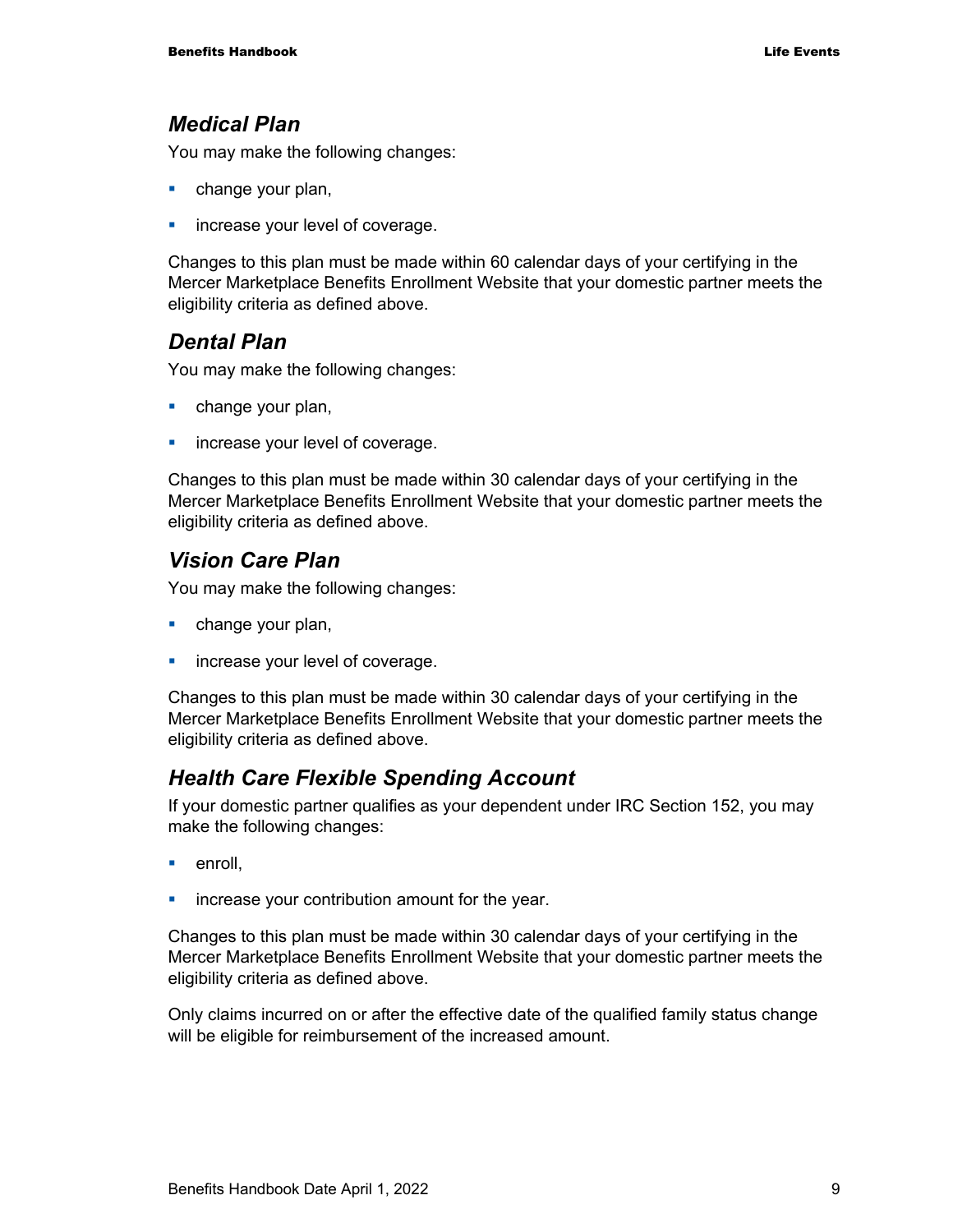### *Dependent Care Flexible Spending Account Plan*

If your domestic partner and your domestic partner's child qualify as your tax dependent under IRC Section 152, you may make the following changes:

- enroll,
- **EXEC** increase your contribution amount for the year.

Changes to this plan must be made within 30 calendar days of your certifying in the Mercer Marketplace Benefits Enrollment Website that your domestic partner meets the eligibility criteria as defined above.

Only claims incurred on or after the effective date of the qualified family status change will be eligible for reimbursement of the increased amount.

### *Voluntary AD&D Plan*

You may make the following change:

**EXEDEE A** increase or decrease your level and amount of coverage.

Changes to this plan must be made within 30 calendar days of your certifying in the Mercer Marketplace Benefits Enrollment Website that your domestic partner meets the eligibility criteria as defined above.

### *Group Variable Universal Life Insurance Plan*

You may make the following change:

**EXECT** enroll your domestic partner or children of your domestic partner.

Changes to this plan must be made within 31 calendar days of your domestic partnership. Coverage for your domestic partner in one increment of \$10,000 is available without Evidence of Insurability if your application for domestic partner coverage is received by Metlife within 31 days of your domestic partnership. The insurer may require proof that you and your domestic partner have maintained the same residence for at least 12 months prior to the date of application for benefits under this plan for your domestic partner.

### *Other Insurances*

Generally, you can make changes to after-tax benefits at any time during the plan year when not tied to a qualified family status change. In some cases, Evidence of Insurability is required before coverage becomes effective. Refer to the individual benefit plan sections for further information about adding a domestic partner.

### *Legal Assistance Plan*

If you are enrolled and acquire a domestic partner during the plan year, your family members will automatically be covered under the Plan.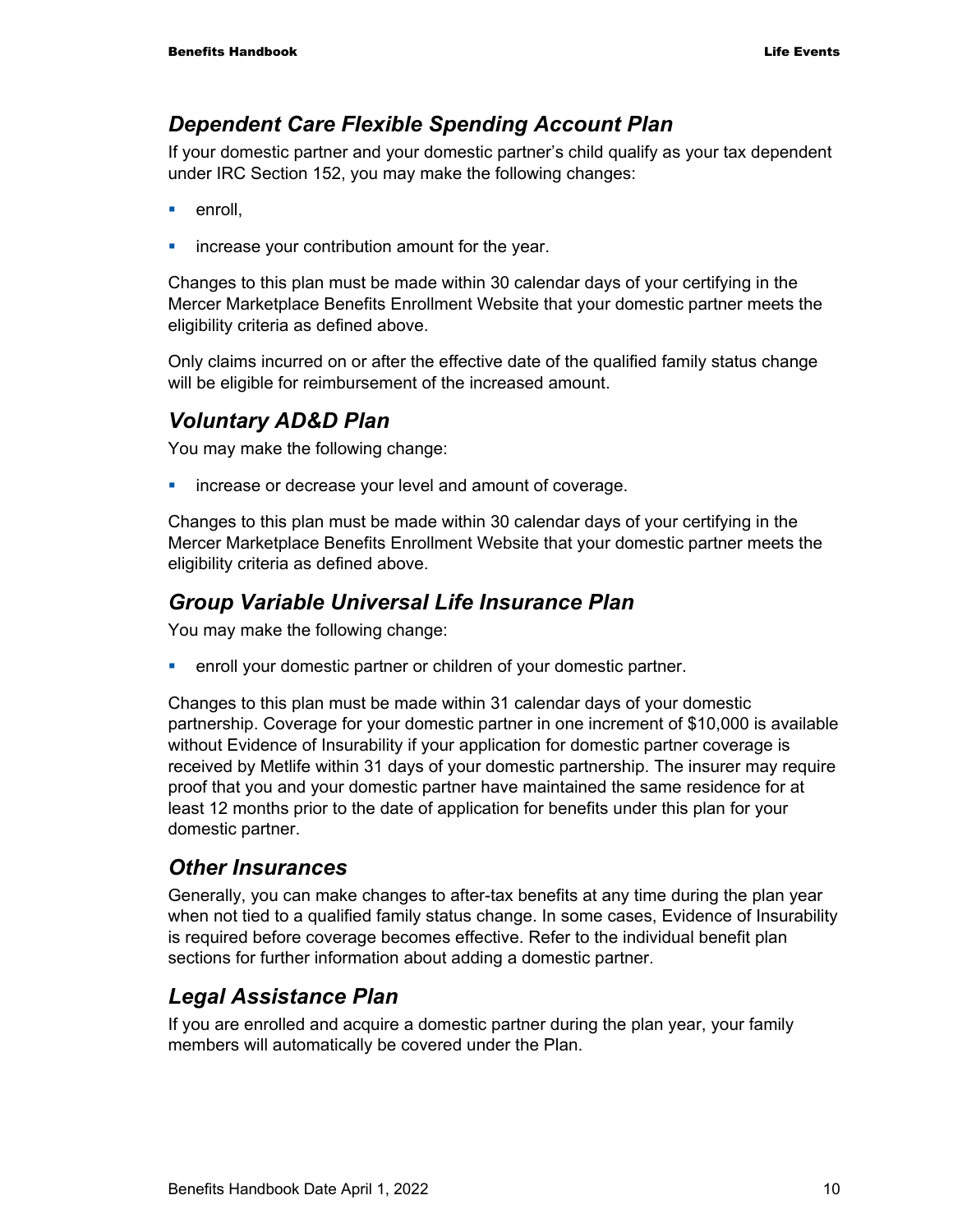### *Identity Protection Benefit Program*

You can enroll for coverage for yourself and your domestic partner in the Identity Protection Benefit Program at any time during the year. Make an initial election on Voluntary Benefits (**www.mmcvoluntarybenefits.com**). After this initial enrollment, you will receive a membership kit in the mail.

### *Accident Insurance*

You may make the following change:

**increase your level of coverage.** 

Changes to this plan must be made within 30 calendar days of your certifying in the Mercer Marketplace Benefits Enrollment Website that your domestic partner meets the eligibility criteria as defined above.

### *Critical Illness*

You may make the following change:

**increase your level of coverage.** 

Changes to this plan must be made within 30 calendar days of your certifying in the Mercer Marketplace Benefits Enrollment Website that your domestic partner meets the eligibility criteria as defined above.

### *Hospital Indemnity*

You may make the following change:

**increase your level of coverage.** 

Changes to this plan must be made within 30 calendar days of your certifying in the Mercer Marketplace Benefits Enrollment Website that your domestic partner meets the eligibility criteria as defined above.

### When to Make Changes

You may apply for domestic partner coverage within 30 calendar days of your first becoming eligible for plan coverage; within 30 calendar days of your first satisfying the domestic partner criteria; or during the Annual Enrollment period for coverage generally effective the next January 1.

### *Effective Date of Change*

Your coverage will be effective on your first day of eligibility when you are Actively-At-Work if you are a Marsh McLennan or eligible MMA employee, as long as you apply for coverage within 30 calendar days of your first becoming eligible for plan coverage; on the date you first satisfy the domestic partner criteria if you apply within 30 calendar days of becoming eligible and your medical plan permits a mid-year enrollment; or on the next January 1 if you apply during the Annual Enrollment period.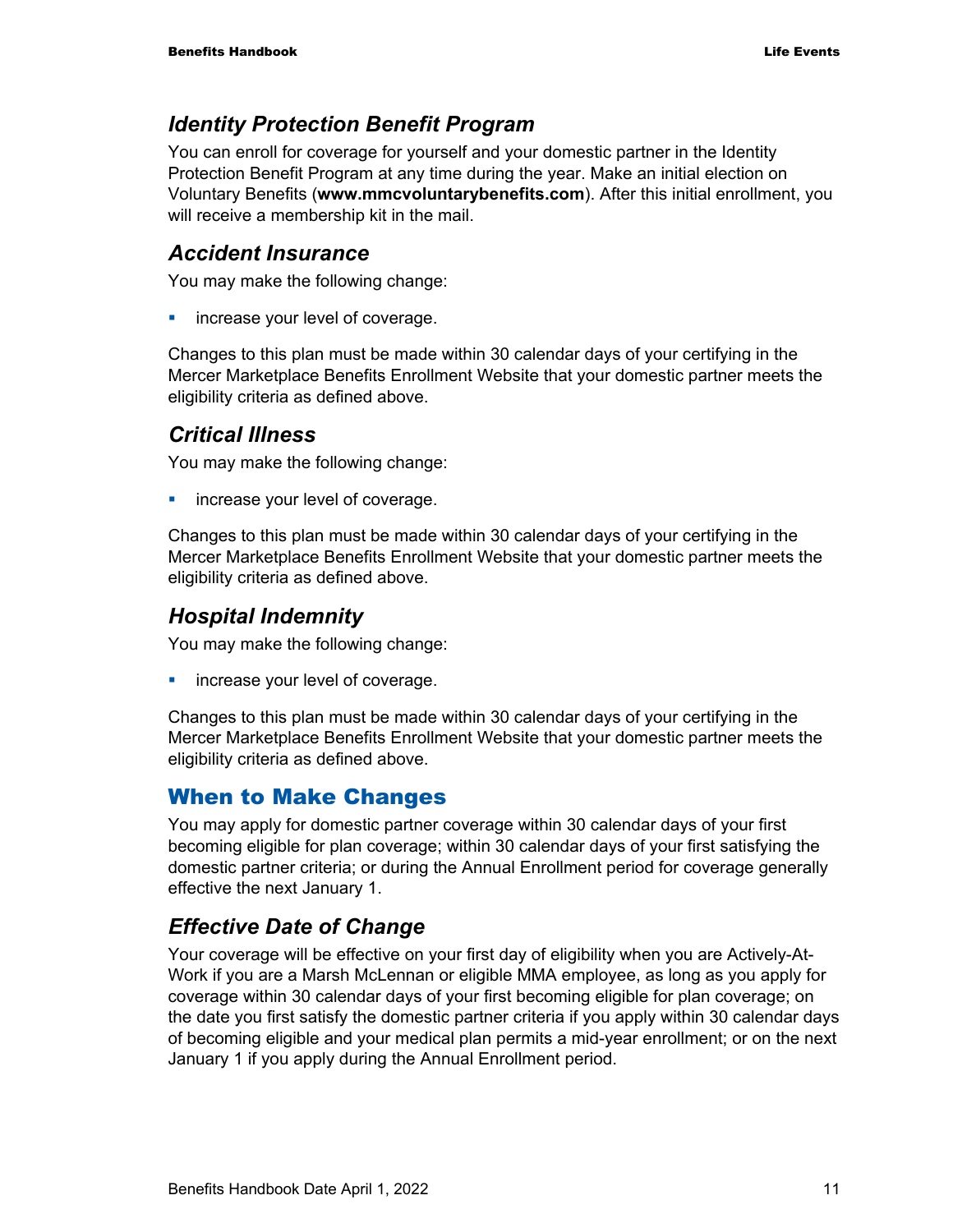### Pay-related Changes

Under current tax laws, the total cost (Company's cost plus your contributions) for providing healthcare coverage to domestic partners results in "imputed income" to you; you must pay tax on this income. The full cost of domestic partner coverage (Company's cost plus your contributions) is subject to federal, income, FICA (Social Security and Medicare) and, if applicable, state and local income taxes.

Your amount of imputed income equals the full cost to cover your partner (and/or your partner's child(ren)). The dollar amount of imputed income is calculated every payroll cycle and is reflected on your payslip and is subject to tax withholding under federal and, if applicable, state and local law. It is also reported on your year-end W-2 Form as a component of taxable income from the Company.

If your domestic partner (or his or her child(ren)) qualifies as a dependent under Internal Revenue Code Section 152 and IRS Publication 501 (that is, are your tax dependents), the cost of their coverage would not be imputed as taxable income to you. You may want to review your W-4 withholding allowance and make changes if applicable.

You may want to review your bank and financial institution information to see if you need to make a change.

### Beneficiary Elections

These are the benefit plans for which you name a beneficiary to receive a benefit in the event of a death:

- Voluntary AD&D
- **Health Savings Account**
- **Business Travel Accident Insurance**
- **Personal Life Insurance**
- **Basic Life Insurance**
- **Group Variable Universal Life**
- **401(k) Savings & Investment Plan**
- **Supplemental Savings & Investment Plan**

Each plan has rules about who can be your beneficiary. Refer to the individual benefit plan sections for further information about beneficiary elections for these plans.

**Note:** The US Retirement Program provides survivor benefits to qualified domestic partners. See "Eligible Survivor" in the *Marsh & McLennan Companies Retirement Plan , Benefit Equalization Plan* and *Supplemental Retirement Plan* sections of the Benefits Handbook for specific domestic partner plan details.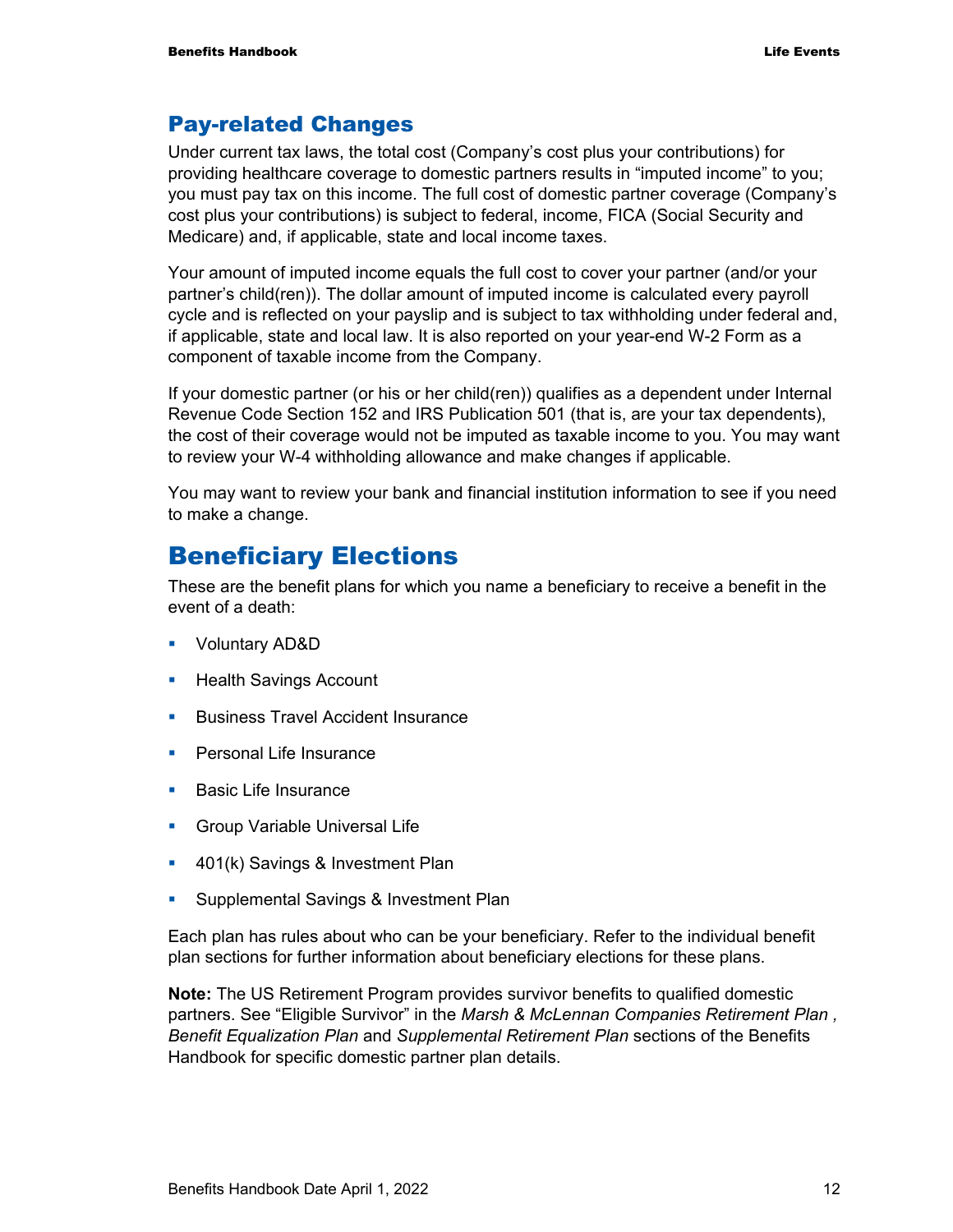### Employee Assistance Program (EAP)

With the constant demands we face each day, it can sometimes be difficult to balance our work and home lives. If you are struggling with a personal concern, crisis or even an everyday issue, the Employee Assistance Program (EAP) can be an invaluable resource. You can contact the EAP 24 hours a day, 7 days a week, at +1 800 382 3432. For online information, go to Colleague Connect (**https://mmcglobal.sharepoint .com/sites/home**). Click **Pay & Benefits** and select **Employee Assistance Program**. The Employee ID to access the site is: **mmc**.

### Contact

To cover your domestic partner, you will need to certify in the Mercer Marketplace Benefits Enrollment Website that your domestic partner meets the eligibility criteria as defined above. Go to Colleague Connect (**https://mmcglobal.sharepoint .com/sites/home**), click **Pay & Benefits** and select **Mercer Marketplace Benefits Enrollment Website** under Benefits.

The US Retirement Program provides survivor benefits to qualified domestic partners. See "Eligible Survivor" in the *Marsh & McLennan Companies Retirement Plan , Benefit Equalization Plan* and *Supplemental Retirement Plan* sections of the Benefits Handbook for specific domestic partner plan details or you can contact HR Services at +1 866 374 2662, any business day, from 8 a.m. to 8 p.m. Eastern time.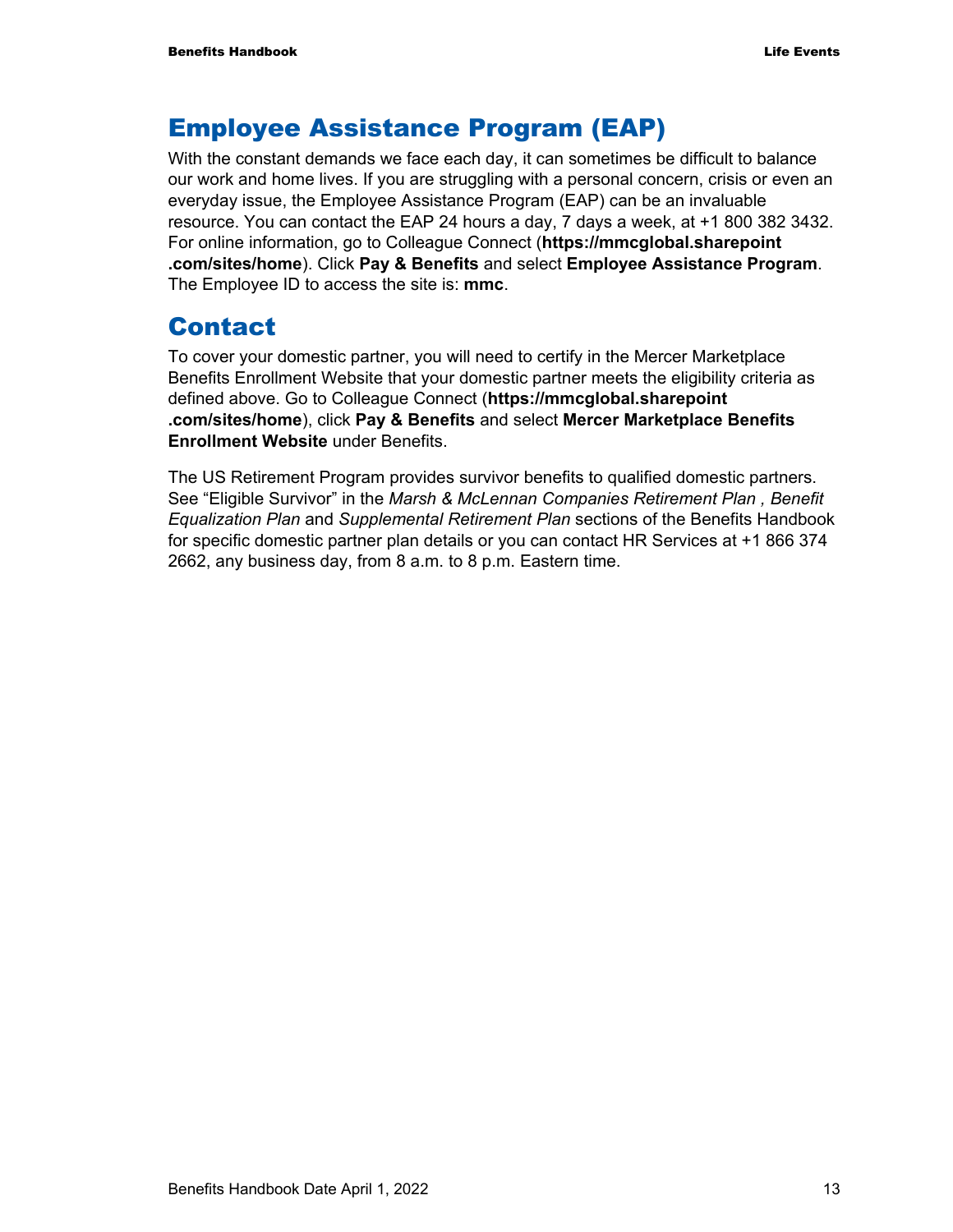# Becoming Eligible for State Premium Assistance Program

*If you become eligible for a state premium assistance program, you will need to review and compare the benefit plans that are available to you. On this page you will find information about benefits coverage and election changes that may be helpful to you, as an eligible employee.* 

#### Changing Your Benefits

The IRS allows you to pay for certain benefits on a before-tax basis providing you with a tax savings on the cost of coverage. In return for this tax savings, the IRS restricts your ability to make changes to before-tax benefits.

Your before-tax benefit elections must remain in effect throughout the calendar year unless you have a qualified family status change that necessitates a coverage change.

### About the Event

You or your dependent(s) becoming eligible for a Medicaid or CHIP state premium assistance program is considered a qualified family status change. This means that you can change certain before-tax benefits without waiting for the next annual enrollment period.

The Company reserves the right to ask you for proof of the qualified family status change. Failure to provide such proof within the timeframe specified may result in a loss of coverage and you may be required to pay for any services that you and your family members used while ineligible for coverage.

### Making Changes to Benefits

You can make changes to your benefit plans by going to Colleague Connect (**https://mmcglobal.sharepoint.com/sites/home**).

### *Medical Plan*

You may make the following change:

- **•** remove yourself and your dependent(s) from your existing coverage.
- **Fig. 2** remove your dependent(s) from your existing coverage.

This is a HIPAA special enrollment event.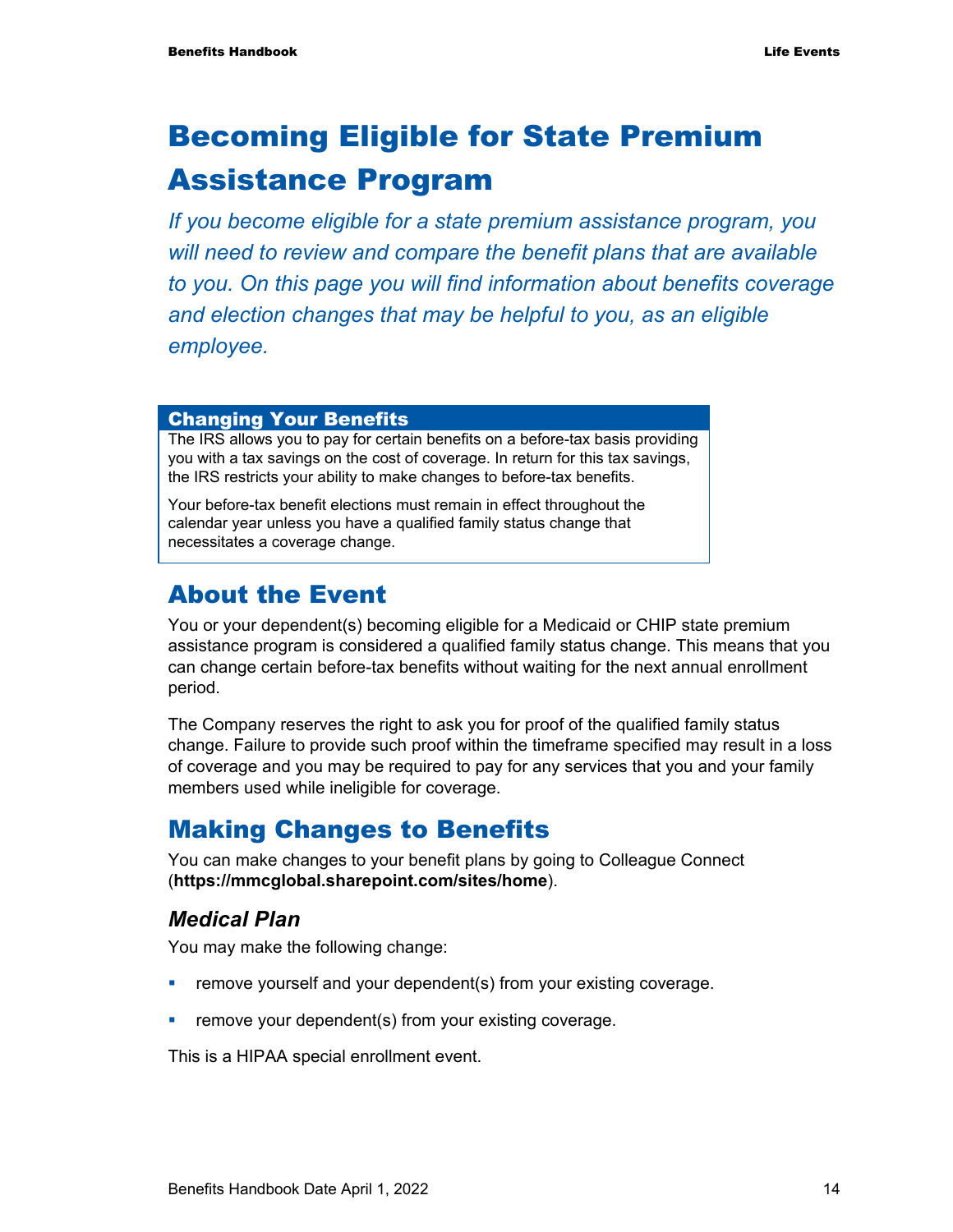Changes to this plan must be made within 60 calendar days of eligibility for the Medicaid or CHIP State Premium Assistance Program.

### *Dental Plan*

You may make the following change:

- **•** remove yourself and your dependent(s) from your existing coverage.
- **Fuller** remove your dependent(s) from your coverage.

Changes to this plan must be made within 30 calendar days of eligibility for the Medicaid or CHIP State Premium Assistance Program.

### *Vision Care Plan*

You may make the following change:

- **•** remove yourself and your dependent(s) from your existing coverage.
- **•** remove your dependent(s) from your coverage.

Changes to this plan must be made within 30 calendar days of eligibility for the Medicaid or CHIP State Premium Assistance Program.

### *Health Care Flexible Spending Account Plan*

You may make the following change:

**decrease or stop future contributions.** 

Changes to this plan must be made within 30 calendar days of eligibility for the Medicaid or CHIP State Premium Assistance Program.

Only claims incurred on or after the effective date of the qualified family status change will be eligible for reimbursement of the increased amount.

### *Dependent Care Flexible Spending Account Plan*

You may make the following changes:

- **enroll**.
- $\blacksquare$  increase your contribution amount for the year,
- **decrease or stop future contributions.**

Changes to this plan must be made within 30 calendar days of eligibility for the Medicaid or CHIP State Premium Assistance Program.

Only claims incurred on or after the effective date of the qualified family status change will be eligible for reimbursement of the increased amount.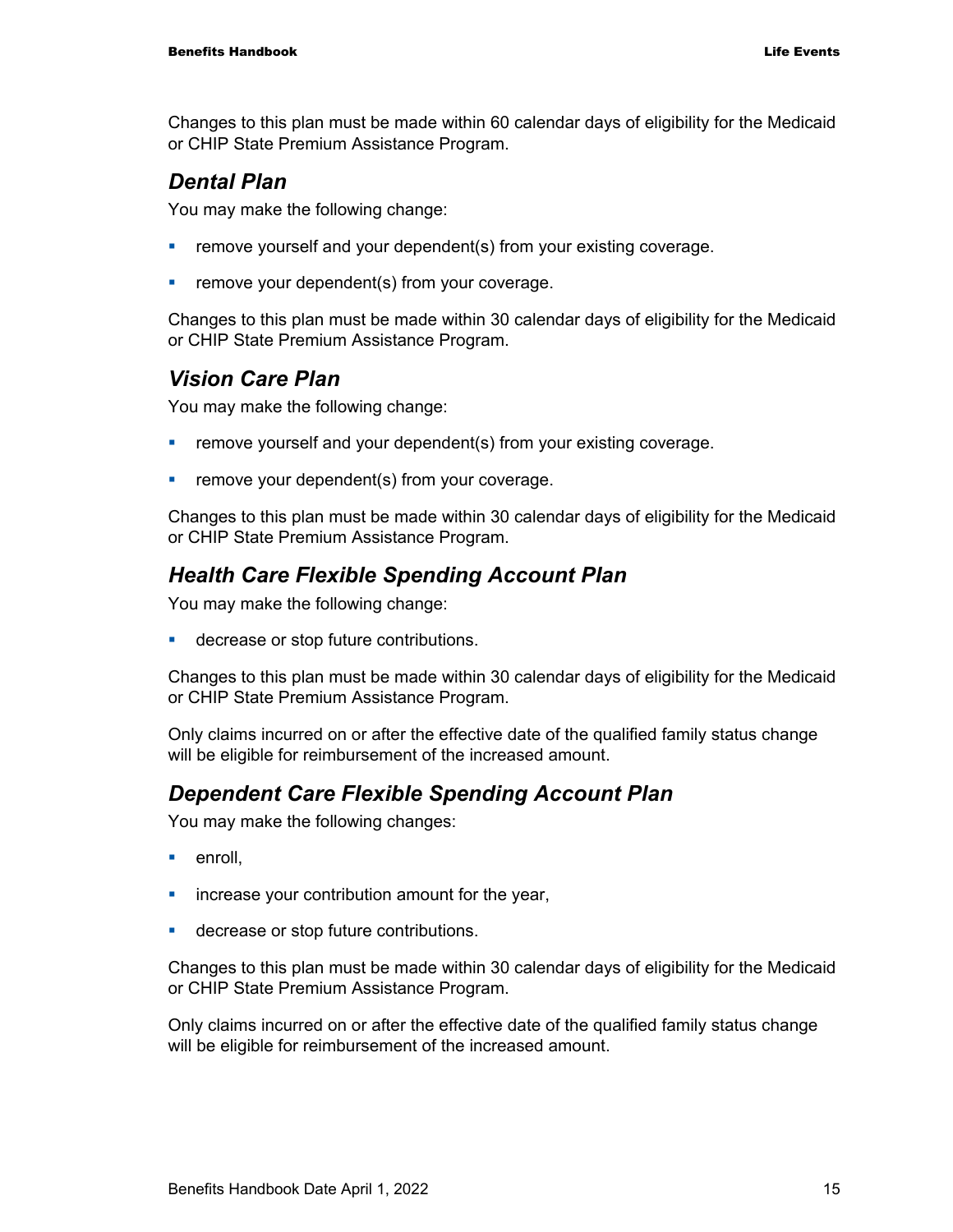### *Voluntary AD&D Plan*

You may make the following change:

**EXEDEE A** increase or decrease your level and amount of coverage.

#### *Other Insurances*

Generally, you can make changes to after-tax benefits at any time during the plan year when not tied to a qualified family status change. In some cases, Evidence of Insurability is required before coverage becomes effective. Refer to the individual benefit plan sections for further information.

### *Legal Assistance Plan*

Refer to the individual benefit plan section for further information, including the contact number for the Claims Administrator.

### *Identity Protection Benefit Program*

Refer to the individual benefit plan section for further information, including the contact number for the Claims Administrator.

### *Accident Insurance*

You may make the following change:

**Fig. 2** remove your dependent(s) from your existing coverage.

Changes to this plan must be made within 30 calendar days of eligibility for the Medicaid or CHIP State Premium Assistance Program.

### *Critical Illness*

You may make the following change:

 $\blacksquare$  remove your dependent(s) from your existing coverage.

Changes to this plan must be made within 30 calendar days of eligibility for the Medicaid or CHIP State Premium Assistance Program.

### *Hospital Indemnity*

You may make the following change:

**•** remove your dependent(s) from your existing coverage.

Changes to this plan must be made within 30 calendar days of eligibility for the Medicaid or CHIP State Premium Assistance Program.

### When to Make Changes

All changes must be made within 30 calendar days (60 calendar days for medical changes due to qualified family status changes) of the qualified family status change date.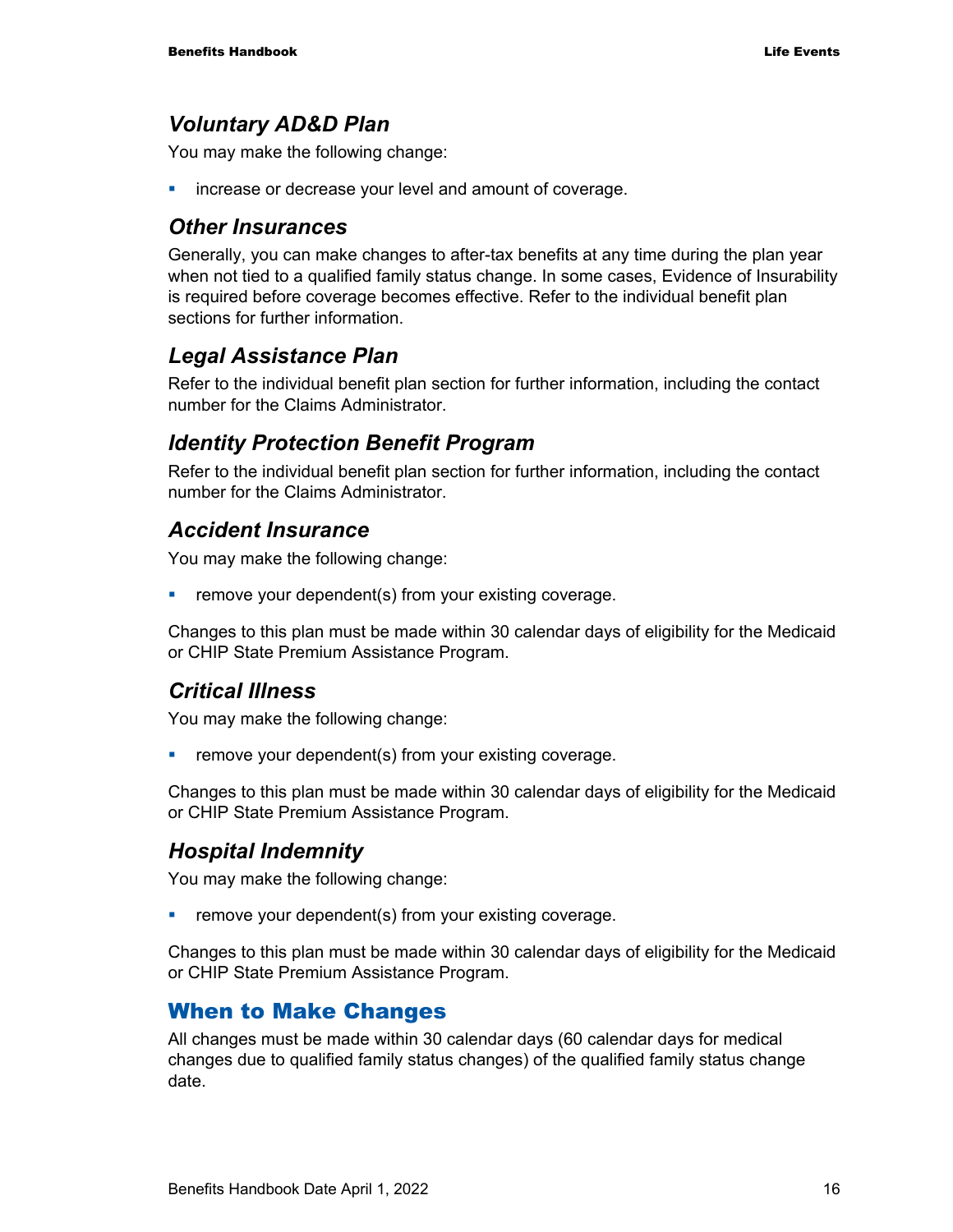### *Effective Date of Change*

Your change in coverage becomes effective the day of the qualified family status change.

### Pay-related Changes

If you make changes to your benefit elections, your payroll deductions may change.

### Contact

You must register the qualified family status change event and make changes to your benefit plans by going to Colleague Connect (**https://mmcglobal.sharepoint .com/sites/home**). You must make your change within 30 calendar days (60 calendar days for medical plan changes due to the qualified family status change) of eligibility for the Medicaid or CHIP State Premium Assistance Program.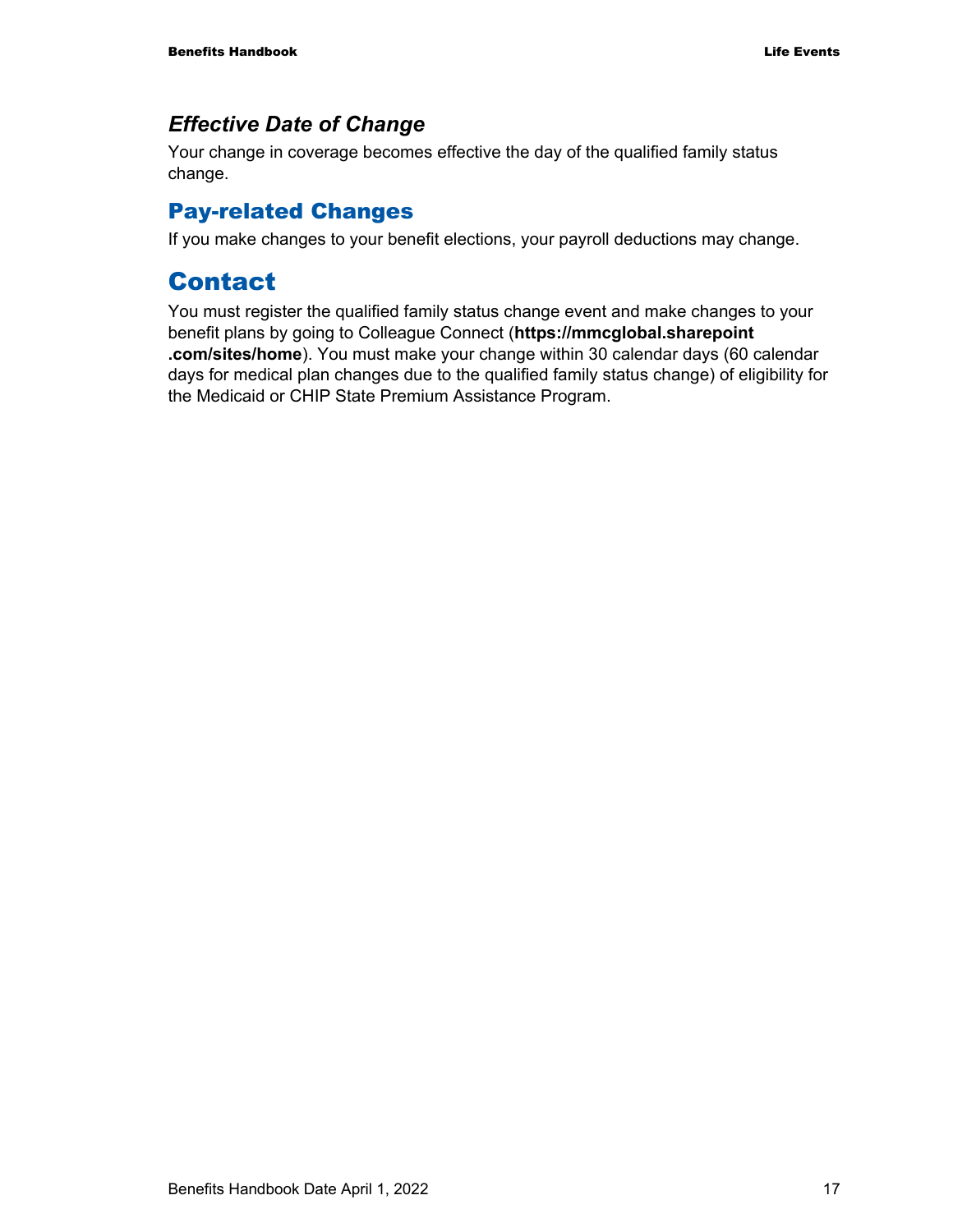# Child No Longer Eligible for Benefits

*If your child is no longer eligible for benefits, you may need to review and compare the benefit plans that are available to you. On this page, you will find information about benefits coverage and election changes that may be helpful to you, as an active eligible US employee.* 

#### Changing Your Benefits

The IRS allows you to pay for certain benefits on a before-tax basis providing you with a tax savings on the cost of coverage. In return for this tax savings, the IRS restricts your ability to make changes to before-tax benefits.

Your before-tax benefit elections must remain in effect throughout the calendar year unless you have a qualified family status change that necessitates a coverage change. The change in your benefits coverage must be due to and consistent with the qualified family status change.

### About the Event

Your child no longer being eligible for benefits is considered a qualified family status change. This means you can change certain before-tax benefits without waiting until the next Annual Enrollment period. In addition, you may be required to make certain changes to your coverage.

The Company reserves the right to ask you for proof of the qualified family status change. If you fail to provide such proof within the timeframe specified, you may be required to pay for any services that you and your family members used while ineligible for coverage.

### COBRA Coverage

COBRA continuation allows you and/or your covered family members to temporarily extend current coverage at group rates plus an administrative fee in certain circumstances when coverage could otherwise end.

If you or one of your covered family members is losing Company-sponsored coverage because of a qualifying event, you can elect to continue coverage in these Companysponsored plans:

- medical
- **u** dental
- **vision**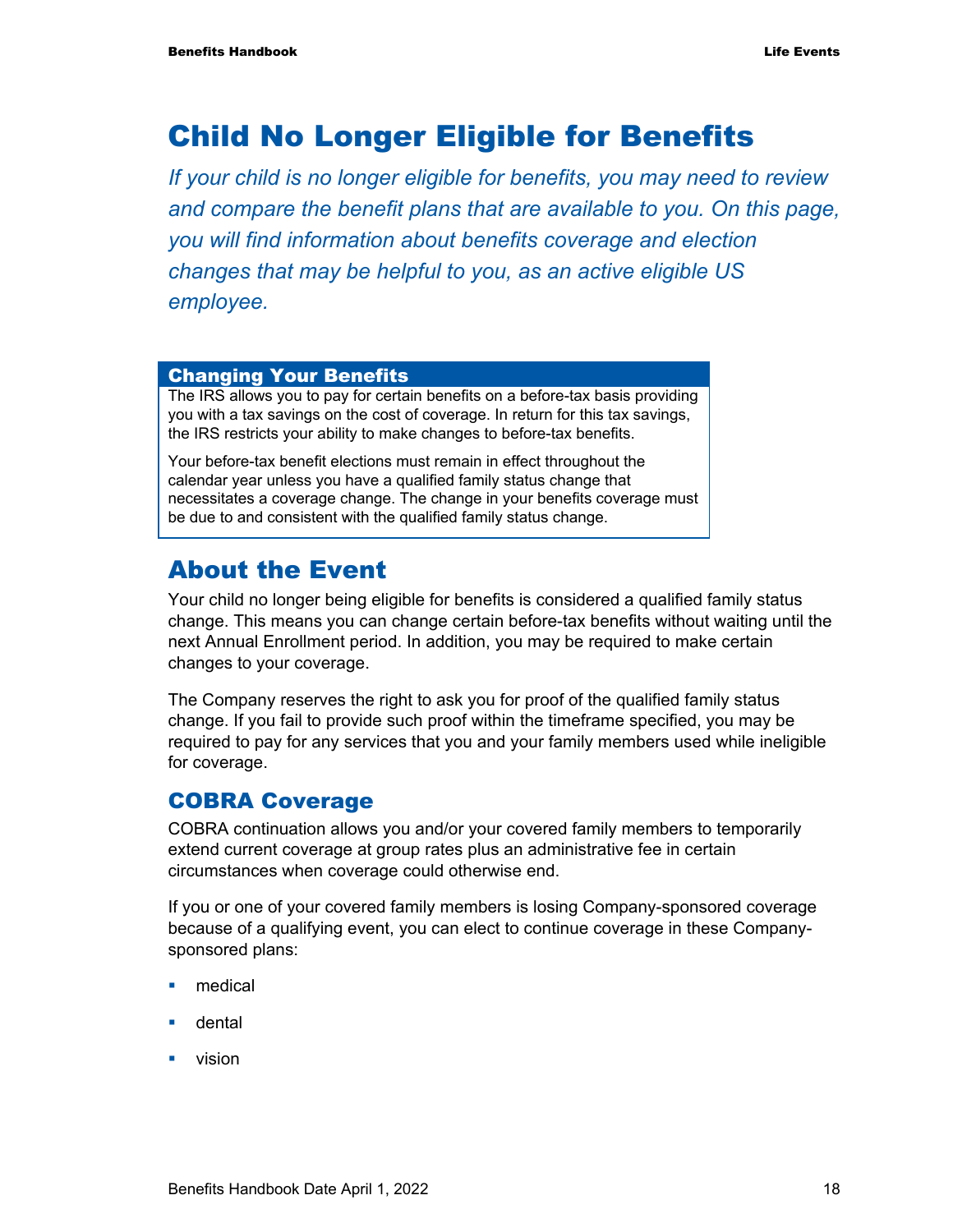- **Health Care Flexible Spending Account**
- **EXECT** Limited Purpose Health Care Flexible Spending Account
- **Employee Assistance Program (EAP)**
- **Teladoc Medical Experts**
- $\blacksquare$  Health Advocate

To continue coverage, you and/or your covered family members must be enrolled in these plans on the date of the qualifying event.

The length of time you can continue coverage depends on the type of qualifying event.

You must enroll within a specified time period to continue coverage.

Coverage continuation for domestic partners varies depending on the medical plan in which you're enrolled.

### COBRA Eligibility and Enrollment

You and/or your covered family members are eligible for COBRA continuation if you are enrolled in Company-sponsored coverage and lose coverage due to a qualifying event. **Note: An event is a qualifying event only if it causes a covered family member (beneficiary) to lose coverage.**

| <b>Qualifying Events</b>                                                                                | <b>Covered Family Members</b>         | Coverage   |
|---------------------------------------------------------------------------------------------------------|---------------------------------------|------------|
| Termination of employment<br>Reduction of hours                                                         | Employee<br>Spouse<br>Dependent child | 18 months* |
| Employee enrolled in Medicare<br>Divorce or legal separation from employee<br>Death of covered employee | Spouse<br>Dependent child             | 36 months  |
| Loss of "dependent child" status                                                                        | Dependent child                       | 36 months  |

#### *Periods of Coverage:*

In the case of individuals who are determined by the Social Security Administration to be disabled when they leave the Company or within the 60 calendar day COBRA election period, special rules may apply to extend coverage by an additional 11 months for the disabled individual and other individuals who are qualified beneficiaries with respect to the same qualifying event.

See "Continuing Coverage" in the *Healthcare Participation* section for further details.

### Impact on Benefits

#### *Making Changes to Benefits*

You can make changes to your benefit plans by going to Colleague Connect (**https://mmcglobal.sharepoint.com/sites/home**).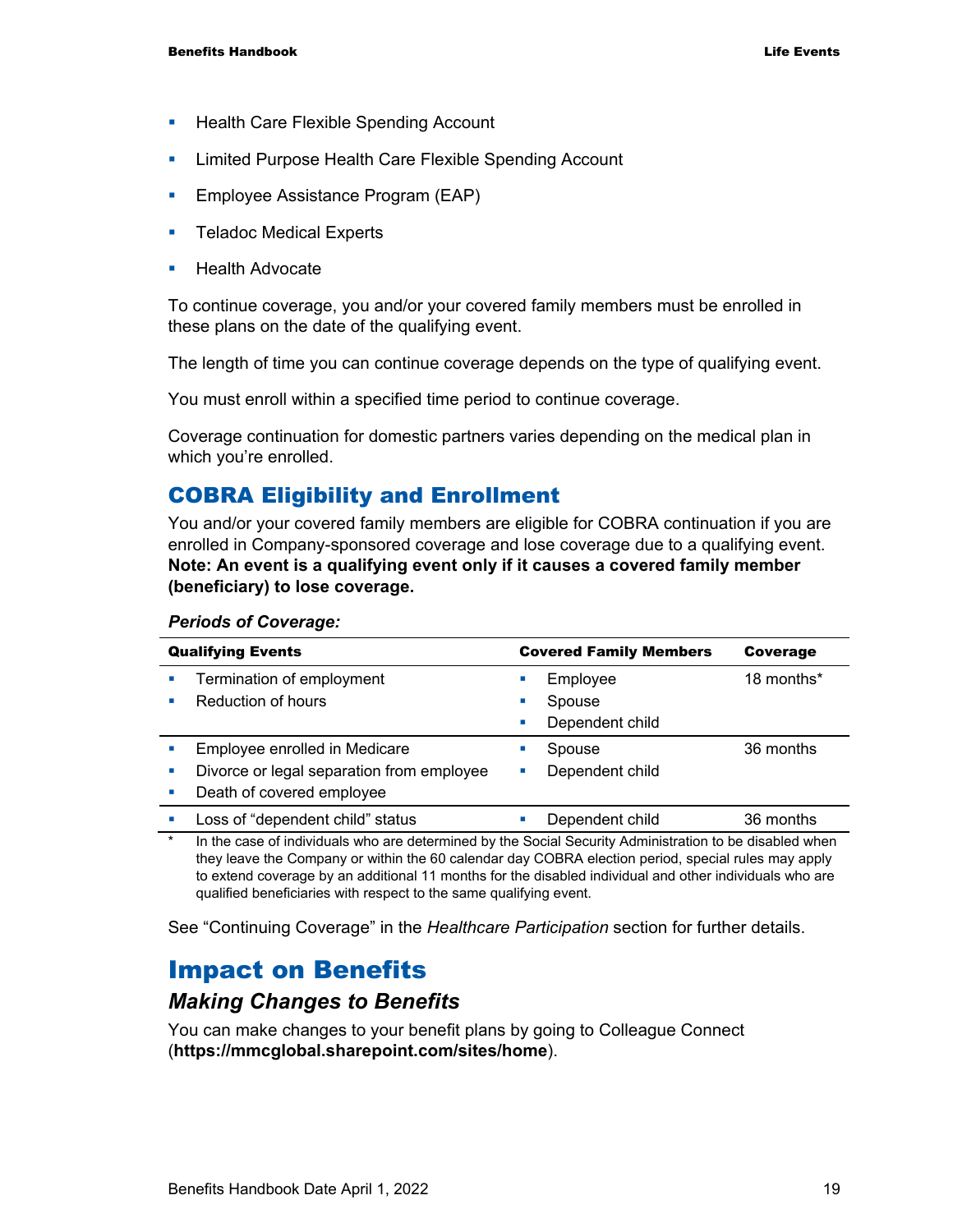#### *Medical Plan*

You must make the following change:

remove your child from your coverage.

Coverage will end when the child no longer meets the eligibility requirements under the terms of the applicable plan.

Changes to this plan must be made within 60 calendar days after your child no longer meets the eligibility requirements.

See "Enrollment Changes" under the *Pre-65 Retiree Medical Eligibility* section for changes to your under age 65 retiree medical coverage.

### *Dental Plan*

You must make the following change:

**Fuller** remove your child from your coverage.

Coverage will end when the child no longer meets the eligibility requirements under the terms of the applicable plan.

Changes to this plan must be made within 30 calendar days after your child no longer meets the eligibility requirements.

#### *Vision Care Plan*

You must make the following change:

**•** remove your child from your coverage.

Coverage will end when the child no longer meets the eligibility requirements under the terms of the applicable plan.

Changes to this plan must be made within 30 calendar days after your child no longer meets the eligibility requirements.

#### *Health Care Flexible Spending Account Plan*

You cannot make any changes to your coverage.

#### *Dependent Care Flexible Spending Account Plan*

You must make the following change once your covered dependent child reaches age 13:

- decrease coverage if you still have other family members who are covered under this plan, or
- stop coverage if you do not have other family members who are covered under this plan.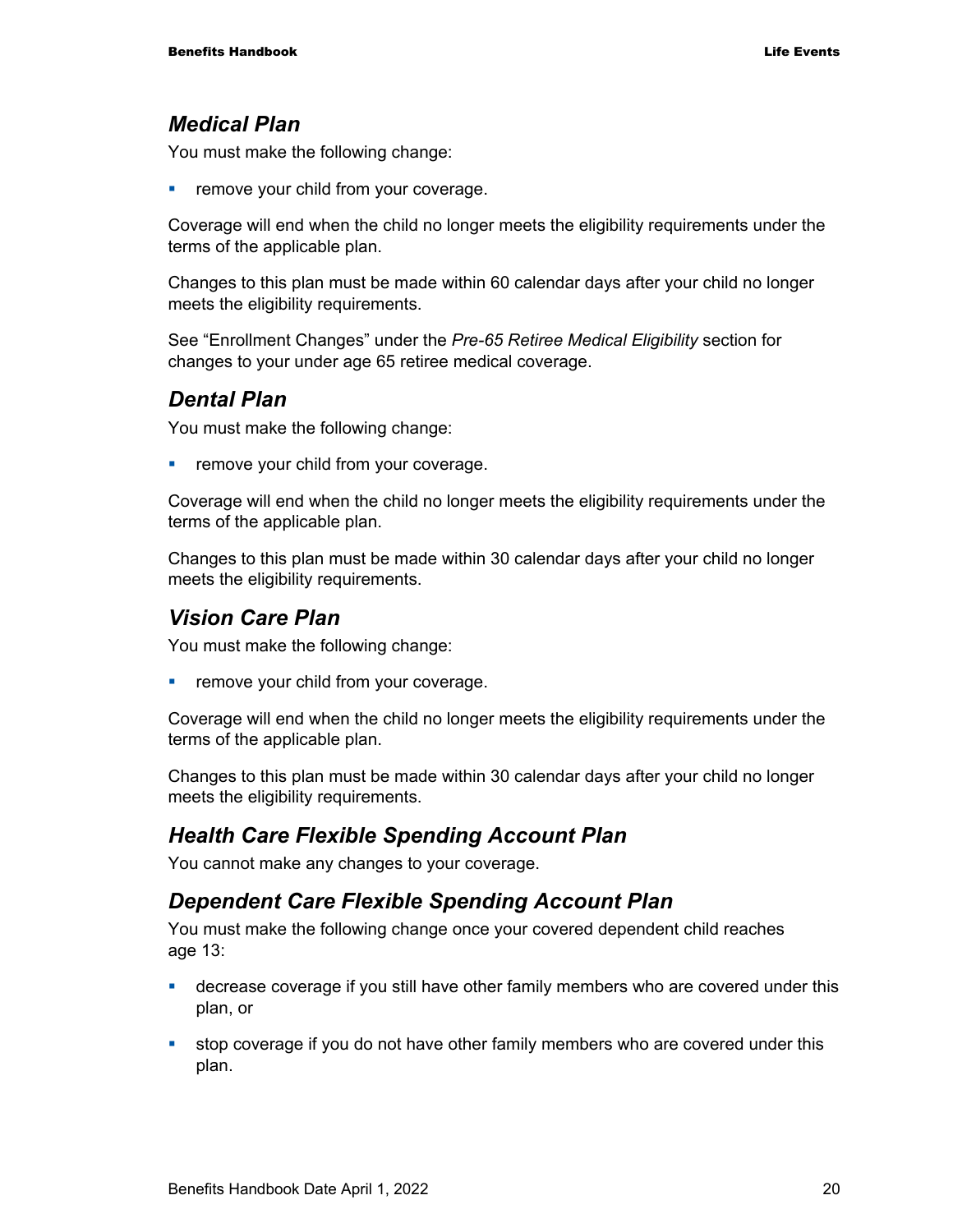### *Group Variable Universal Life*

You must make the following change:

**Fuller** remove your child from your coverage.

Coverage will end when the child no longer meets the eligibility requirements under the terms of the plan.

### *Voluntary AD&D Plan*

You must make the following change:

**Fuller** remove your child from your coverage.

Coverage will end when the child no longer meets the eligibility requirements under the terms of the applicable plan.

You may also make the following change:

**EXEDEE A** increase or decrease your level and amount of coverage.

Changes to this plan must be made within 30 calendar days after your child no longer meets the eligibility requirements.

#### *Other Insurances*

Coverage will end when your child no longer meets the eligibility requirements under the terms of the plan.

If your child no longer meets the eligibility requirements, you must remove your child from coverage by going to Colleague Connect (**https://mmcglobal.sharepoint .com/sites/home**).

Refer to the individual benefit plan sections for further information.

### *Legal Assistance Plan*

Once your child reaches the maximum age for coverage or no longer meets the eligibility requirements (whichever comes first), your child's coverage will stop. If your child continues to be disabled over the limiting age, your child may still be eligible to continue coverage.

You can cover your disabled child over the limiting age. To be eligible for coverage, your child has to be an unmarried child incapable of self support by reason of a total mental or physical disability. Refer to the individual benefit plan section for further information.

#### *Accident Insurance*

You must make the following change:

**•** remove your child from your coverage.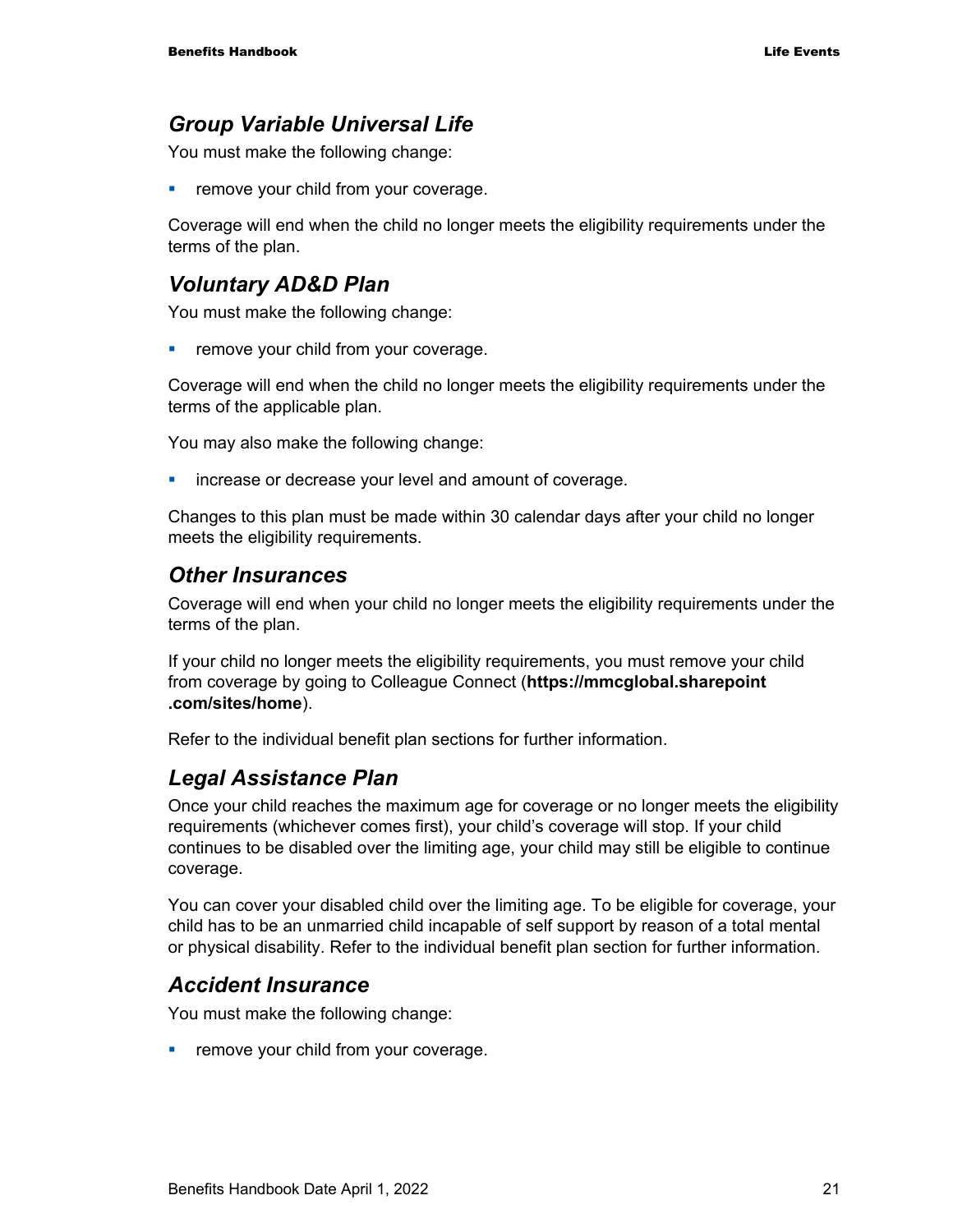Coverage will end when the child no longer meets the eligibility requirements under the terms of the applicable plan.

Changes to this plan must be made within 30 calendar days after your child no longer meets the eligibility requirements.

#### *Critical Illness*

You must make the following change:

**Fuller** remove your child from your coverage.

Coverage will end when the child no longer meets the eligibility requirements under the terms of the applicable plan.

Changes to this plan must be made within 30 calendar days after your child no longer meets the eligibility requirements.

#### *Hospital Indemnity*

You must make the following change:

**F** remove your child from your coverage.

Coverage will end when the child no longer meets the eligibility requirements under the terms of the applicable plan.

Changes to this plan must be made within 30 calendar days after your child no longer meets the eligibility requirements.

#### When to Make Changes

All changes must be made within 30 calendar days of the qualified family status change (60 calendar days of the qualified family status change for medical plan changes) date:

- No refund of contributions will be paid for coverage beyond the date coverage should have ended.
- You will be required to repay the plan for any services your family member used while ineligible for coverage.

#### *Effective Date of Change*

Your change in coverage becomes effective the day of the qualified family status change.

#### Pay-related Changes

If you make changes to your benefit elections, your payroll deductions may change.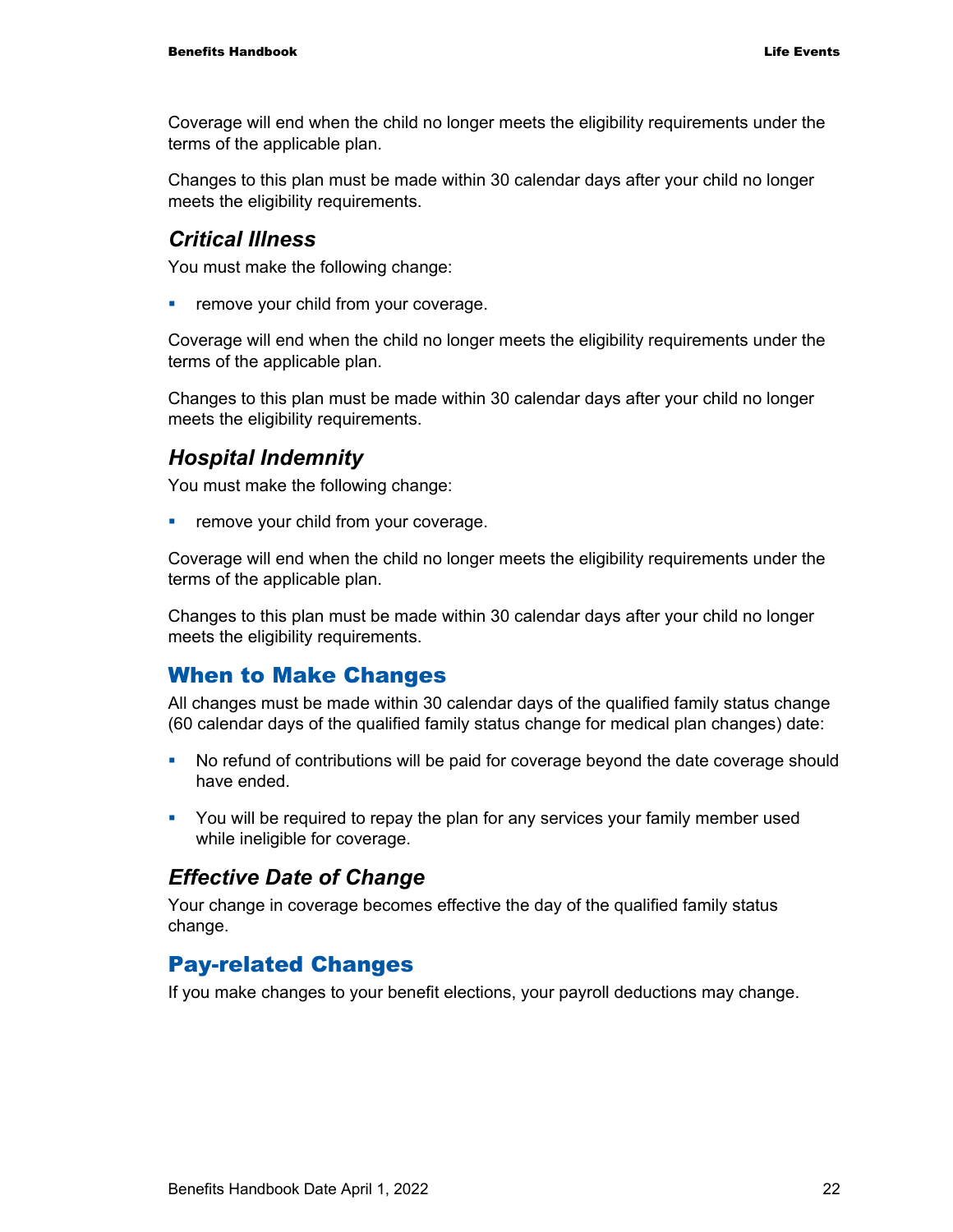### Contact

You must register the qualified family status change event and make changes to your benefit plans by going to Colleague Connect (**https://mmcglobal.sharepoint .com/sites/home**). You must make your change within 30 calendar days (60 calendar days of the qualified family status change for medical plan changes) after your child no longer meets the eligibility requirements.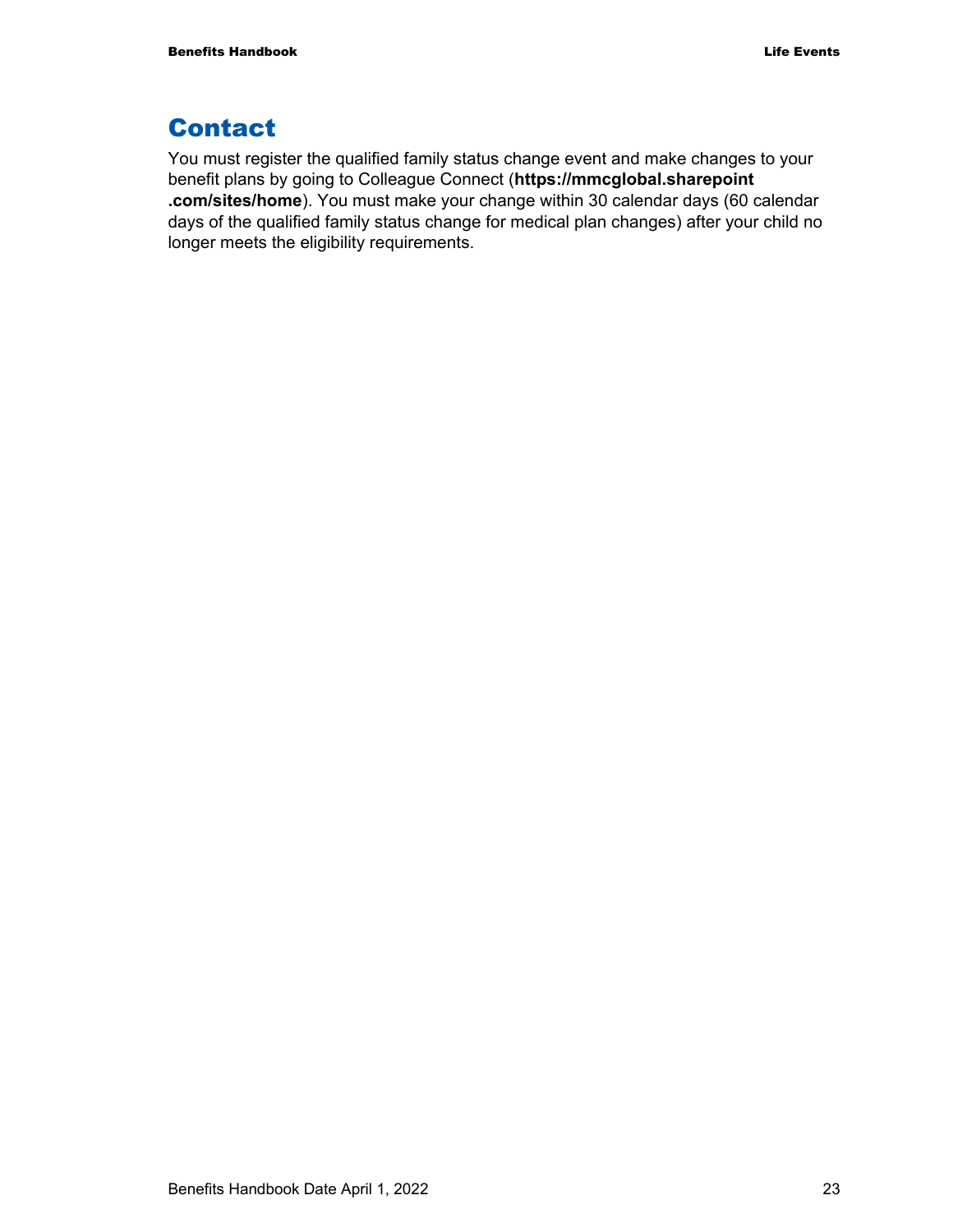# Death of a Child

*If your child dies, you may need to review and compare the benefit plans that are available to you. In this section, you will find information about benefits coverage and election changes that may be helpful to you, as an active eligible US employee.* 

#### Changing Your Benefits

The IRS allows you to pay for certain benefits on a before-tax basis providing you with a tax savings on the cost of coverage. In return for this tax savings, the IRS restricts your ability to make changes to before-tax benefits.

Your before-tax benefit elections must remain in effect throughout the calendar year unless you have a qualified family status change that necessitates a coverage change. The change in your benefits coverage must be due to and consistent with the qualified family status change.

### About the Event

The death of a child is considered a qualified family status change. This means that you can change your before-tax benefits without waiting until the next Annual Enrollment. In addition, you may be required to make certain changes to your coverage.

The Company reserves the right to ask you for proof of the qualified family status change. Failure to provide such proof within the timeframe specified may result in a loss of coverage and you may be required to pay for any services that you and your family members used while ineligible for coverage.

### Impact on Benefits

You must remove your child from the Company benefit coverage within 30 calendar days of your child's death.

You should file a claim for benefits for plans your child was covered under:

- Business Travel Accident Insurance (if your spouse was approved to accompany you while traveling on Company business or relocation trips that are paid for by the Company)
- Voluntary AD&D (if your child's death was the result of an accident)
- **Group Variable Universal Life**
- **Personal Life Insurance**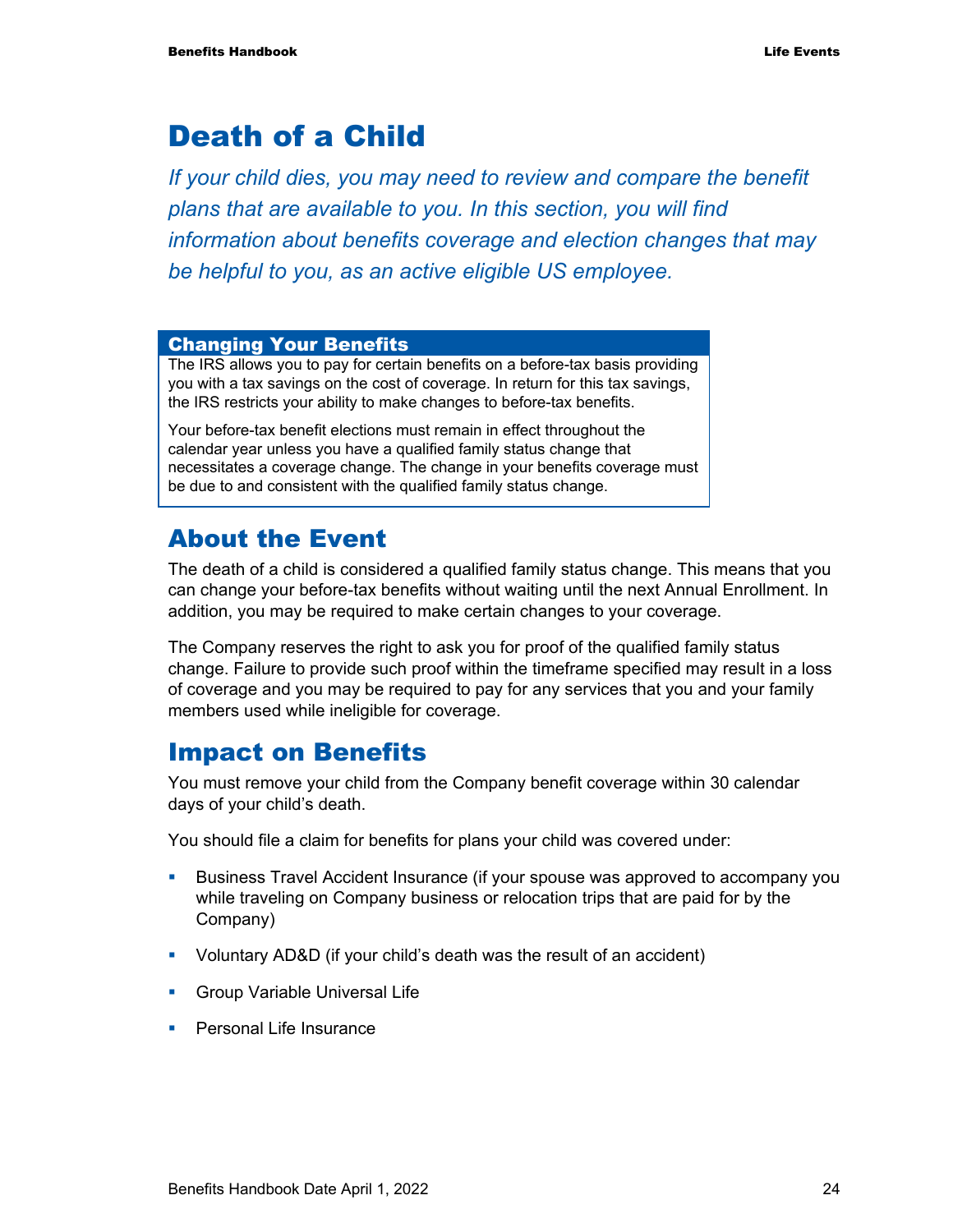After your child's death, you may be reimbursed for eligible medical, dental, health care and/or dependent care flexible spending account expenses incurred prior to your child's death.

You should contact the Social Security Administration to see if you are entitled to a death/survivor benefit.

### Making Changes to Benefits

You can make changes to your benefit plans by going to Colleague Connect (**https://mmcglobal.sharepoint.com/sites/home**).

### *Medical Plan*

You must make the following change:

**F** remove your child from your coverage.

Changes to this plan must be made within 60 calendar days of your child's death.

See "Enrollment Changes" under the *Pre-65 Retiree Medical Eligibility* section for changes to your under age 65 retiree medical coverage.

### *Dental Plan*

You must make the following change:

**Fuller** remove your child from your coverage.

Changes to this plan must be made within 30 calendar days of your child's death.

### *Vision Care Plan*

You must make the following change:

**F** remove your child from your coverage.

Changes to this plan must be made within 30 calendar days of your child's death.

### *Health Care Flexible Spending Account Plan*

You may make the following change:

 decrease your contributions as long as you do not decrease them below what has already been paid out of your account for the year.

Changes to this plan must be made within 30 calendar days of your child's death.

### *Dependent Care Flexible Spending Account Plan*

You may make the following change:

**decrease or stop future contributions.** 

Changes to this plan must be made within 30 calendar days of your child's death.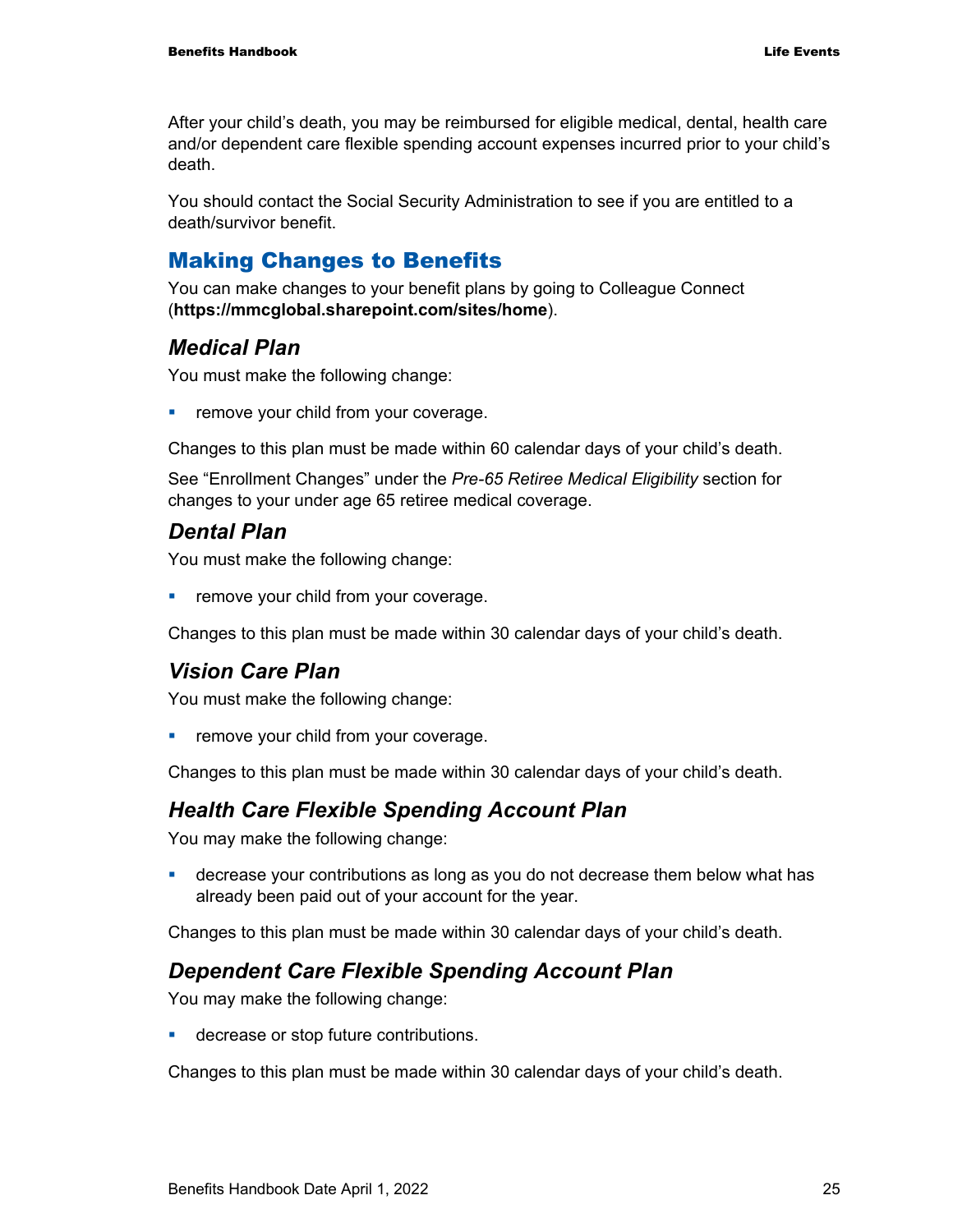### *Voluntary AD&D Plan*

You may make the following change:

**EXEDEE A** increase or decrease your level and amount of coverage.

Changes to this plan must be made within 30 calendar days of your child's death.

#### *Other Insurances*

Coverage will end when your child no longer meets the eligibility requirements under the terms of the applicable plan.

If your child no longer meets the eligibility requirements, you must remove your child from coverage by going to Colleague Connect (**https://mmcglobal.sharepoint .com/sites/home**).

Refer to the individual benefit plan sections for further information.

#### *Legal Assistance Plan*

Coverage will end when your child no longer meets the eligibility requirements under the terms of the plan.

#### *Accident Insurance*

You must make the following change:

**F** remove your child from your coverage.

Changes to this plan must be made within 30 calendar days of your child's death.

#### *Critical Illness*

You must make the following change:

**Fuller** remove your child from your coverage.

Changes to this plan must be made within 30 calendar days of your child's death.

#### *Hospital Indemnity*

You must make the following change:

**•** remove your child from your coverage.

Changes to this plan must be made within 30 calendar days of your child's death.

#### When to Make Changes

All changes must be made within 30 calendar days of the qualified family status change (60 calendar days of the qualified family status change for medical plan changes) date.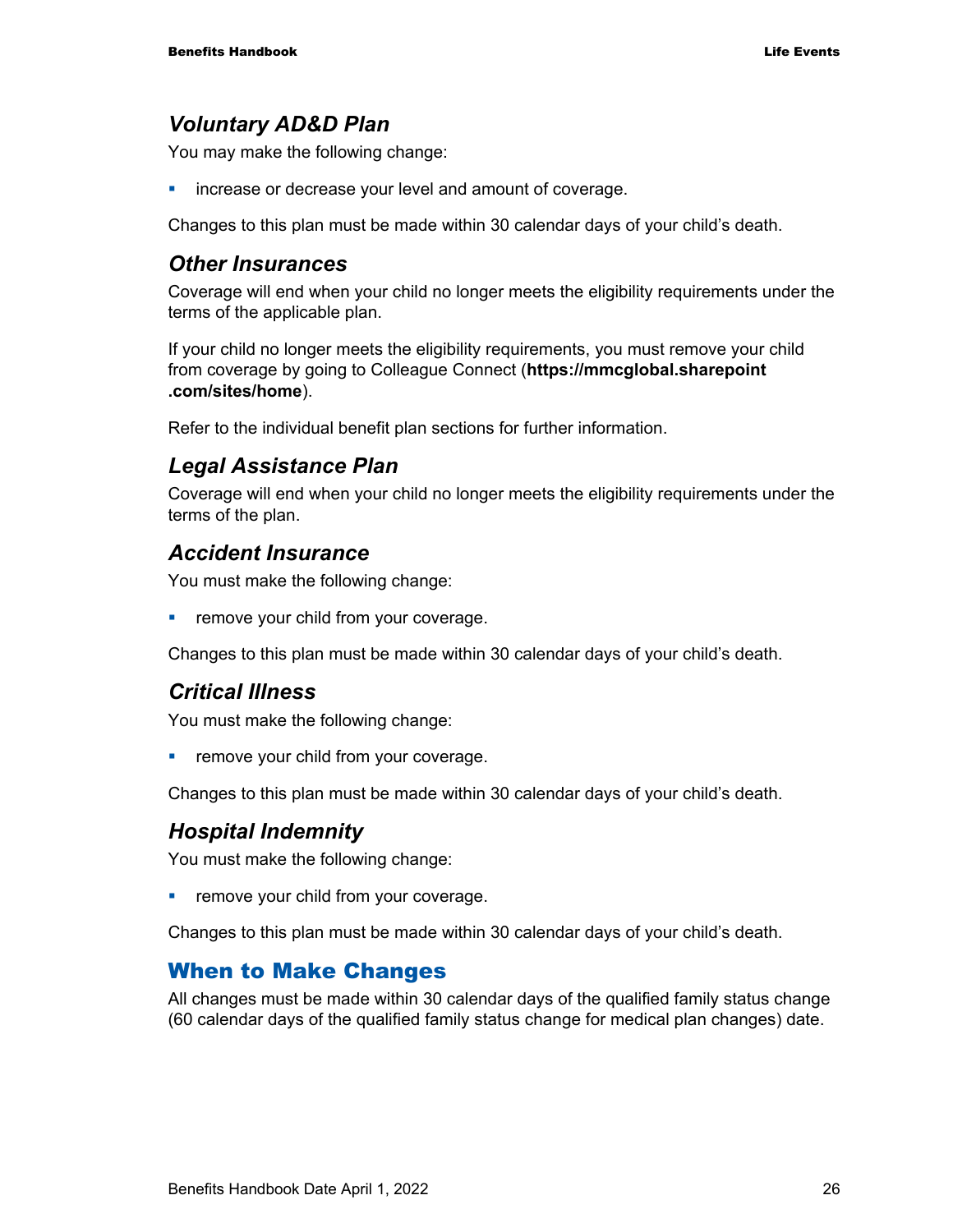### *Effective Date of Change*

Your change in coverage becomes effective the day of the qualified family status change.

### Pay-related Changes

If you make changes to your benefit elections, your payroll deductions may change.

Losing your child can also impact your tax situation. You may want to take a look at your tax withholding status. You can change your tax withholding by filling out a W-4 form.

### Other Things to Think About

You should also check to see if your child was covered under any of your spouse's benefit plans.

Be sure to get several certified death certificates. You may need to provide one for each plan your child was covered under. You may also need copies for banks or other financial institutions where your child had an account.

### Beneficiary Elections

These are the benefit plans for which you name a beneficiary to receive a benefit in the event of a death:

- Voluntary AD&D
- **Health Savings Account**
- **Business Travel Accident Insurance**
- **Personal Life Insurance**
- **Basic Life Insurance**
- **Group Variable Universal Life**
- 401(k) Savings & Investment Plan (if you are married, you will need your spouse's consent to name someone other than your spouse as beneficiary)
- **Supplemental Savings & Investment Plan**

Each plan has rules about who can be your beneficiary. Refer to the individual benefit plan sections for further information about beneficiary elections for these plans.

### Employee Assistance Program (EAP)

With the constant demands we face each day, it can sometimes be difficult to balance our work and home lives. If you are struggling with a personal concern, crisis or even an everyday issue, the Employee Assistance Program (EAP) can be an invaluable resource. You can contact the EAP 24 hours a day, 7 days a week, at +1 800 382 3432.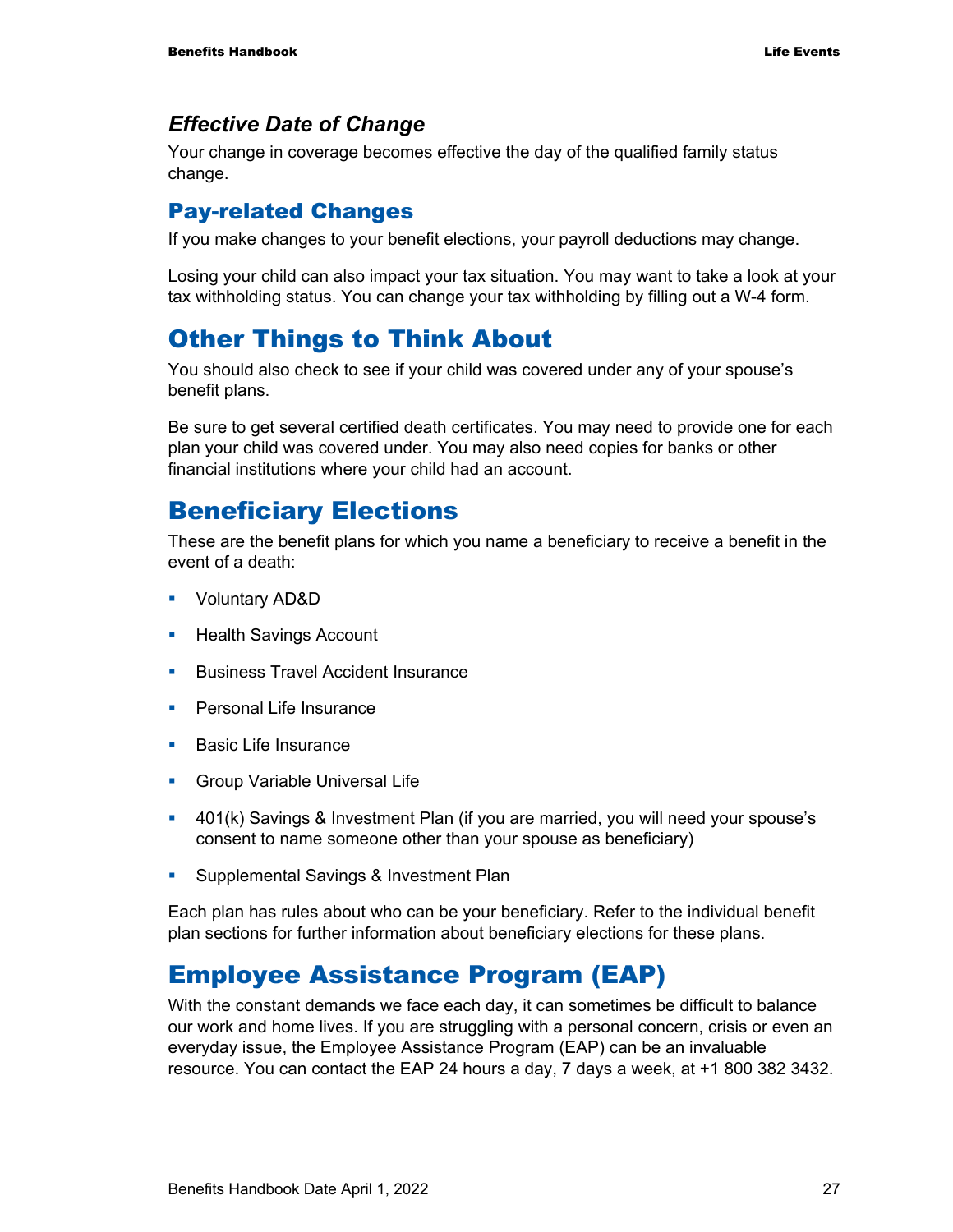For online information, go to Colleague Connect (**https://mmcglobal.sharepoint .com/sites/home**). Click **Pay & Benefits** and select **Employee Assistance Plan**. The Employer ID to access the site is: **mmc**.

### Contact

Contact HR Services at +1 866 374 2662 to inform them of your child's death.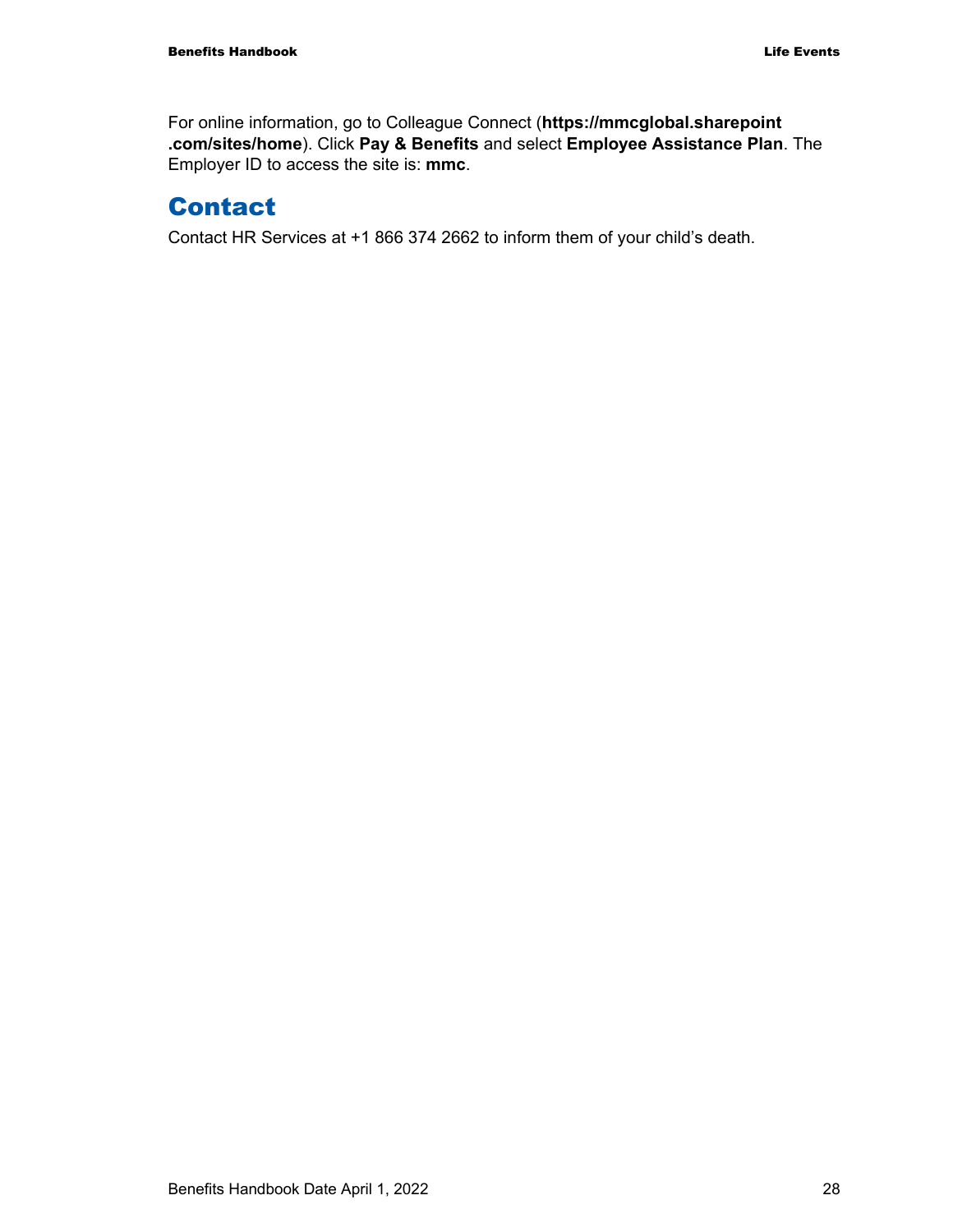# Death of a Spouse

*If your spouse dies, you may need to review and compare the benefit plans that are available to you. In this section, you will find information about benefits coverage and election changes that may be helpful to you, as an active eligible US employee.* 

#### Changing Your Benefits

The IRS allows you to pay for certain benefits on a before-tax basis providing you with a tax savings on the cost of coverage. In return for this tax savings, the IRS restricts your ability to make changes to before-tax benefits.

Your before-tax benefit elections must remain in effect throughout the calendar year unless you have a qualified family status change that necessitates a coverage change. The change in your benefits coverage must be due to and consistent with the qualified family status change.

### About the Event

The death of a spouse is considered a qualified family status change. This means that you can change certain before-tax benefits without waiting until the next Annual Enrollment period. In addition, you may be required to make certain changes to your coverage.

The Company reserves the right to ask you for proof of the qualified family status change. Failure to provide such proof within the timeframe specified may result in a loss of coverage and you may be required to pay for any services that you and your family members used while ineligible for coverage.

### Impact on Benefits

You must remove your spouse from the Company benefit coverage within 30 calendar days of your spouse's death.

You should file a claim for benefits if your spouse was covered under any of these plans:

- **Business Travel Accident Insurance (if your spouse was approved to accompany you** while traveling on Company business or relocation trips that are paid for by the Company)
- Voluntary AD&D (if your spouse's death was the result of an accident)
- **Group Variable Universal Life**
- **Personal Life Insurance**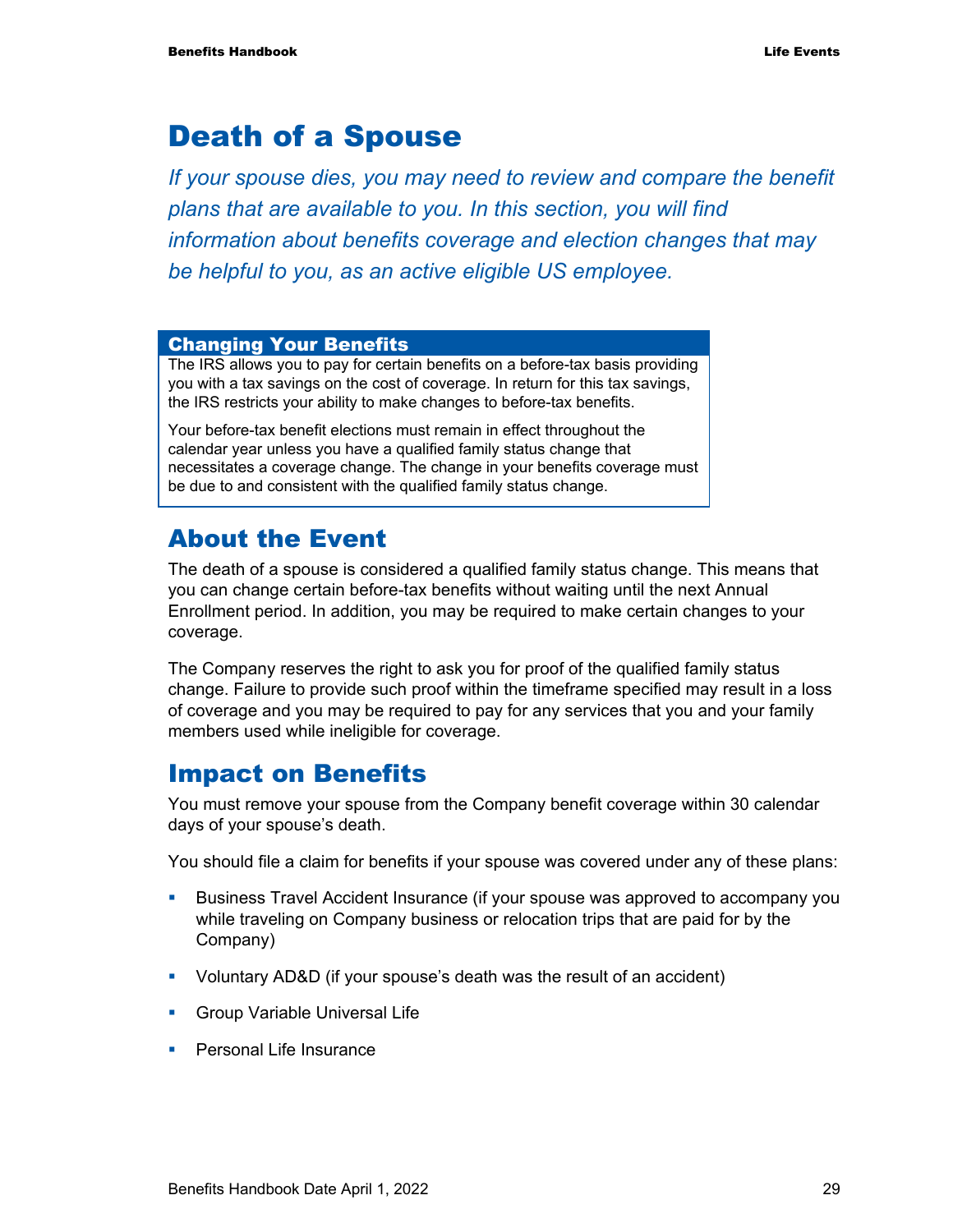If your spouse was employed, you should contact your spouse's employer to find out about any death benefits to which you may be entitled. You should also contact any private insurance companies with whom your spouse may have had insurance coverage.

You may want to review your beneficiary elections for your benefit plans.

After your spouse's death, you may be reimbursed for eligible medical, dental, health care and/or dependent care flexible spending account expenses incurred prior to your spouse's death.

### Making Changes to Benefits

You can make changes to your benefit plans by going to Colleague Connect (**https://mmcglobal.sharepoint.com/sites/home**).

#### *Medical Plan*

You must remove your spouse from coverage.

In addition, you may make the following changes:

- $\blacksquare$  enroll.
- **add your eligible children to your coverage.**

This is a HIPAA special enrollment event if you or your eligible children lost coverage due to your spouse's death.

Changes to this plan must be made within 60 calendar days of your spouse's death.

See "Enrollment Changes" under the *Pre-65 Retiree Medical Eligibility* section for changes to your under age 65 retiree medical coverage.

#### *Dental Plan*

You must remove your spouse from your coverage.

In addition, you may make the following changes:

- **enroll**.
- **add your eligible children to your coverage.**

Changes to this plan must be made within 30 calendar days of your spouse's death.

#### *Vision Care Plan*

You must remove your spouse from your coverage.

In addition, you may make the following changes:

- **enroll**.
- **add your eligible children to your coverage.**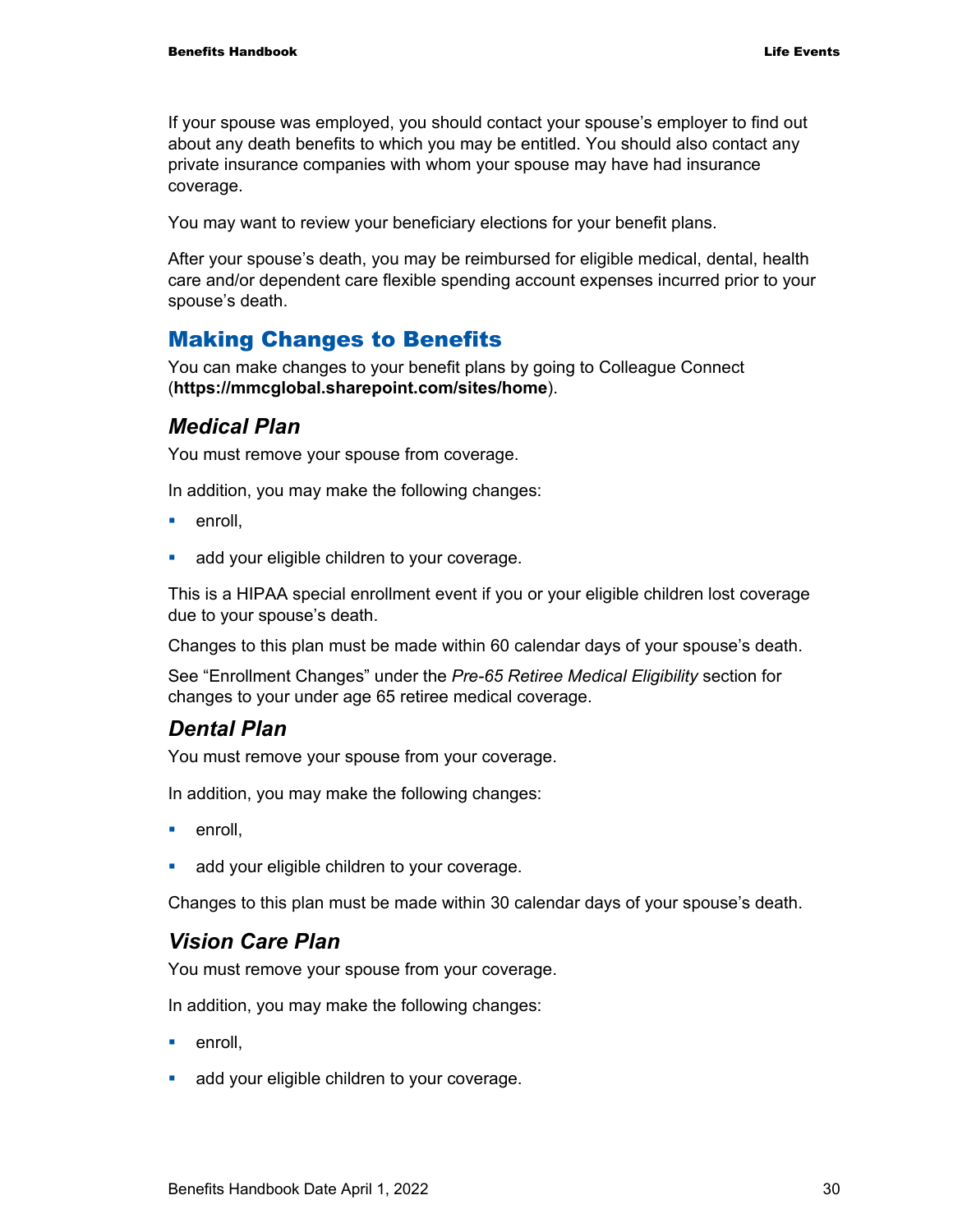Changes to this plan must be made within 30 calendar days of your spouse's death.

### *Health Care Flexible Spending Account Plan*

You may make the following changes:

- **enroll**.
- $\blacksquare$  increase your contribution amount for the year,
- decrease your contribution as long as you do not decrease them below what has already been paid out of your account for the year.

Changes to this plan must be made within 30 calendar days of your spouse's death.

Only claims incurred on or after the effective date of the qualified family status change will be eligible for reimbursement of the increased amount.

### *Dependent Care Flexible Spending Account Plan*

You may make the following changes:

- $\blacksquare$  enroll.
- **EXED** increase your contribution amount for the year,
- stop future contributions for the remainder of the year, or
- **decrease your contributions.**

Changes to this plan must be made within 30 calendar days of your spouse's death.

Only claims incurred on or after the effective date of the qualified family status change will be eligible for reimbursement of the increased amount.

### *Voluntary AD&D Plan*

You must remove your spouse from coverage.

You may also make the following change:

**increase or decrease your level and amount of coverage.** 

Changes to this plan must be made within 30 calendar days of your spouse's death.

### *Group Variable Universal Life*

You must make the following change:

**Cancel your spouse coverage.** 

Changes to this plan must be made within 31 calendar days of your spouse's death.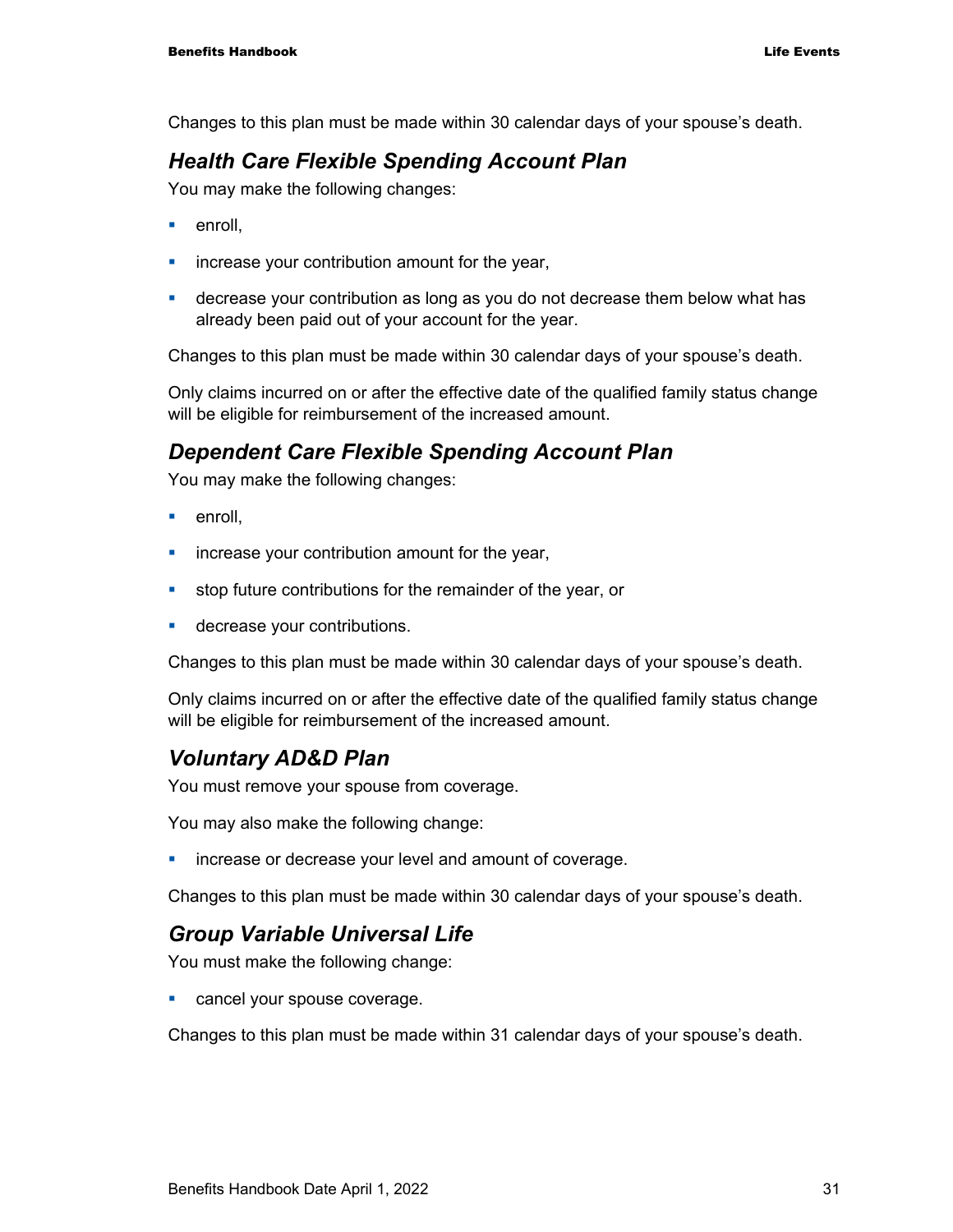### *Other Insurances*

Coverage will end when your spouse no longer meets the eligibility requirements under the terms of the applicable plan.

If your spouse no longer meets the eligibility requirements, you must remove your spouse from coverage by going to Colleague Connect (**https://mmcglobal.sharepoint .com/sites/home**).

Refer to the individual benefit plan sections for further information about removing a spouse.

### *Legal Assistance Plan*

Coverage will end when your spouse no longer meets the eligibility requirements under the terms of the plan.

### *Identity Protection Benefit Program*

Coverage will end when your spouse no longer meets the eligibility requirements under the terms of the plan.

### *Accident Insurance*

You must remove your spouse from coverage.

In addition, you may make the following changes:

- **enroll**, or
- **add your eligible children to your coverage.**

Changes to this plan must be made within 30 calendar days of your spouse's death.

#### *Critical Illness*

You must remove your spouse from coverage.

In addition, you may make the following changes:

- **enroll**, or
- **add your eligible children to your coverage.**

Changes to this plan must be made within 30 calendar days of your spouse's death.

### *Hospital Indemnity*

You must remove your spouse from coverage.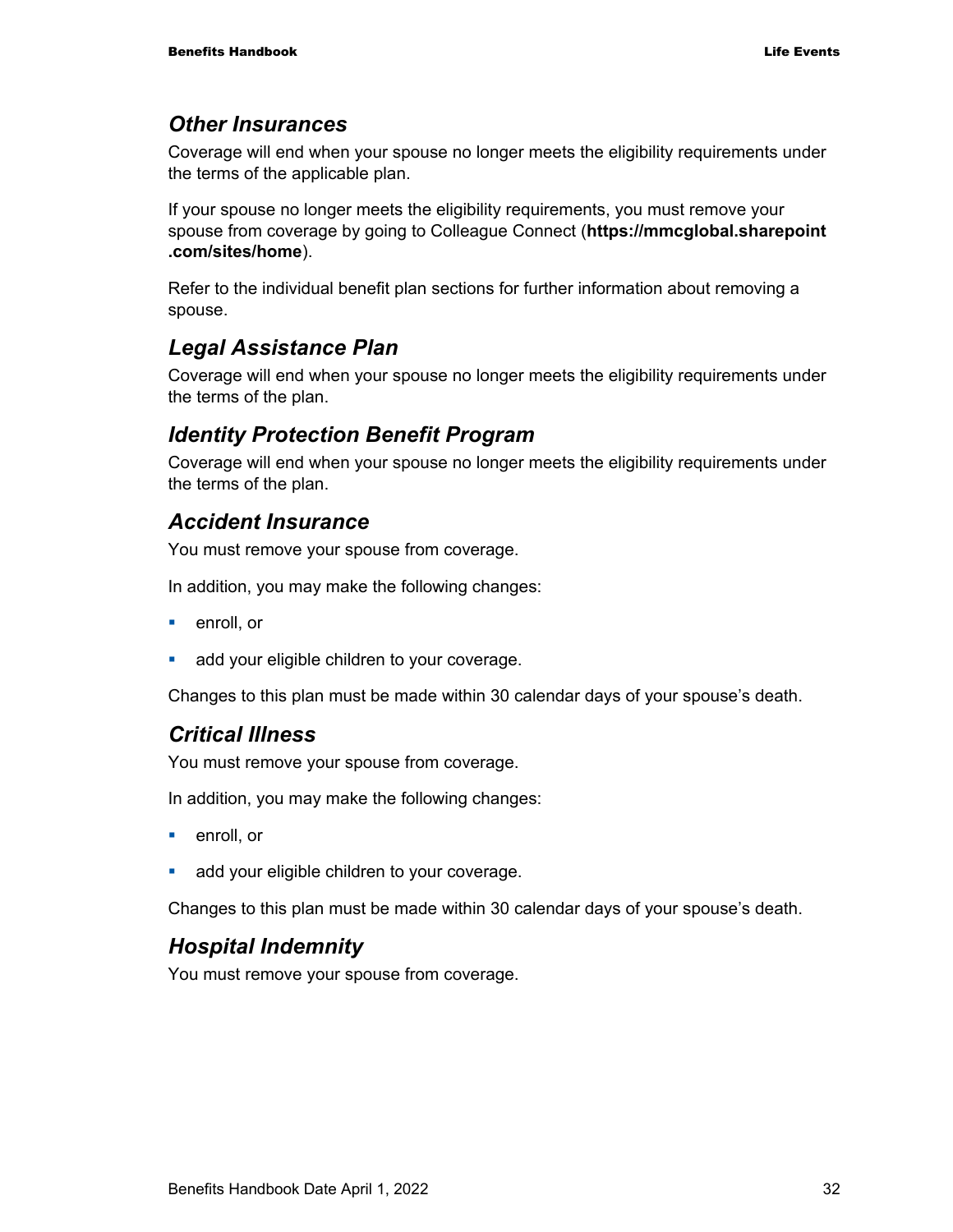In addition, you may make the following changes:

- **enroll**, or
- **add your eligible children to your coverage.**

Changes to this plan must be made within 30 calendar days of your spouse's death.

### When to Make Changes

All changes must be made within 30 calendar days of the qualified family status change (60 calendar days of the qualified family status change for medical plan changes) date.

### *Effective Date of Change*

Your change in coverage becomes effective the day of the qualified family status change.

### Pay-related Changes

If you make changes to your benefit elections, your payroll deductions may change.

Losing your spouse can also impact your tax situation. You may want to take a look at your tax withholding status. You can change your tax withholding by filling out a W-4 form.

### Other Things to Think About

To update your contact information, such as your name or address, go to Colleague Connect (**https://mmcglobal.sharepoint.com/sites/home**).

Be sure to get several certified death certificates. You may need to provide one for each plan your spouse was covered under. You may also need copies for banks or other financial institutions where your spouse had an account.

You should contact the Social Security Administration to see if you are entitled to a death/survivor benefit.

### Beneficiary Elections

These are the benefit plans for which you name a beneficiary to receive a benefit in the event of a death:

- Voluntary AD&D
- **Health Savings Account**
- **Business Travel Accident Insurance**
- **Personal Life Insurance**
- **Basic Life Insurance**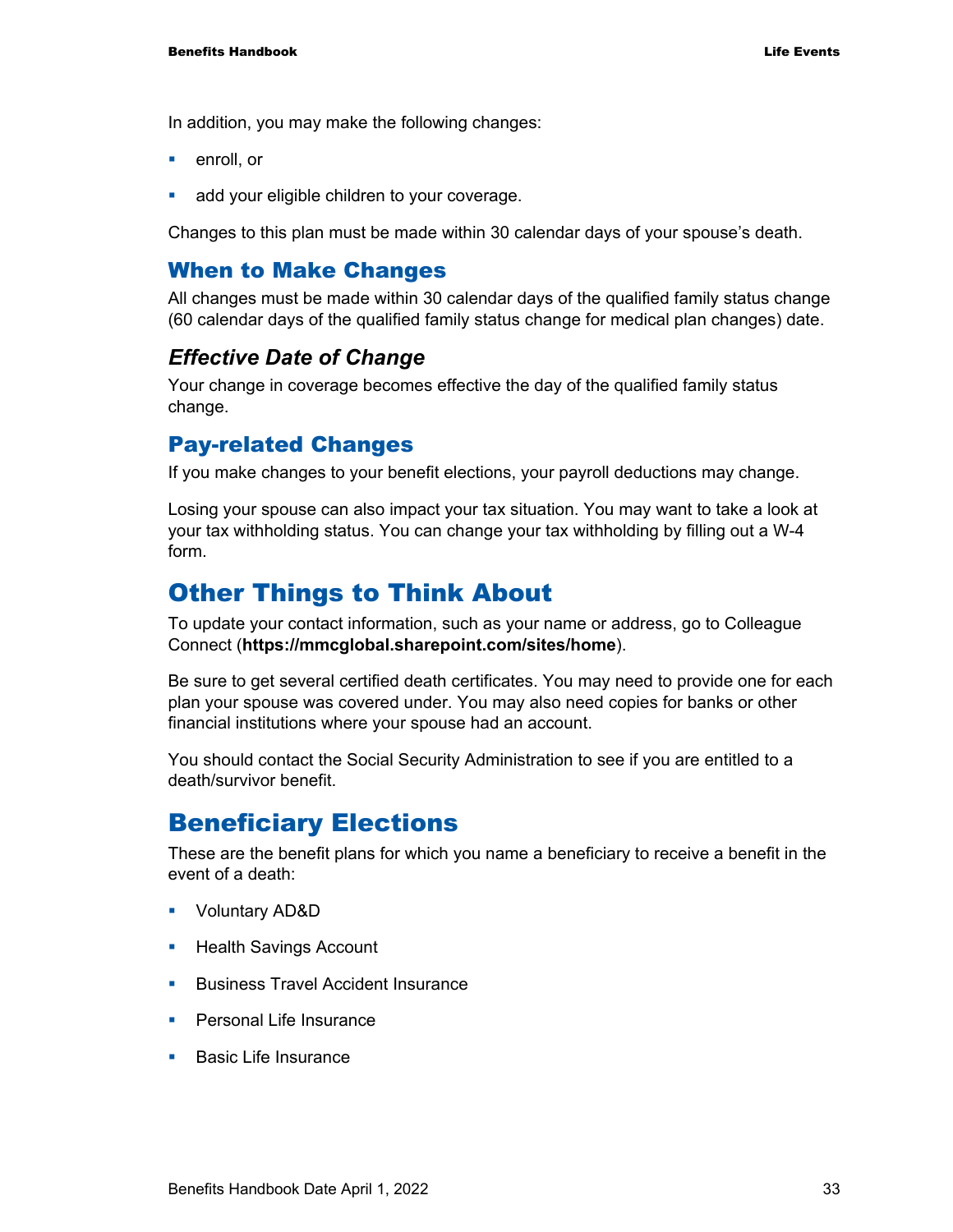- **Group Variable Universal Life**
- 401(k) Savings & Investment Plan (if you are married, you will need your spouse's consent to name someone other than your spouse as beneficiary)
- **Supplemental Savings & Investment Plan**

Each plan has rules about who can be your beneficiary. Refer to the individual benefit plan sections for further information about beneficiary elections for these plans.

### Employee Assistance Program (EAP)

With the constant demands we face each day, it can sometimes be difficult to balance our work and home lives. If you are struggling with a personal concern, crisis or even an everyday issue, the Employee Assistance Program (EAP) can be an invaluable resource. You can contact the EAP 24 hours a day, 7 days a week, at +1 800 382 3432. For online information, go to Colleague Connect (**https://mmcglobal.sharepoint .com/sites/home**). Click **Pay & Benefits** and select **Employee Assistance Plan**. The Employer ID to access the site is: **mmc**.

### Contact

Contact HR Services at +1 866 374 2662 to inform them of your spouse's death.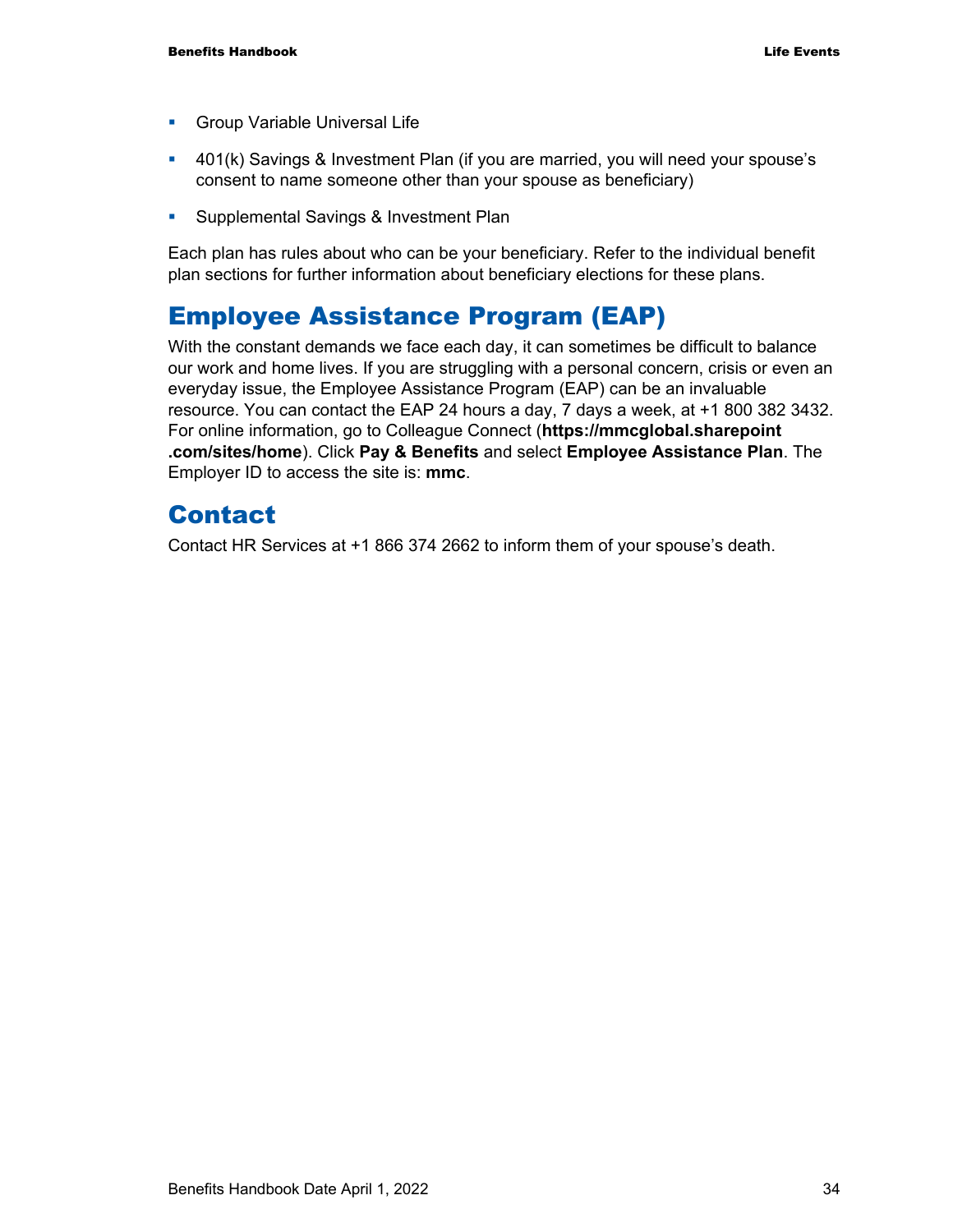# Death of an Employee

*You may want to periodically review your beneficiary designations and make any changes necessary to reflect your wishes during your employment. This section applies to employees who die while in active service with the Company.* 

#### When Coverage Ends If You Die

If you die while you are still employed by the Company, your benefit plan coverage ends on the date of your death.

### Plans That May Pay Survivor Benefits

Your beneficiary should contact your Human Resources Representative to notify the Company of your death and initiate any claims processing.

Your beneficiary will need to submit one certified death certificate to HR Services in order for claims processing to begin.

### *Business Travel Accident Insurance Plan*

If you die as the result of an accident that happens while you are on a Companyapproved business trip, including travel to and from work, your beneficiary will receive a benefit.

If you do not have a designated beneficiary on file, your Business Travel Accident Insurance will be paid to your estate.

### *Voluntary AD&D Plan*

If you die as a result of a covered accident, your beneficiary will receive the amount of insurance you elected.

If you do not have a designated beneficiary on file, your Voluntary AD&D Insurance will be paid to your estate.

### *Life Insurance Plans*

### *Basic and Group Variable Universal Life Insurance Plans*

After your death, your Basic Life Insurance and Group Variable Universal Life Insurance (if any) will be paid to your designated beneficiary (or beneficiaries if you elected more than one). If you do not have a designated beneficiary on file, your Life Insurance will be paid to your estate.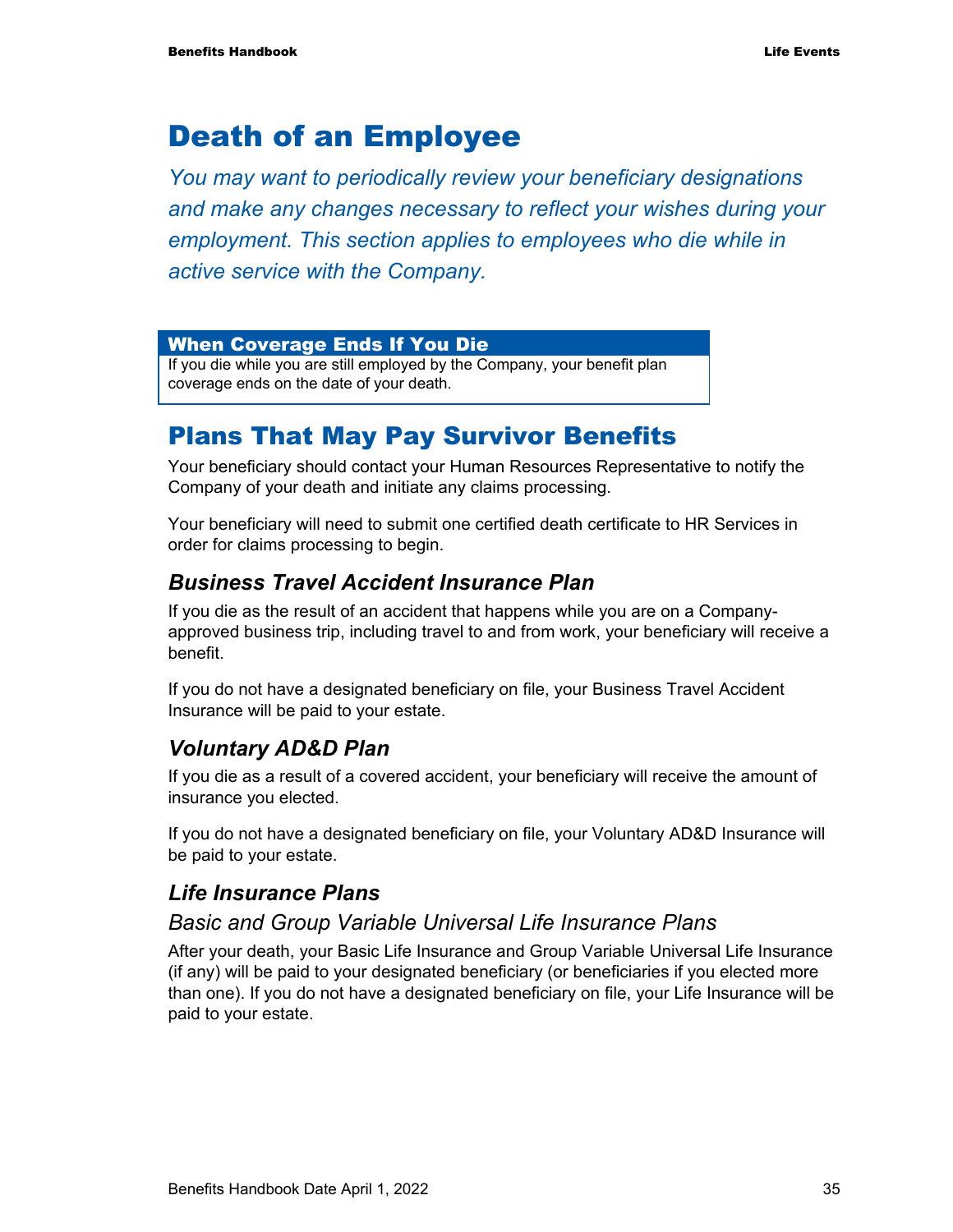### *Personal Life Insurance Plan*

After your death, your Personal Life Insurance will be paid to your designated beneficiary (or beneficiaries if you elected more than one). If you do not have a designated beneficiary on file, your Personal Life Insurance will be paid to your estate.

Your beneficiary should contact Mercer Health & Benefits Administration at +1 800 225 2265, for details on how to submit a Personal Life Insurance claim.

### *401(k) Savings & Investment Plan*

After your death, your account is payable as follows:

- **i** if you are not married and have a completed "401(k) Savings & Investment Plan Beneficiary Designation election" on file, your account will be paid to your named beneficiary
- $\blacksquare$  if you are not married and do not have a completed "401(k) Savings & Investment Plan Beneficiary Designation election" on file, your account will be paid to your estate
- **F** if you are married, your account will be paid to your spouse unless you have a valid "401(k) Savings & Investment Plan Beneficiary Designation election" on file, naming someone other than your spouse as beneficiary. The Beneficiary Designation election will only be valid if the **Spouse's Waiver Section** is completed, signed and notarized.

**Note:** Domestic partners do not qualify as spouses.

### *Supplemental Savings & Investment Plan*

After your death, your account balance is payable according to the distribution election form on file for at least 12 months.

- **i** if you are not married and have a completed "Supplemental Savings & Investment Plan Beneficiary Designation election" on file, your account will be paid to your named beneficiary
- **if you are not married and do not have a completed "Supplemental Savings &** Investment Plan Beneficiary Designation election" on file, your account will be paid to your estate
- if you are married and do not have a completed "Supplemental Savings & Investment Plan Beneficiary Designation election" on file, your account will be paid to your spouse.

### *Employee Stock Purchase Plan*

Your estate will receive a refund of your plan year contributions and interest paid up to the date of your death. Your estate's representative can contact the plan's recordkeeper for shares you purchased through prior plan years that are held in a book entry account with the plan's service provider.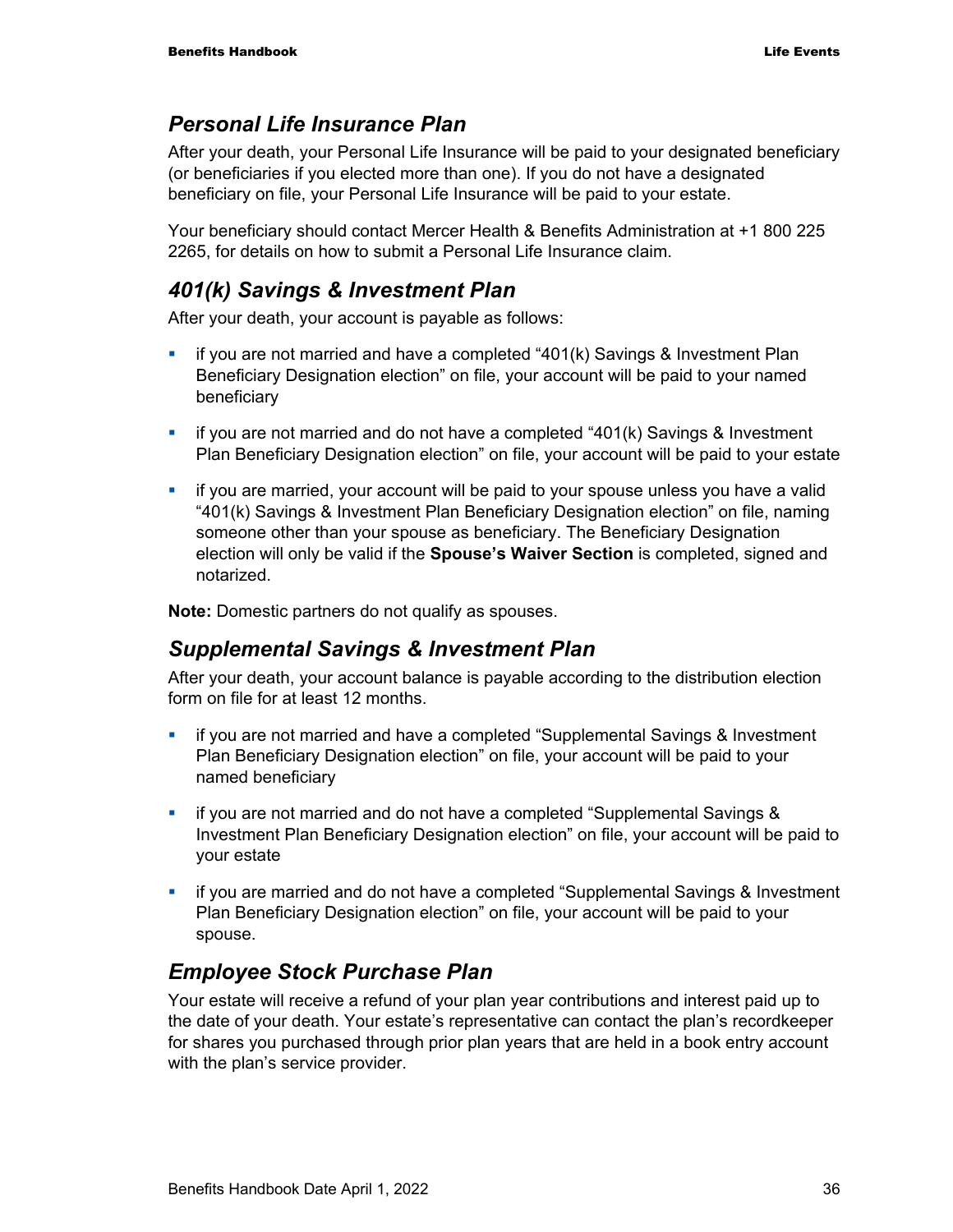### *US Retirement Program*

If are a vested participant at the time of your death, your spouse to whom you have been married for at least one year will be eligible to receive a benefit.

If you die prior to age 50, the benefit can be paid as early as the date you would have attained age 55.

If you die at age 50 or over, your spouse will begin to receive a benefit immediately.

**Note:** The US Retirement Program provides survivor benefits to qualified domestic partners. See "Eligible Survivor" in the *Marsh & McLennan Companies Retirement Plan , Benefit Equalization Plan* and *Supplemental Retirement Plan* sections of the Benefits Handbook for specific domestic partner plan details.

## Plans That Do Not Pay Survivor Benefits

Coverage under certain plans will also end for your eligible family members. Coverage for your eligible family members who had previously been covered under a Company medical and/or dental plan may continue for up to 36 months, under COBRA.

### *Medical Plan*

After your death, although not required by law, as a special benefit, the Company will contribute towards the monthly cost of COBRA coverage for your eligible family members who had previously been covered under Company medical coverage during the first 12 months of the COBRA period, provided they pay the required employee level contributions. After the first 12 months, your eligible family members can continue COBRA coverage for the remaining COBRA period, for up to an additional 24 months, by paying the full group rate, plus an additional two percent for administrative expenses.

### *Dental Plan*

After your death, although not required by law, as a special benefit, the Company will contribute towards the monthly cost of COBRA coverage for your eligible family members who had previously been covered under Company dental coverage during the first 12 months of the COBRA period, provided they pay the required employee level contributions. After the first 12 months, your eligible family members can continue COBRA coverage for the remaining COBRA period, up to an additional 24 months, by paying the full group rate, plus an additional two percent for administrative expenses.

### *Vision Care Plan*

Coverage for your eligible family members ends on your date of death. Your eligible family members can continue coverage through COBRA for up to 36 months.

### *Health Care Flexible Spending Account Plan*

After your death, your eligible family members may be reimbursed for eligible health care expenses that may have been incurred through your date of death, up to your elected annual contribution amount (less any reimbursement amounts already received).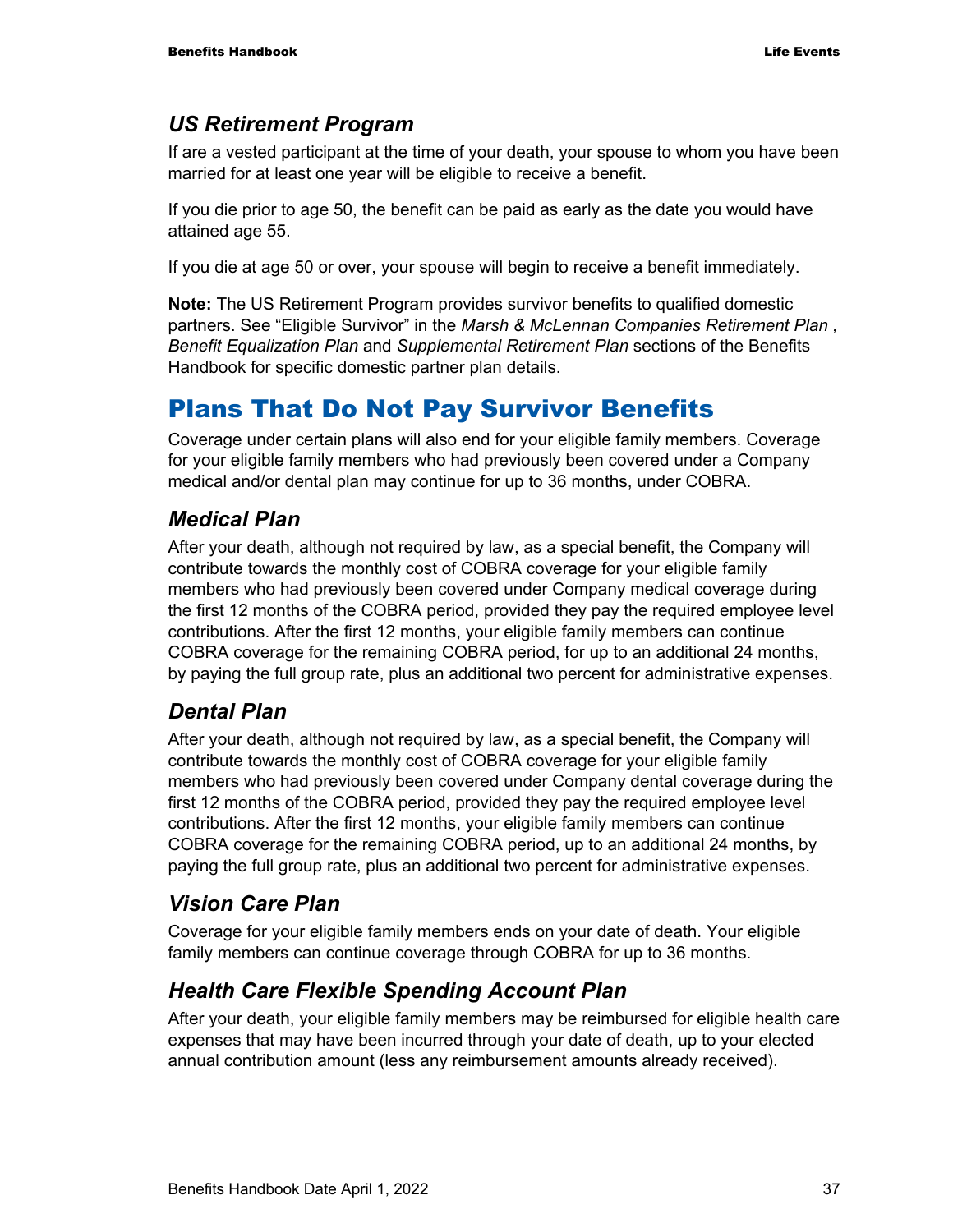Your qualified beneficiary may then elect to continue participation through the end of the calendar year, on an after-tax basis, through COBRA.

### *Dependent Care Flexible Spending Account Plan*

After your death, your spouse may be reimbursed for eligible dependent care expenses through the end of the calendar year, up to the remaining balance in your account.

## *Voluntary AD&D Plan*

Coverage for your eligible family members ends on your date of death. Your eligible family members may be able to convert coverage to an individual policy within 31 days of termination of coverage.

## *Life Insurance Plans*

Coverage for your eligible family members ends on your date of death. Your eligible family members may be able to convert coverage to an individual policy within 31 days of termination of coverage.

### *Group Variable Universal Life Insurance Plan*

After your death, we may determine the beneficiary to be one or more of the following who survive you, in the order listed below:

- **Your Spouse or Domestic Partner;**
- Your child(ren);
- Your parent(s); or
- **Your sibling(s).**

### *Legal Assistance Plan*

Coverage ends on the date of your death.

### *Identity Protection Benefit Program*

Coverage ends on the date of your death.

### *Employee Assistance Program (EAP)*

Coverage for your eligible family members ends on your date of death. Your eligible family members can continue coverage through COBRA for up to 36 months.

### *Teladoc Medical Experts*

Coverage for your eligible family members ends on your date of death. Your eligible family members can continue coverage through COBRA for up to 36 months.

### *Health Advocate*

Coverage for your eligible family members ends on your date of death. Your eligible family members can continue coverage through COBRA for up to 36 months.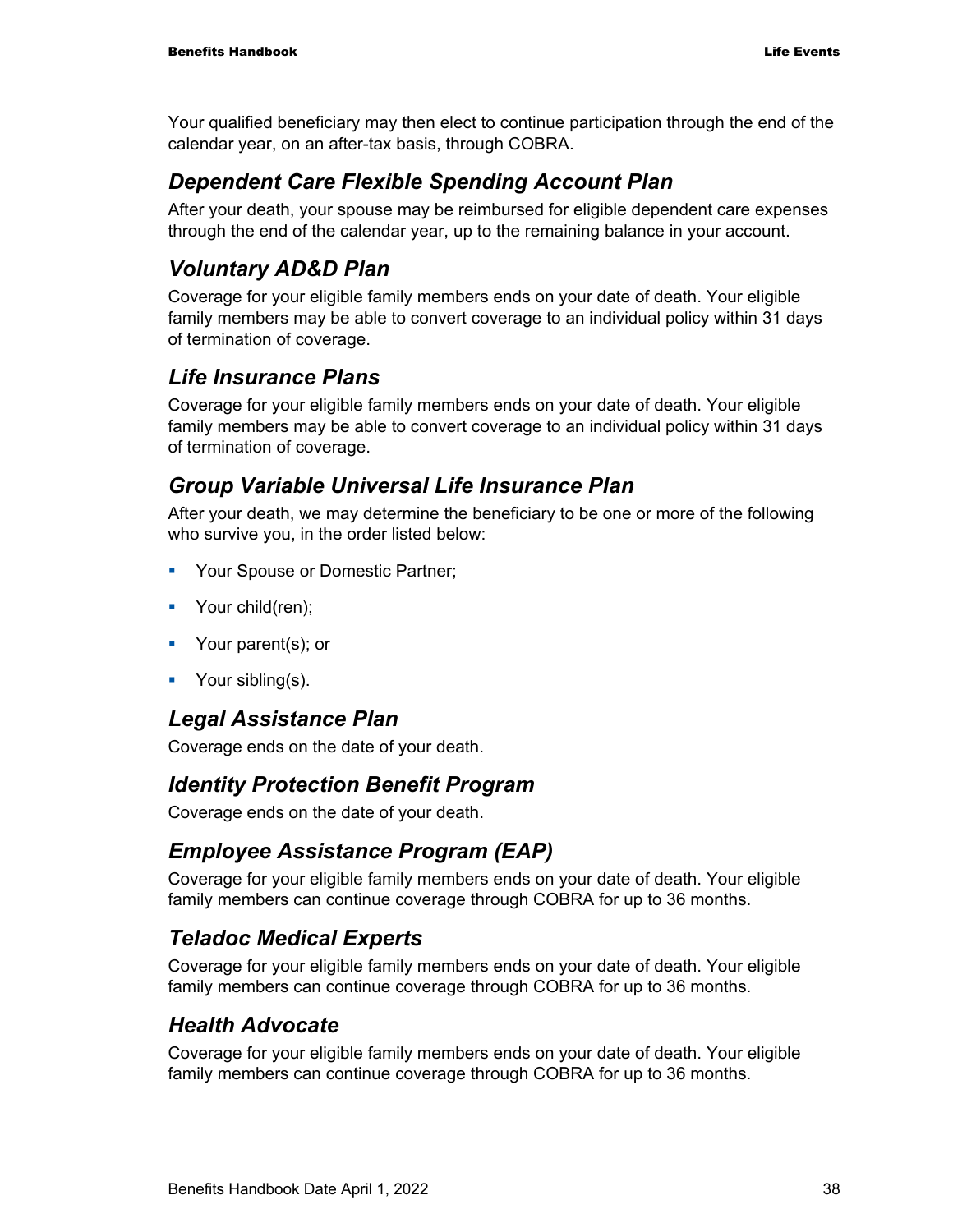### *MSK Direct*

Access to MSK *Direct* for your eligible family members ends on your date of death.

### *SWORD Health Prevention Program*

Coverage for your eligible family members ends on your date of death.

## Special Death Benefit

### *Overview*

The Company provides the Special Death Benefit to give immediate funds to your family in the event of your death. You are covered by this benefit if you are an active, eligible, US, employee and have completed at least one year of service. The benefit is generally payable even if you are disabled or on an authorized leave of absence at the time of death. This benefit does not apply to you if you are on Long Term Disability.

### *Amount*

The amount of the Special Death Benefit will be equal to your monthly base salary, up to maximum payment of \$5,000.

### *Payment of Benefits*

Payment of the Special Death Benefit amount will be made as soon as possible to your surviving spouse or to your estate if there is no surviving spouse. Your spouse or a representative of your estate must notify your Human Resources representative of your death.

## Beneficiary Elections

These are the benefit plans for which you name a beneficiary to receive a benefit in the event of a death:

- Voluntary AD&D
- **Health Savings Account**
- **Business Travel Accident Insurance**
- **Personal Life Insurance**
- **Basic Life Insurance**
- **Group Variable Universal Life**
- 401(k) Savings & Investment Plan (if you are married, you will need your spouse's consent to name someone other than your spouse as beneficiary)
- **Supplemental Savings & Investment Plan**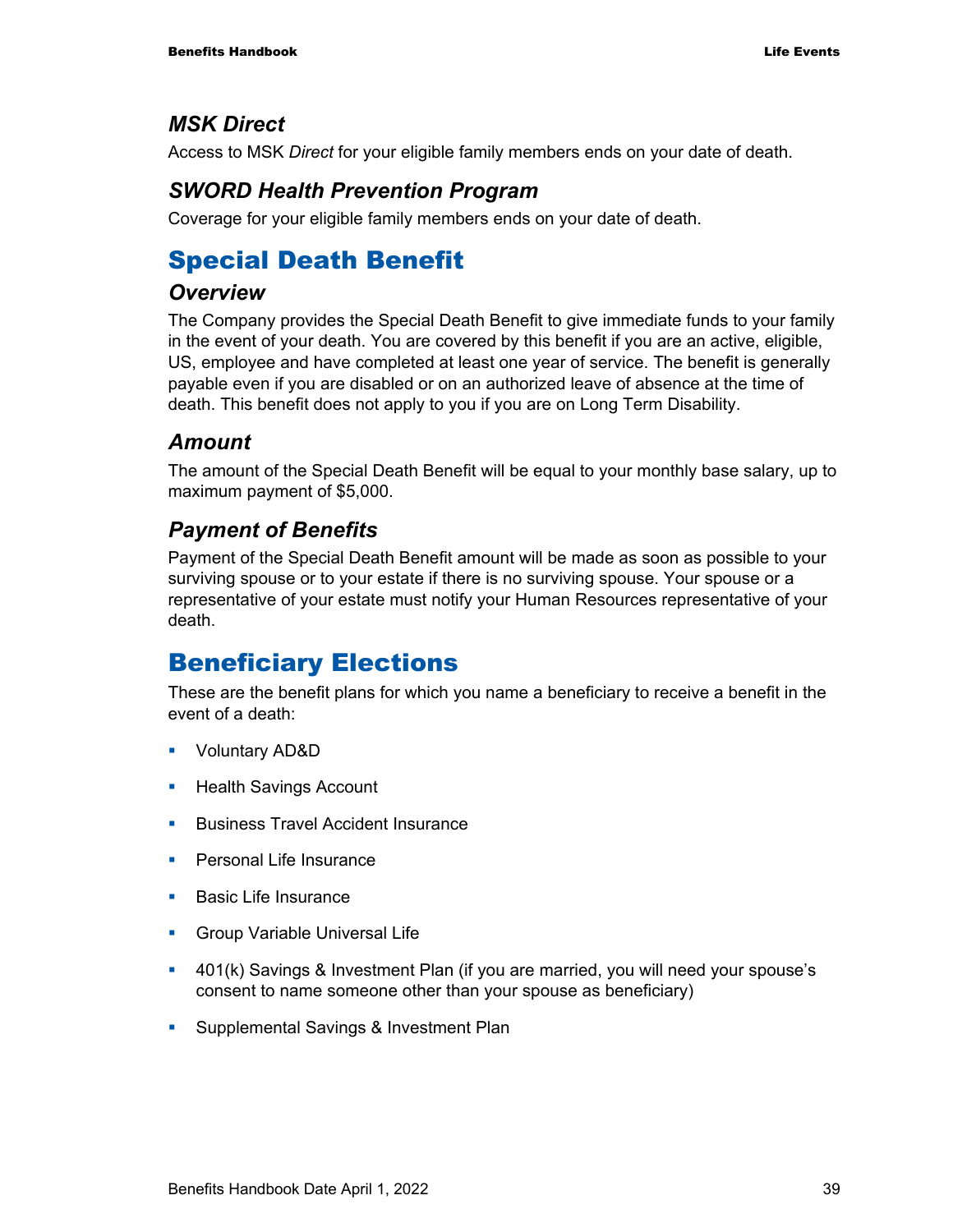Each plan has rules about who can be your beneficiary. Refer to the individual benefit plan sections for further information about beneficiary elections for these plans.

**Note:** The US Retirement Program provides survivor benefits to qualified domestic partners. See "Eligible Survivor" in the *Marsh & McLennan Companies Retirement Plan , Benefit Equalization Plan* and *Supplemental Retirement Plan* sections of the Benefits Handbook for specific domestic partner plan details.

### COBRA Coverage

COBRA continuation allows you and/or your covered family members to temporarily extend your current coverage at group rates plus an administrative fee in certain circumstances when your coverage could otherwise end.

If you or one of your covered family members is losing Company-sponsored coverage because of a qualifying event, you can elect to continue coverage in these Companysponsored plans:

- **nedical**
- **u** dental
- **vision**
- **Health Care Flexible Spending Account**
- **EXECT** Limited Purpose Health Care Flexible Spending Account
- **Employee Assistance Program (EAP)**
- **Teladoc Medical Experts**
- **Health Advocate**

To continue coverage, you and/or your covered family members must be enrolled in these plans on the date of the qualifying event.

The length of time you can continue coverage depends on the type of qualifying event.

You must enroll within a specified time period to continue coverage.

Coverage continuation for domestic partners varies depending on the medical plan in which you're enrolled.

#### COBRA Eligibility and Enrollment

You and/or your covered family members are eligible for COBRA continuation if you are enrolled in Company-sponsored coverage and lose coverage due to a qualifying event. **Note: An event is a qualifying event only if it causes a covered family member (beneficiary) to lose coverage.**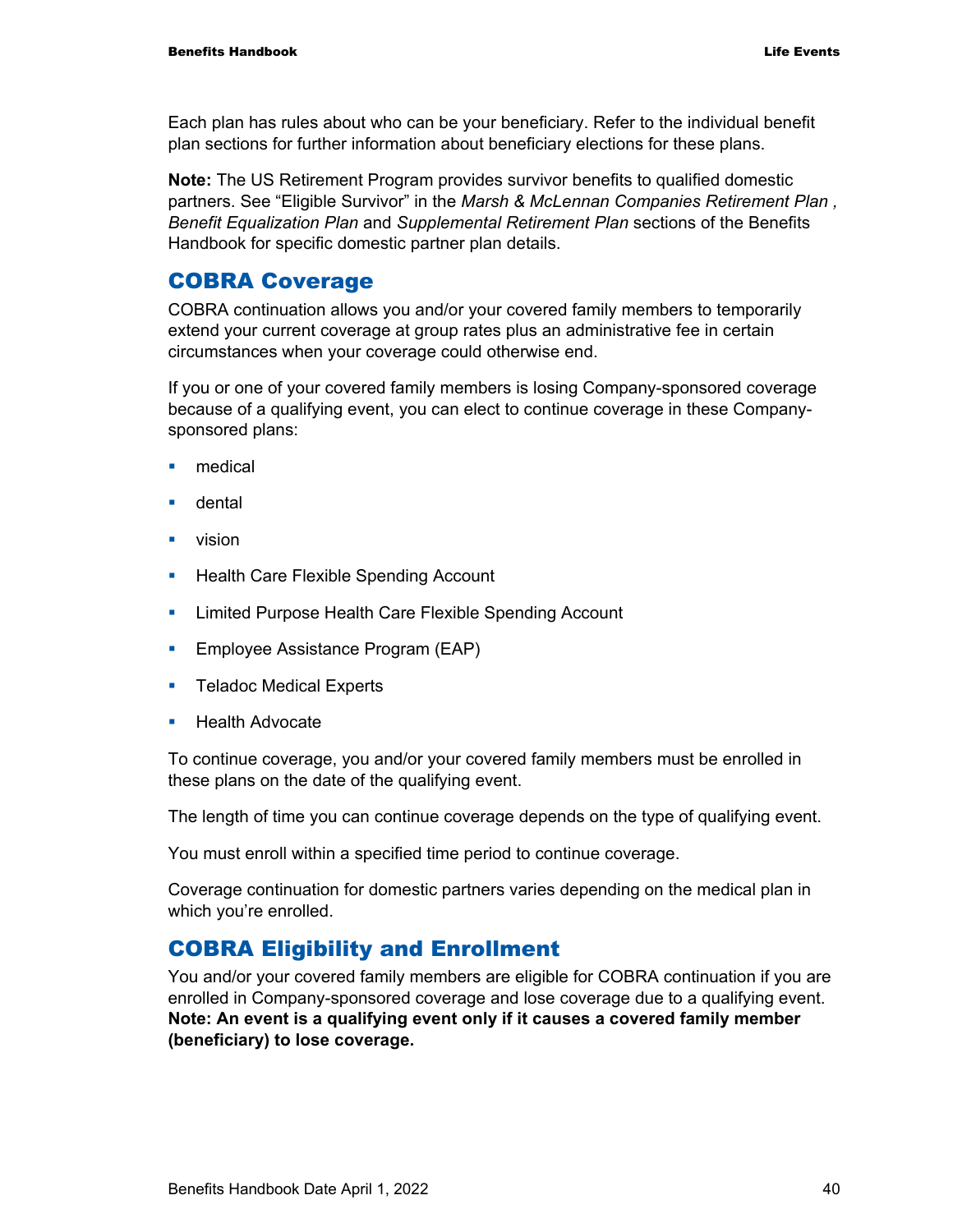#### *Periods of Coverage:*

| <b>Qualifying Events</b> |                                           | <b>Covered Family Members</b> |                 | Coverage   |
|--------------------------|-------------------------------------------|-------------------------------|-----------------|------------|
|                          | Termination of employment                 |                               | Employee        | 18 months* |
|                          | Reduction of hours                        |                               | Spouse          |            |
|                          |                                           |                               | Dependent child |            |
|                          | Employee enrolled in Medicare             |                               | Spouse          | 36 months  |
|                          | Divorce or legal separation from employee |                               | Dependent child |            |
|                          | Death of covered employee                 |                               |                 |            |
|                          | Loss of "dependent child" status          |                               | Dependent child | 36 months  |

\* In the case of individuals who are determined by the Social Security Administration to be disabled when they leave the Company or within the 60 calendar day COBRA election period, special rules may apply to extend coverage by an additional 11 months for the disabled individual and other individuals who are qualified beneficiaries with respect to the same qualifying event.

See "Continuing Coverage" in the *Healthcare Participation* section for further details.

## Contact

For more information, contact HR Services at +1 866 374 2662, any business day, from 8 a.m. to 8 p.m. Eastern time.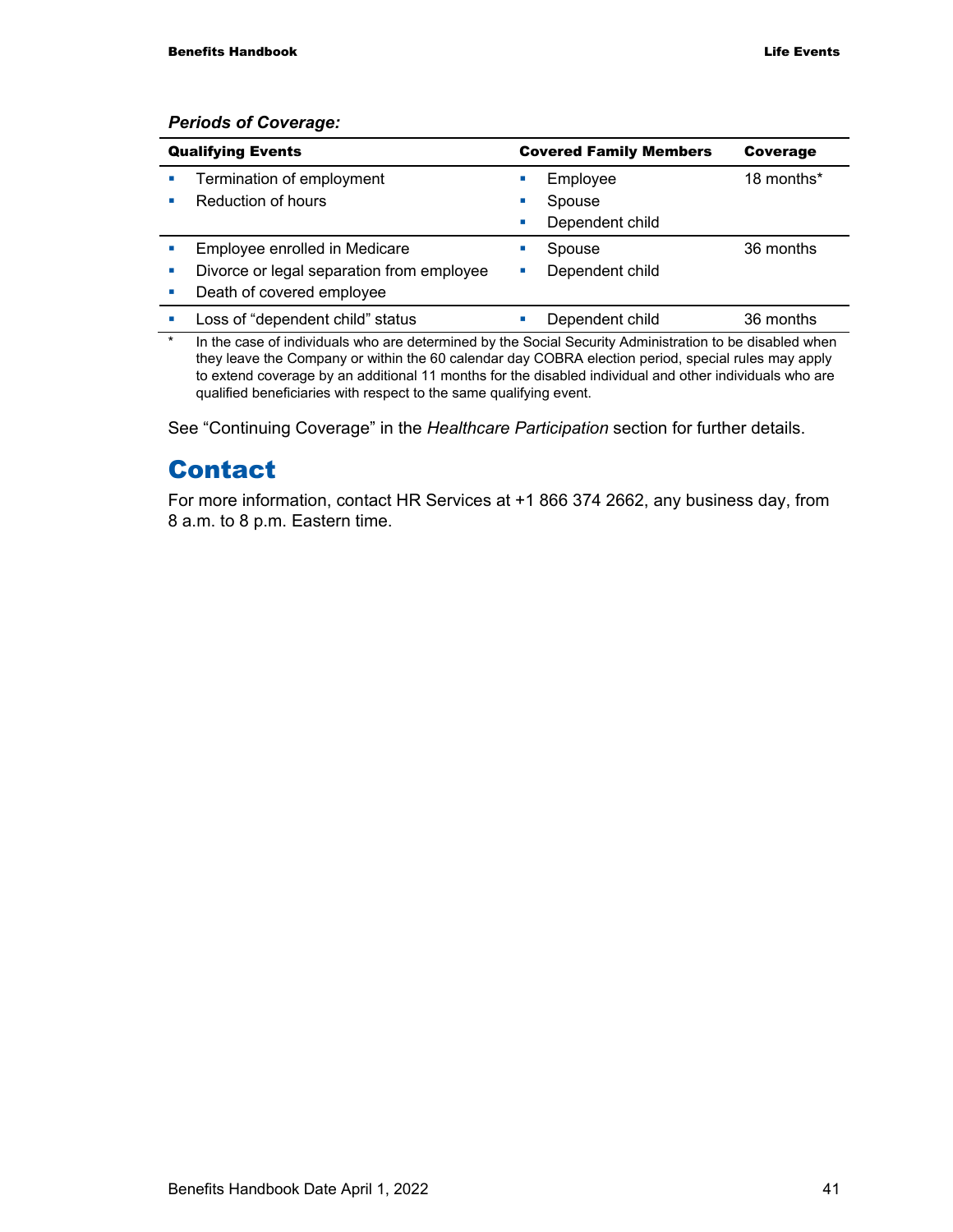# Getting Divorced

*If you get divorced, you may need to review and compare the benefit plans that are available to you. In this section, you will find information about benefits coverage and election changes that may be helpful to you, as an eligible employee.* 

#### Changing Your Benefits

The IRS allows you to pay for certain benefits on a before-tax basis providing you with a tax savings on the cost of coverage. In return for this tax savings, the IRS restricts your ability to make changes to before-tax benefits.

Your before-tax benefit elections must remain in effect throughout the calendar year unless you have a qualified family status change that necessitates a coverage change.

## About the Event

Getting divorced is considered a qualified family status change. This means you can change certain before-tax benefits without waiting until the next Annual Enrollment period. In addition, you may be required to make certain changes to your coverage.

The Company reserves the right to ask you for proof of the qualified family status change. Failure to provide such proof within the timeframe specified may result in a loss of coverage and you may be required to pay for any services that you and your family members used while ineligible for coverage.

### COBRA Coverage

COBRA continuation allows you and/or your covered family members to temporarily extend your current coverage at group rates plus an administrative fee in certain circumstances when your coverage could otherwise end.

If you or one of your covered family members is losing Company-sponsored coverage because of a qualifying event, you can elect to continue coverage in these Companysponsored plans:

- **n**edical
- **u** dental
- vision
- **Health Care Flexible Spending Account**
- **EXECT** Limited Purpose Health Care Flexible Spending Account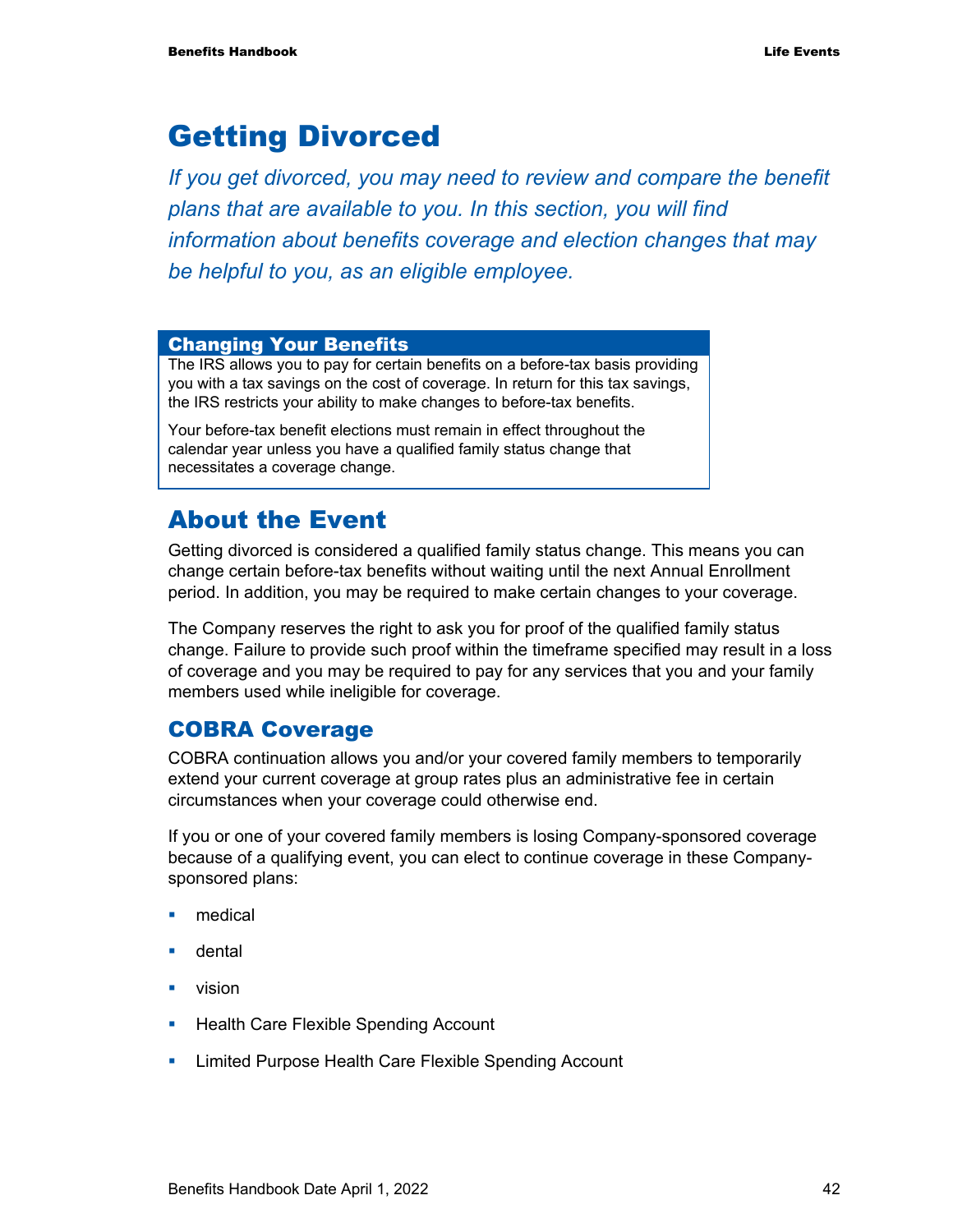- **Employee Assistance Program (EAP)**
- **Teladoc Medical Experts**
- **Health Advocate**

To continue coverage, you and/or your covered family members must be enrolled in these plans on the date of the qualifying event.

The length of time you can continue coverage depends on the type of qualifying event.

You must enroll within a specified time period to continue coverage.

Coverage continuation for domestic partners varies depending on the medical plan in which you're enrolled.

### COBRA Eligibility and Enrollment

You and/or your covered family members are eligible for COBRA continuation if you are enrolled in Company-sponsored coverage and lose coverage due to a qualifying event. **Note: An event is a qualifying event only if it causes a covered family member (beneficiary) to lose coverage.**

#### *Periods of Coverage:*

| <b>Qualifying Events</b> |                                           |   | <b>Covered Family Members</b> | Coverage   |
|--------------------------|-------------------------------------------|---|-------------------------------|------------|
|                          | Termination of employment                 |   | Employee                      | 18 months* |
|                          | Reduction of hours                        |   | Spouse                        |            |
|                          |                                           |   | Dependent child               |            |
|                          | Employee enrolled in Medicare             |   | Spouse                        | 36 months  |
|                          | Divorce or legal separation from employee | ш | Dependent child               |            |
|                          | Death of covered employee                 |   |                               |            |
|                          | Loss of "dependent child" status          |   | Dependent child               | 36 months  |
|                          |                                           |   |                               |            |

In the case of individuals who are determined by the Social Security Administration to be disabled when they leave the Company or within the 60 calendar day COBRA election period, special rules may apply to extend coverage by an additional 11 months for the disabled individual and other individuals who are qualified beneficiaries with respect to the same qualifying event.

See "Continuing Coverage" in the *Healthcare Participation* section for further details.

### Impact on Benefits

Coverage for your spouse ends on midnight of the day prior to your divorce date. You must remove your spouse from Company benefit coverage within 30 calendar days of your divorce.

Certain covered family members may have court-ordered rights under a Qualified Medical Child Support Order (QMCSO) to have their health care benefits continued under your coverage.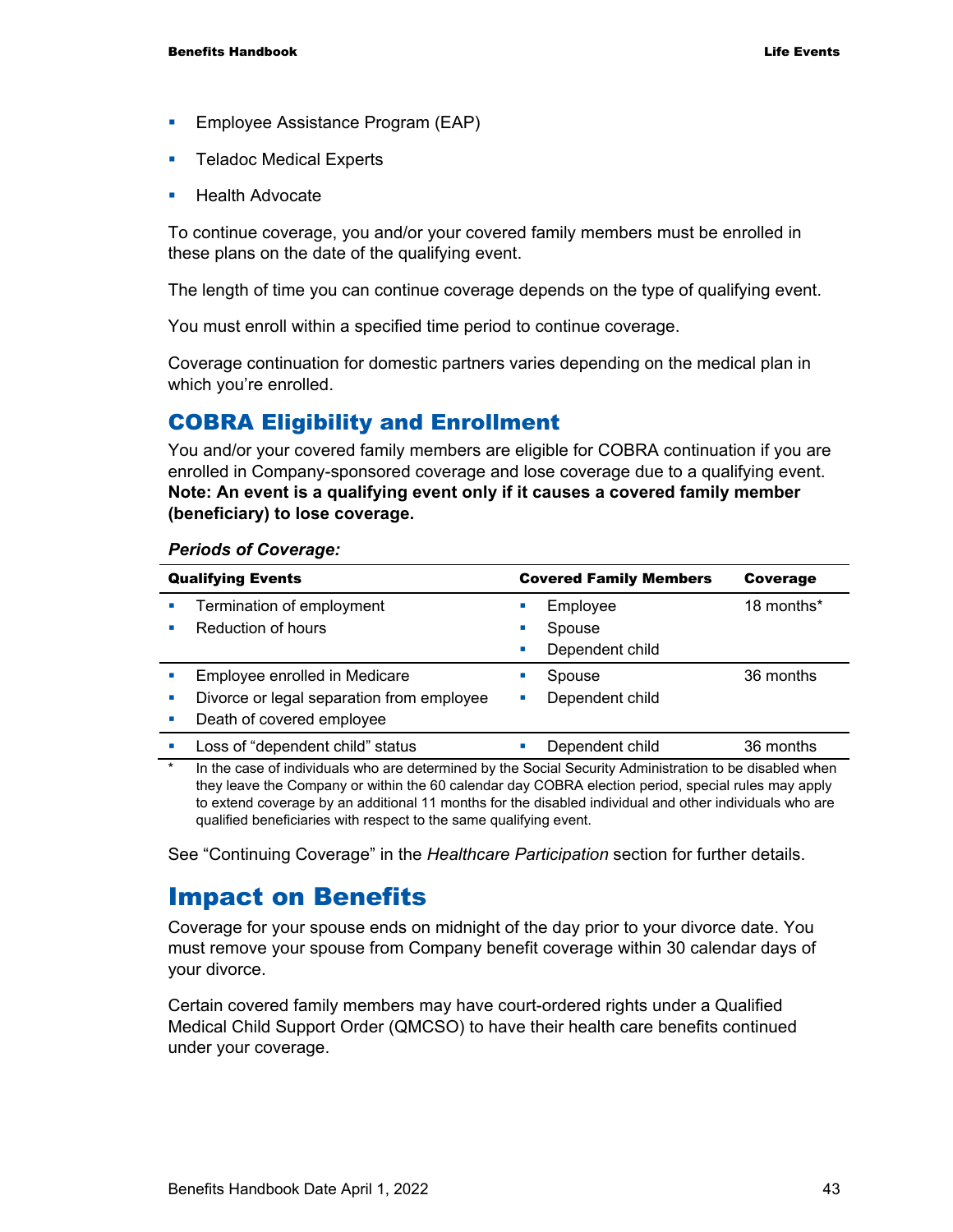Your ex-spouse may have certain court-ordered rights under a Qualified Domestic Relations Order (QDRO) to your benefits under the Retirement Plan and/or 401(k) Savings & Investment Plan.

You should review your beneficiary designations. If your spouse was named as your beneficiary, the beneficiary designation is not automatically revoked by your divorce.

### Making Changes to Benefits

You must register the qualified family status change event and make changes to your benefit plans by going to Colleague Connect (**https://mmcglobal.sharepoint .com/sites/home**). You must make your change within 30 calendar days of your child's birth or adoption.

#### *Medical Plan*

You must remove your spouse from coverage within 60 calendar days of your divorce.

In addition, you may make the following changes:

- **change your plan,**
- $\blacksquare$  remove your child(ren) from coverage,
- **EXED** enroll yourself and/or your eligible children under Company coverage if your or their coverage is lost under your spouse's plan.

Coverage for your spouse ends on the midnight of the day prior to your divorce date. Your ex-spouse is eligible to continue coverage through COBRA for up to 36 months by making a timely election and paying the full group rate plus an additional two percent for administrative expenses.

This is a HIPAA special enrollment event.

Changes to this plan must be made within 60 calendar days of your divorce.

See "Enrollment Changes" under the *Pre-65 Retiree Medical Eligibility* section for changes to your under age 65 retiree medical coverage.

### *Dental Plan*

You must remove your spouse from coverage within 30 calendar days of your divorce.

In addition, you may make the following changes:

- **change your plan,**
- **Fuller** remove your child(ren) from coverage,
- enroll yourself and/or your eligible children under Company coverage if your or their coverage is lost under your spouse's plan.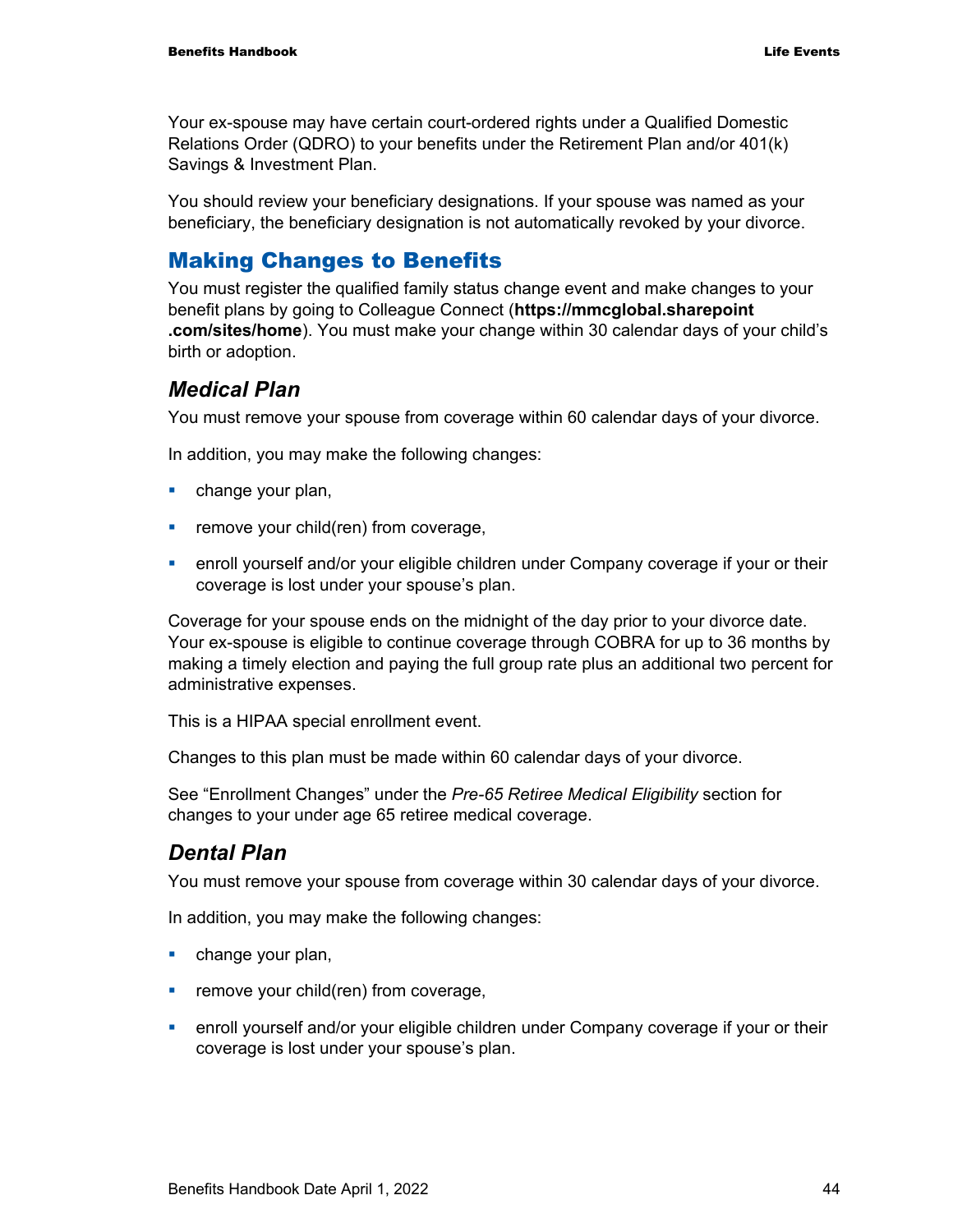Coverage for your spouse ends on midnight of the day prior to your divorce date. Your ex-spouse is eligible to continue coverage through COBRA for up to 36 months by making a timely election and paying the full group rate plus an additional two percent for administrative expenses.

Changes to this plan must be made within 30 calendar days of your divorce.

### *Vision Care Plan*

You must remove your spouse from coverage within 30 calendar days of your divorce.

In addition, you may make the following changes:

- **change your plan,**
- $\blacksquare$  remove your child(ren) from coverage,
- **EXED** enroll yourself and/or your eligible children under Company coverage if your or their coverage is lost under your spouse's plan.

Coverage for your spouse ends on midnight of the day prior to your divorce date. Your ex-spouse is eligible to continue coverage through COBRA for up to 36 months by making a timely election and paying the full group rate plus an additional two percent for administrative expenses.

Changes to this plan must be made within 30 calendar days of your divorce.

### *Health Care Flexible Spending Account Plan*

You may make the following changes:

- **EXECT** enroll, but only if you lose coverage under your spouse's plan,
- **EXED:** increase your contributions for the year, or
- decrease your contributions as long as you do not decrease them below what has already been paid out of your account for the year.

Changes to this plan must be made within 30 calendar days of your divorce.

Only claims incurred on or after the effective date of the qualified family status change will be eligible for reimbursement of the increased amount.

### *Dependent Care Flexible Spending Account Plan*

You may make the following changes:

- enroll, but only if you were not previously eligible (e.g., because your spouse was not working),
- **EXED:** increase your contributions for the year,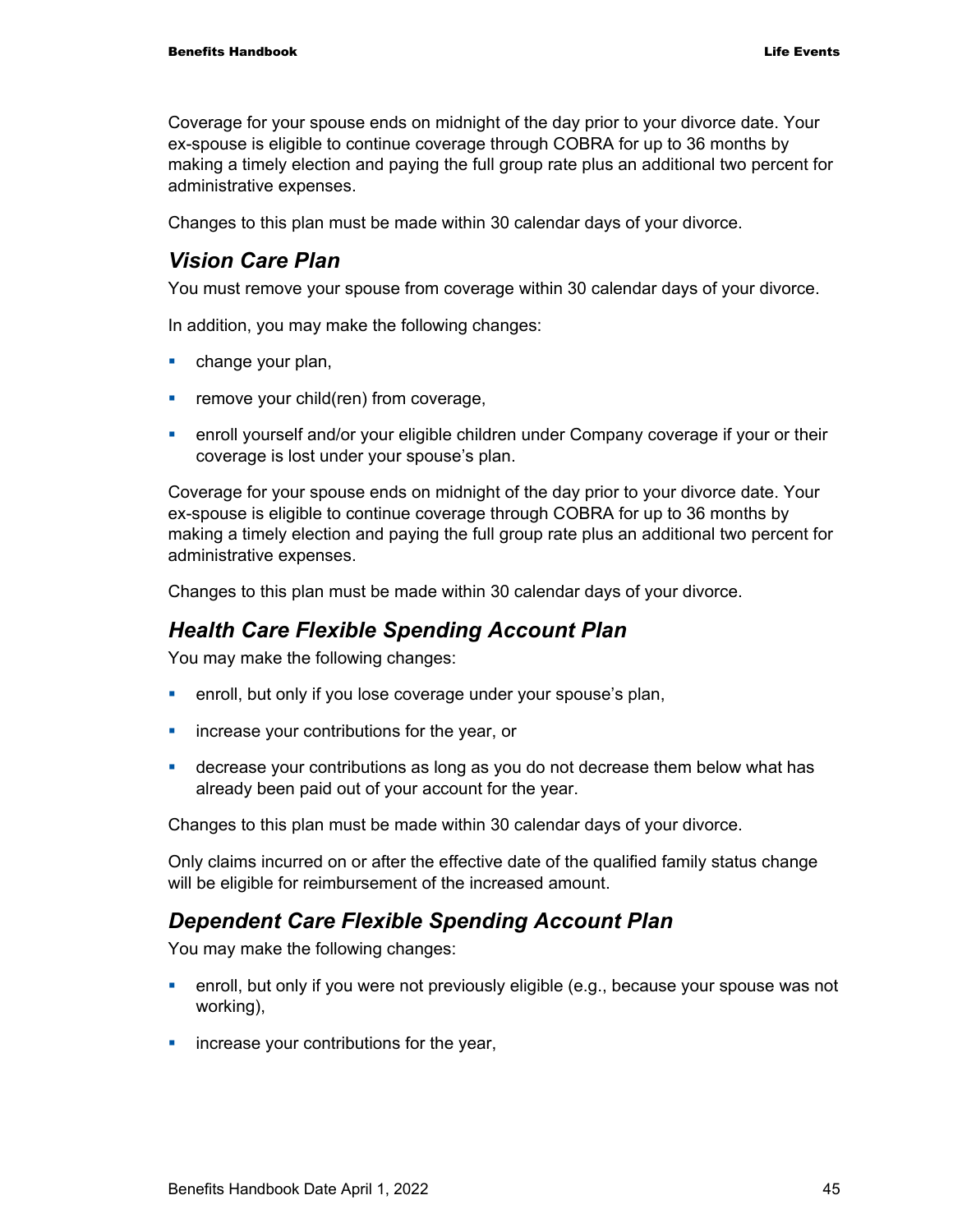- **EXEC** decrease your contributions for the year, or
- **stop future contributions for the year.**

Changes to this plan must be made within 30 calendar days of your divorce.

Only claims incurred on or after the effective date of the qualified family status change will be eligible for reimbursement of the increased amount.

### *Voluntary AD&D Plan*

You must remove your ex-spouse from coverage within 30 calendar days of your divorce.

You may also make the following change:

**EXEDEE INCREASE OF DECREASE YOUR LEVEL AND AMOUNT OF COVETAGE.** 

Changes to this plan must be made within 30 calendar days of your divorce.

#### *Group Variable Universal Life Insurance Plan*

You must make the following changes:

- **Cancel your spouse coverage,**
- **decrease or cancel your dependent child(ren) coverage.**
- Changes to this plan must be made within 31 calendar days of your divorce.

#### *Other Insurances*

Coverage will end when your spouse no longer meets the eligibility requirements under the terms of the applicable plan.

If your spouse no longer meets the eligibility requirements, you must remove your spouse from coverage by going to Colleague Connect (**https://mmcglobal.sharepoint .com/sites/home**).

Changes must be made within 30 calendar days of your divorce.

Refer to the individual benefit plan sections for further information.

### *Legal Assistance Plan*

If you get divorced during the plan year, your spouse will no longer have access to the plan after the divorce is finalized.

### *Identity Protection Benefit Program*

Coverage will end when your spouse no longer meets the eligibility requirements under the terms of the plan.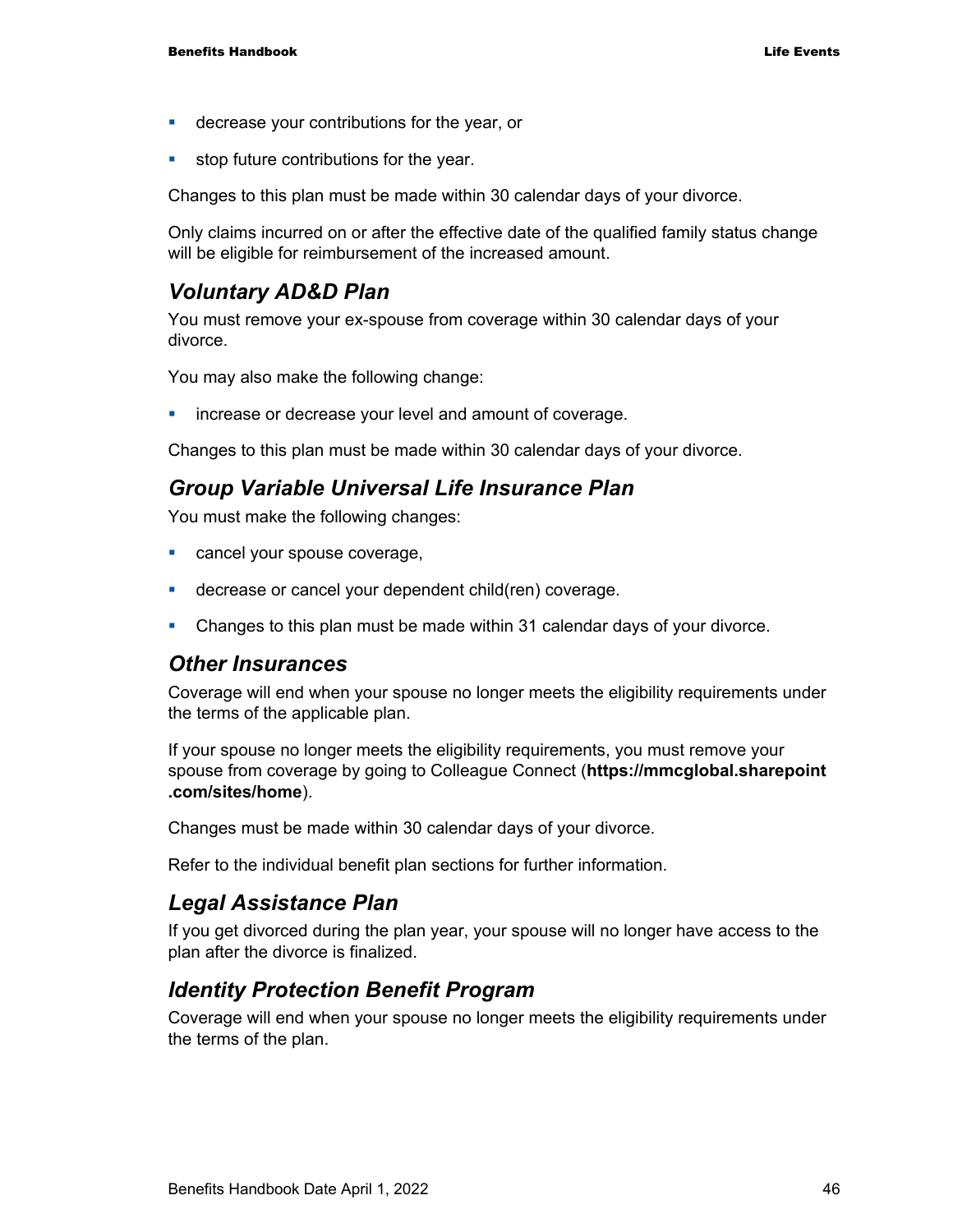If your spouse no longer meets the eligibility requirements, you must remove your spouse from coverage by going to Voluntary Benefits (**www.mmcvoluntarybenefits .com**).

Changes must be made within 30 calendar days of your divorce.

### *Accident Insurance*

You must remove your spouse from coverage within 60 calendar days of your divorce.

In addition, you may make the following changes:

- $\blacksquare$  remove your child(ren) from coverage,
- enroll yourself and/or your eligible children if your or their coverage is lost under your spouse's plan.

Coverage for your spouse ends on the midnight of the day prior to your divorce date.

Changes to this plan must be made within 30 calendar days of your divorce.

#### *Critical Illness*

You must remove your spouse from coverage within 60 calendar days of your divorce.

In addition, you may make the following changes:

- $\blacksquare$  remove your child(ren) from coverage,
- **EXED** enroll yourself and/or your eligible children if your or their coverage is lost under your spouse's plan.

Coverage for your spouse ends on the midnight of the day prior to your divorce date.

Changes to this plan must be made within 30 calendar days of your divorce.

### *Hospital Indemnity*

You must remove your spouse from coverage within 60 calendar days of your divorce.

In addition, you may make the following changes:

- **Fig. 2** remove your child(ren) from coverage,
- enroll yourself and/or your eligible children if your or their coverage is lost under your spouse's plan.

Coverage for your spouse ends on the midnight of the day prior to your divorce date.

Changes to this plan must be made within 30 calendar days of your divorce.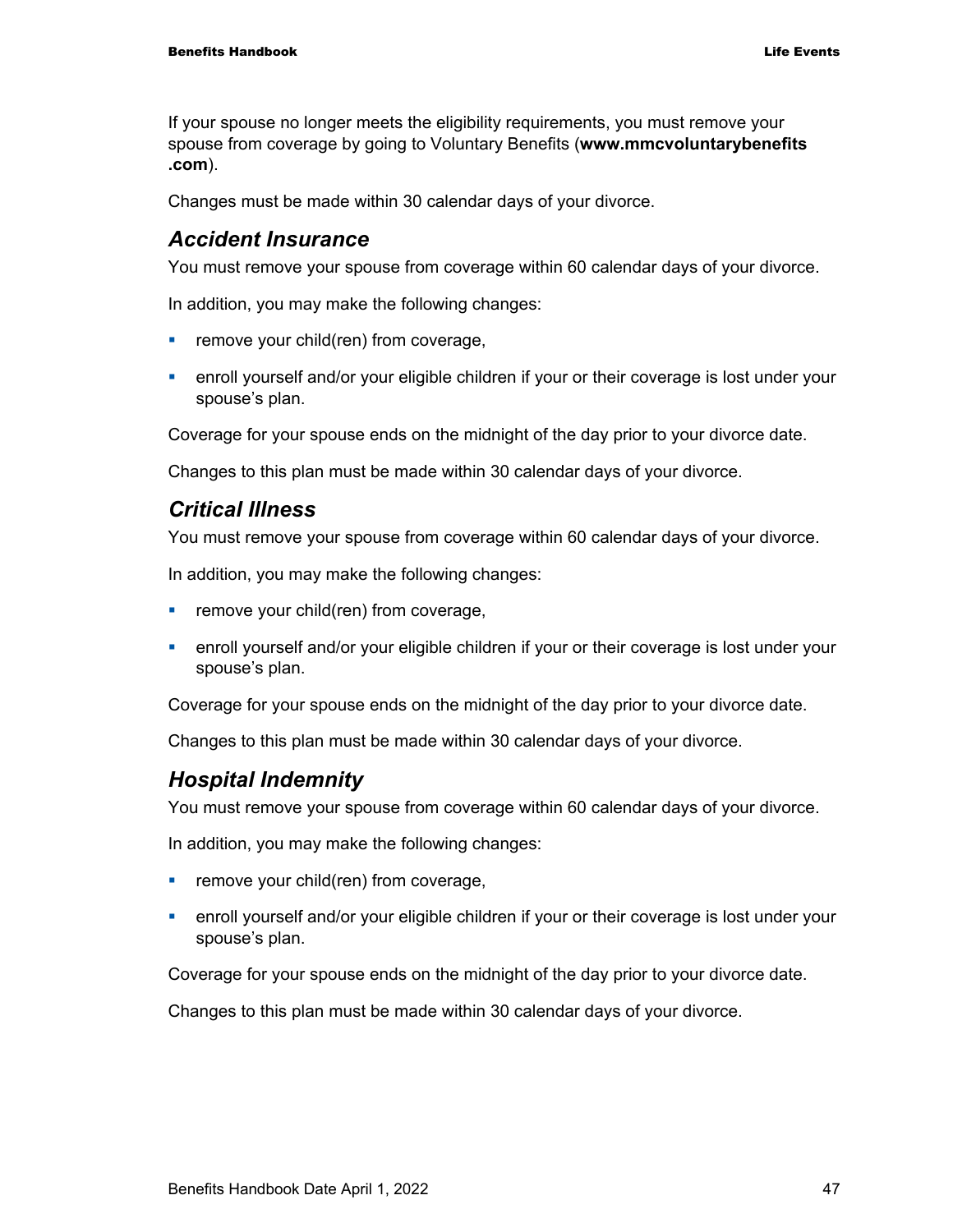### When to Make Changes

All changes must be made within 30 calendar days of the qualified family status change (60 calendar days of the qualified family status change for medical plan changes) date:

- No refund of contributions will be paid for coverage beyond the date coverage should have ended.
- You will be required to repay the plan for any services your family member used while ineligible for coverage.

### *Effective Date of Change*

Your change in coverage becomes effective the day of the qualified family status change.

### Pay-related Changes

If you make changes to your benefit elections, your payroll deductions may change.

If you file your taxes jointly, or if you are no longer claiming the same number of dependents, you may want to change your W-4 withholding allowances to reflect your change in marital status.

If the court orders you to pay child support, the payments may be directly deducted from your pay.

You may also need to change your direct deposit information for your pay if you open a new bank account.

You may want to review your bank and financial institution information to see if you need to make a change.

## Other Things to Think About

To update your contact information, such as your name or address, go to Colleague Connect (**https://mmcglobal.sharepoint.com/sites/home**).

## Beneficiary Elections

These are the benefit plans for which you name a beneficiary to receive a benefit in the event of a death:

- Voluntary AD&D
- **Health Savings Account**
- **Business Travel Accident Insurance**
- **Personal Life Insurance**
- **Basic Life Insurance**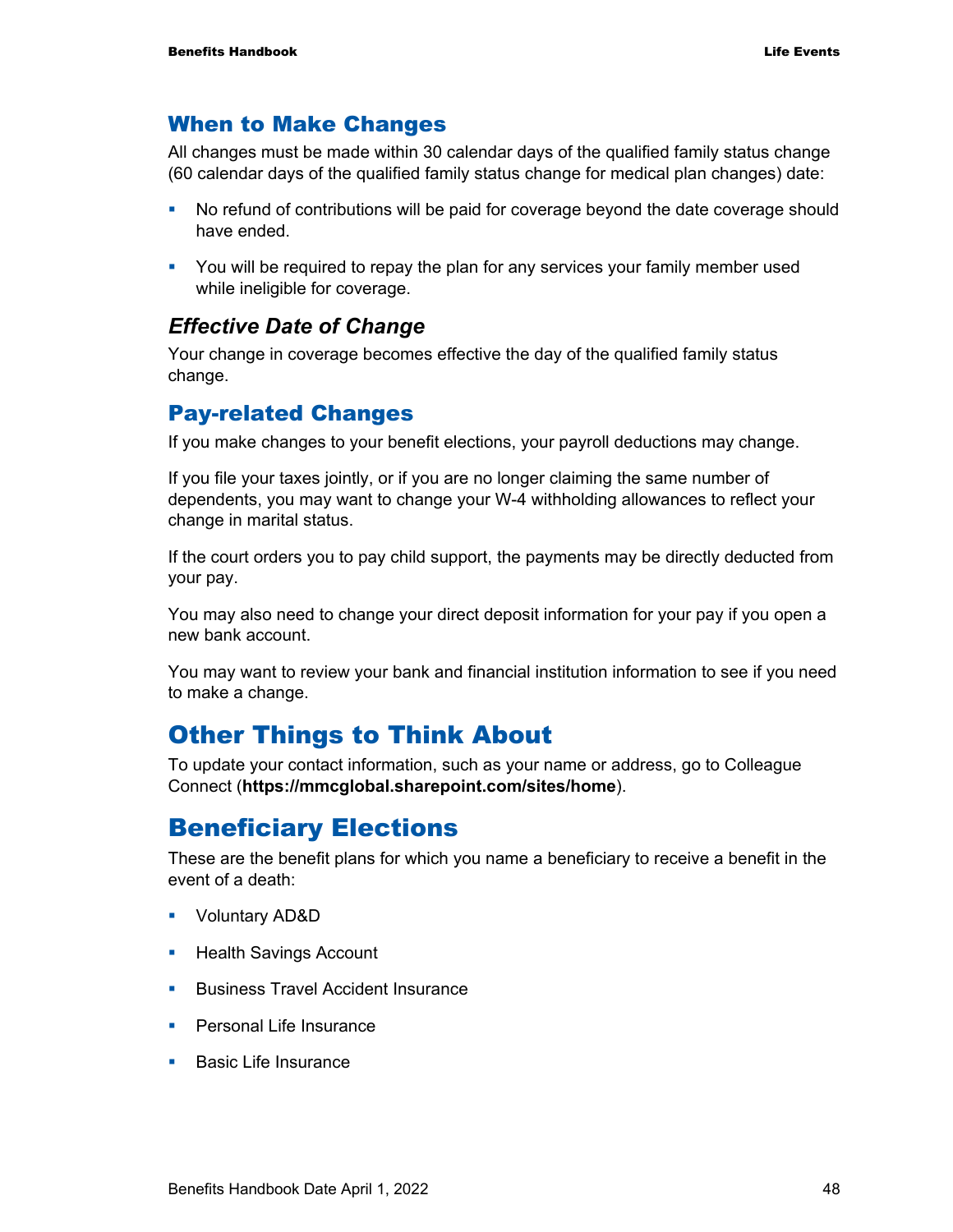- **Group Variable Universal Life**
- 401(k) Savings & Investment Plan (Your ex-spouse remains your beneficiary unless you change. If you remarry, your new spouse is automatically your beneficiary.)
- **Supplemental Savings & Investment Plan**

Each plan has rules about who can be your beneficiary. Refer to the individual benefit plan sections for further information about beneficiary elections for these plans.

## Employee Assistance Program (EAP)

With the constant demands we face each day, it can sometimes be difficult to balance our work and home lives. If you are struggling with a personal concern, crisis or even an everyday issue, the Employee Assistance Program (EAP) can be an invaluable resource. You can contact the EAP 24 hours a day, 7 days a week, at +1 800 382 3432. For online information, go to Colleague Connect (**https://mmcglobal.sharepoint .com/sites/home**). Click **Pay & Benefits** and select **Employee Assistance Plan**. The Employer ID to access the site is: **mmc**.

## Contact

You must register the qualified family status change event and make changes to your benefit plans by going to Colleague Connect (**https://mmcglobal.sharepoint .com/sites/home**). You must make your change within 30 calendar days (60 calendar days of the qualified family status change for medical plan changes) of your divorce.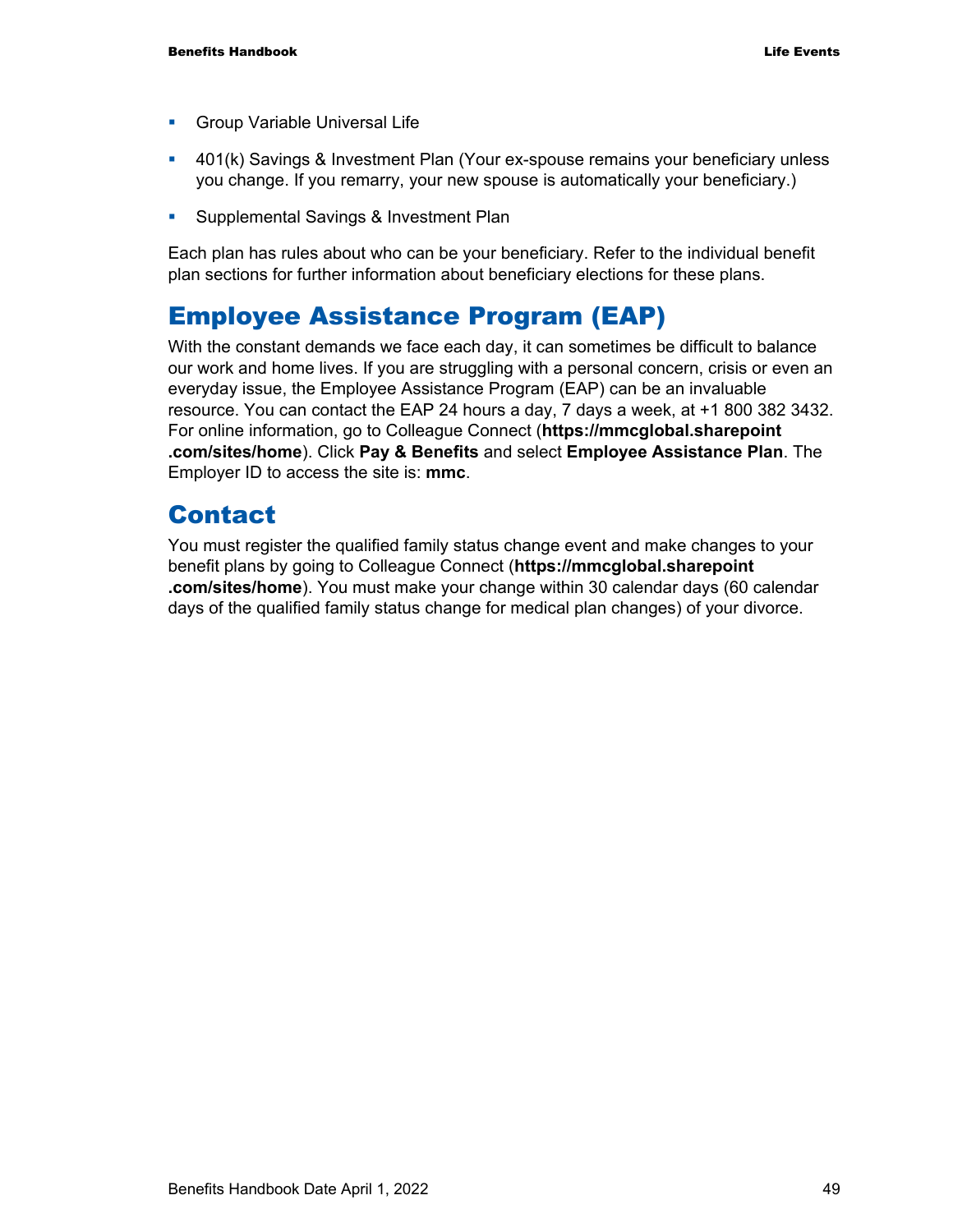# Getting Legally Separated

*If you become legally separated, you may need to review and compare the benefit plans that are available to you. On this page, you will find information about benefits coverage and election changes that may be helpful to you, as an active eligible US employee.* 

#### Changing Your Benefits

The IRS allows you to pay for certain benefits on a before-tax basis providing you with a tax savings on the cost of coverage. In return for this tax savings, the IRS restricts your ability to make changes to before-tax benefits.

Your before-tax benefit elections must remain in effect throughout the calendar year unless you have a qualified family status change that necessitates a coverage change. The change in your benefits cover-age must be due to and consistent with the qualified family status change.

## About the Event

Getting legally separated is considered a qualified family status change. This means that you can change certain before-tax benefits without waiting until the next Annual Enrollment period. In addition, you may be required to make certain changes to your coverage.

The Company reserves the right to ask you for proof of the qualified family status change. Failure to provide such proof within the timeframe specified may result in a loss of coverage and you may be required to pay for any services that you and your family members used while ineligible for coverage.

### COBRA Coverage

COBRA continuation allows you and/or your covered family members to temporarily extend your current coverage at group rates plus an administrative fee in certain circumstances when your coverage could otherwise end.

If you or one of your covered family members is losing Company-sponsored coverage because of a qualifying event, you can elect to continue coverage in these Companysponsored plans:

- medical
- **u** dental
- vision
- **Health Care Flexible Spending Account**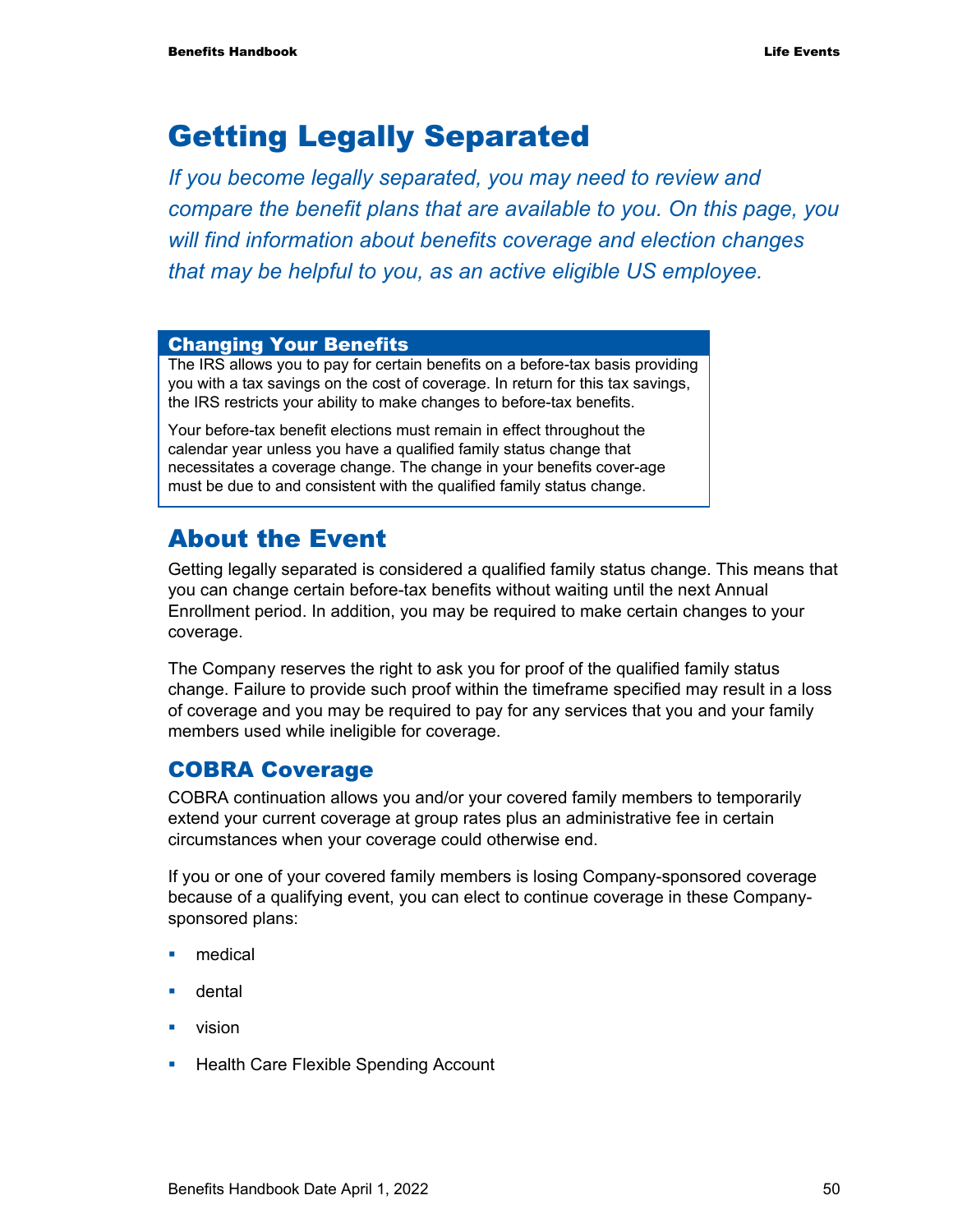- **EXECT** Limited Purpose Health Care Flexible Spending Account
- **Employee Assistance Program (EAP)**
- **Teladoc Medical Experts**
- **Health Advocate**

To continue coverage, you and/or your covered family members must be enrolled in these plans on the date of the qualifying event.

The length of time you can continue coverage depends on the type of qualifying event.

You must enroll within a specified time period to continue coverage.

Coverage continuation for domestic partners varies depending on the medical plan in which you're enrolled.

### COBRA Eligibility and Enrollment

You and/or your covered family members are eligible for COBRA continuation if you are enrolled in Company-sponsored coverage and lose coverage due to a qualifying event. **Note: An event is a qualifying event only if it causes a covered family member (beneficiary) to lose coverage.**

#### *Periods of Coverage:*

| <b>Qualifying Events</b> |                                                                                                                         |   | <b>Covered Family Members</b> | <b>Coverage</b> |  |
|--------------------------|-------------------------------------------------------------------------------------------------------------------------|---|-------------------------------|-----------------|--|
|                          | Termination of employment                                                                                               |   | Employee                      | 18 months*      |  |
|                          | Reduction of hours                                                                                                      |   | Spouse                        |                 |  |
|                          |                                                                                                                         | п | Dependent child               |                 |  |
|                          | Employee enrolled in Medicare                                                                                           |   | Spouse                        | 36 months       |  |
|                          | Divorce or legal separation from employee                                                                               |   | Dependent child               |                 |  |
|                          | Death of covered employee                                                                                               |   |                               |                 |  |
|                          | Loss of "dependent child" status                                                                                        |   | Dependent child               | 36 months       |  |
| $\frac{1}{2}$            | the Alexander of the Modelle and a computational territory Oracle Oracle Administration Archives to alternational color |   |                               |                 |  |

In the case of individuals who are determined by the Social Security Administration to be disabled when they leave the Company or within the 60 calendar day COBRA election period, special rules may apply to extend coverage by an additional 11 months for the disabled individual and other individuals who are qualified beneficiaries with respect to the same qualifying event.

See "Continuing Coverage" in the *Healthcare Participation* section for further details.

### Impact on Benefits

You should review your beneficiary designations. Please note, you cannot remove your spouse as the beneficiary for your 401(k) Savings & Investment Plan unless you legally divorce or you obtain your spouse's written notarized consent to name someone else.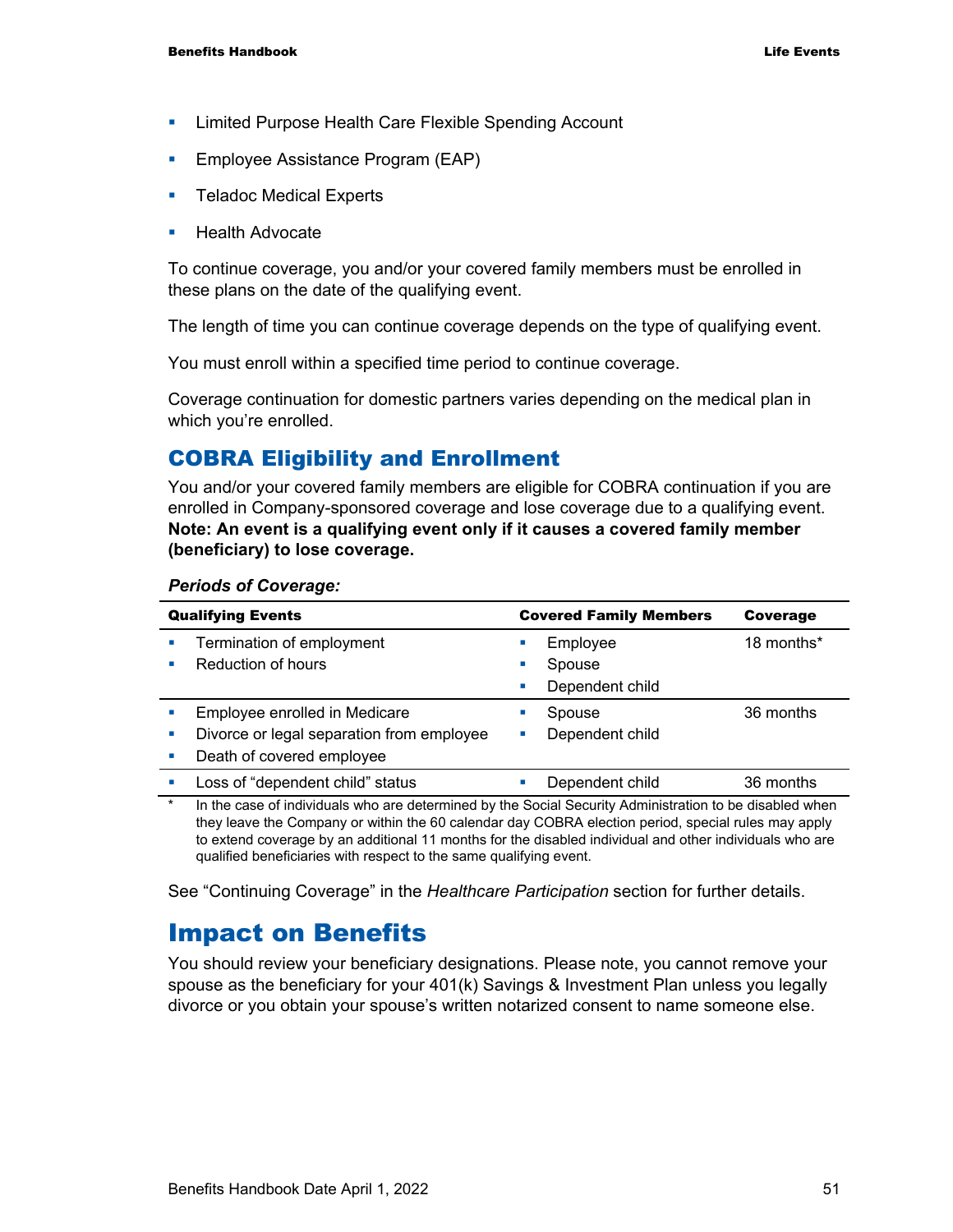### Making Changes to Benefits

You can make changes to your benefit plans by going to Colleague Connect (**https://mmcglobal.sharepoint.com/sites/home**).

#### *Medical Plan*

You may make the following changes:

- **change your plan,**
- **Fuller** remove your spouse from coverage,
- enroll yourself and/or your eligible children under Company coverage if coverage is lost under your spouse's plan.

This is a HIPAA special enrollment event.

Changes to this plan must be made within 60 calendar days of your legal separation.

See "Enrollment Changes" under the *Pre-65 Retiree Medical Eligibility* section for changes to your under age 65 retiree medical coverage.

### *Dental Plan*

You cannot make any changes to your coverage.

### *Vision Care Plan*

You cannot make any changes to your coverage.

### *Health Care Flexible Spending Account Plan*

You cannot make any changes to your coverage.

### *Dependent Care Flexible Spending Account Plan*

You cannot make any changes to your coverage.

### *Voluntary AD&D Plan*

You may make the following change:

**EXEDEE A** increase or decrease your level and amount of coverage.

### *Group Variable Universal Life Insurance Plan*

You may make the following change:

**•** remove your spouse from your coverage.

Changes to this plan must be made within 31 calendar days of your legal separation.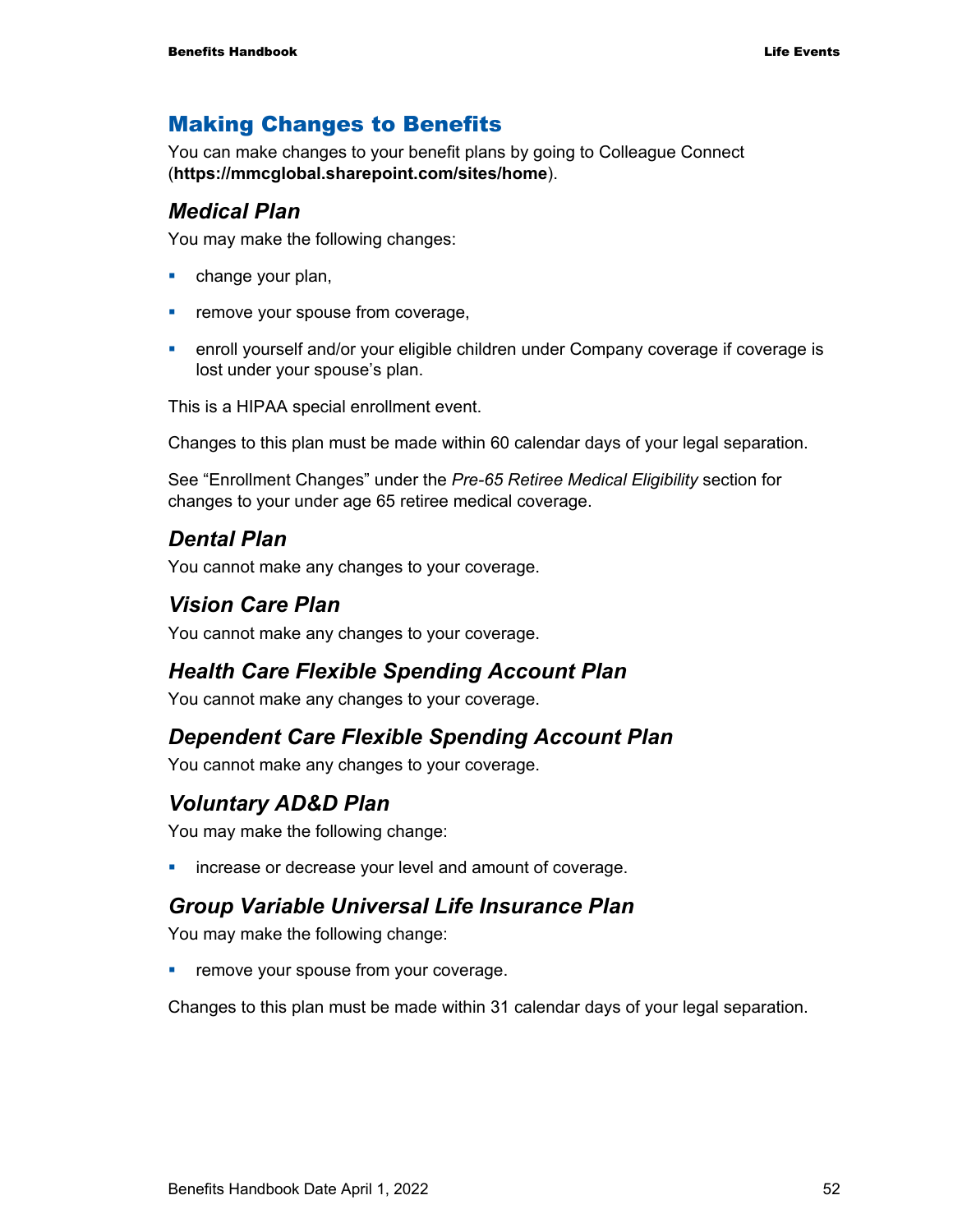#### *Other Insurances*

Coverage will end when your spouse no longer meets the eligibility requirements under the terms of the applicable plan.

If your spouse no longer meets the eligibility requirements, you must remove your spouse from coverage by going to Colleague Connect (**https://mmcglobal.sharepoint .com/sites/home**).

Changes must be made within 30 calendar days of your legal separation.

Refer to the individual benefit plan sections for further information.

#### *Legal Assistance Plan*

If you get legally separated during the plan year, your spouse will no longer have access to the plan after the legal separation.

#### *Identity Protection Benefit Program*

Coverage will end when your spouse no longer meets the eligibility requirements under the terms of the plan.

If your spouse no longer meets the eligibility requirements, you must remove your spouse from coverage by going to Voluntary Benefits (**www.mmcvoluntarybenefits .com**).

Changes must be made within 30 calendar days of your legal separation.

#### *Accident Insurance*

You may make the following changes:

- **•** remove your spouse from coverage,
- enroll yourself and/or your eligible children under Company coverage if coverage is lost under your spouse's plan.

Changes to this plan must be made within 30 calendar days of your legal separation.

#### *Critical Illness*

You may make the following changes:

- **Fuller** remove your spouse from coverage,
- enroll yourself and/or your eligible children under Company coverage if coverage is lost under your spouse's plan.

Changes to this plan must be made within 30 calendar days of your legal separation.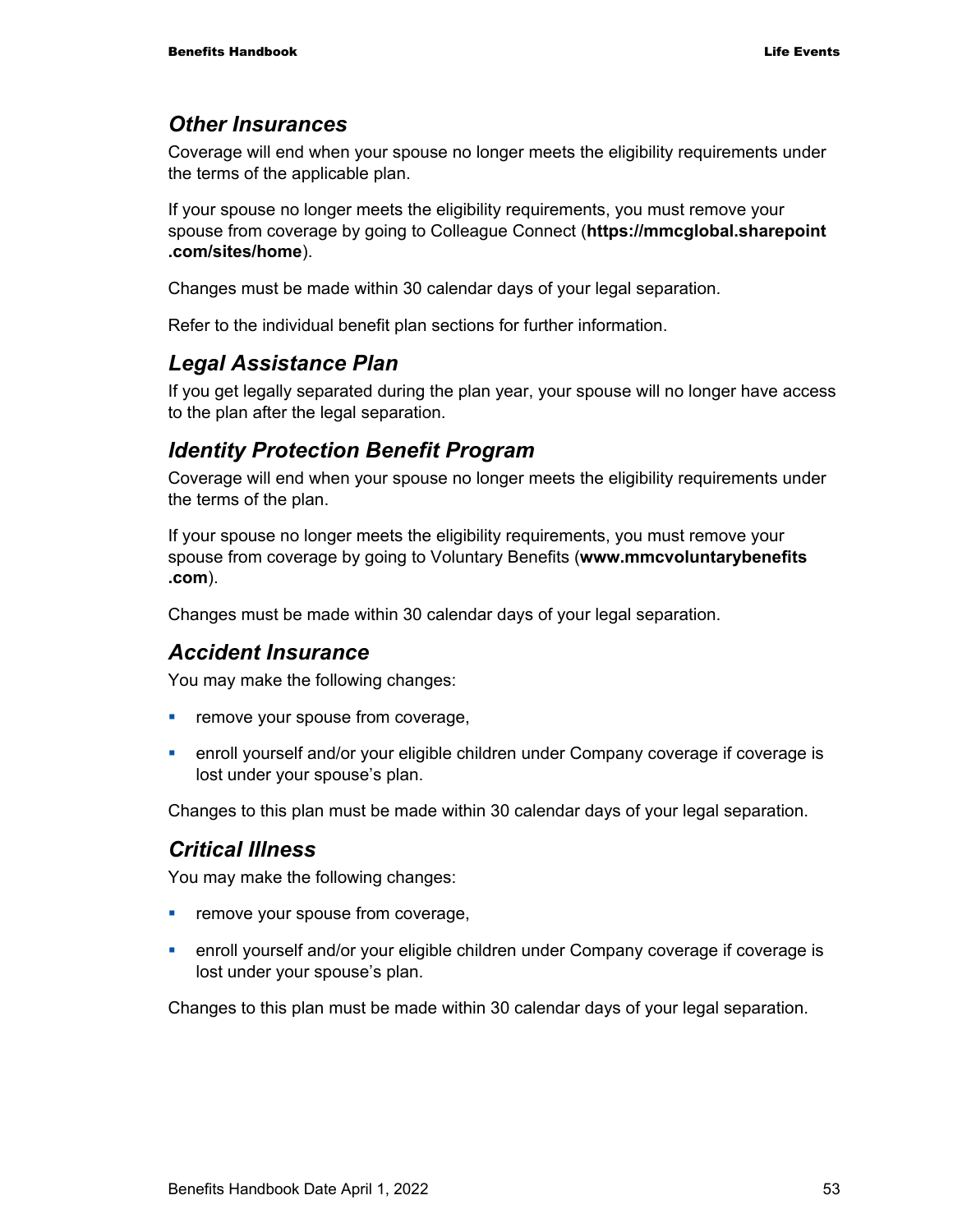### *Hospital Indemnity*

You may make the following changes:

- **Fuller** remove your spouse from coverage,
- enroll yourself and/or your eligible children under Company coverage if coverage is lost under your spouse's plan.

Changes to this plan must be made within 30 calendar days of your legal separation.

#### When to Make Changes

All changes must be made within 30 calendar days of the qualified family status change (60 calendar days of the qualified family status change for medical plan changes) date:

- No refund of contributions will be paid for coverage beyond the date coverage should have ended.
- You will be required to repay the plan for any services your family member used while ineligible for coverage.

#### *Effective Date of Change*

Your change in coverage becomes effective the day of the qualified family status change.

### Pay-related Changes

If you make changes to your benefit elections, your payroll deductions may change.

If you file your taxes jointly, or if you are no longer claiming the same number of dependents, you may want to change your W-4 withholding allowances to reflect your change in marital status.

You may also need to change your direct deposit information for your pay if you open a new bank account.

You may want to review your bank and financial institution information to see if you need to make a change.

## Other Things to Think About

To update your contact information, such as your name or address, go to Colleague Connect (**https://mmcglobal.sharepoint.com/sites/home**).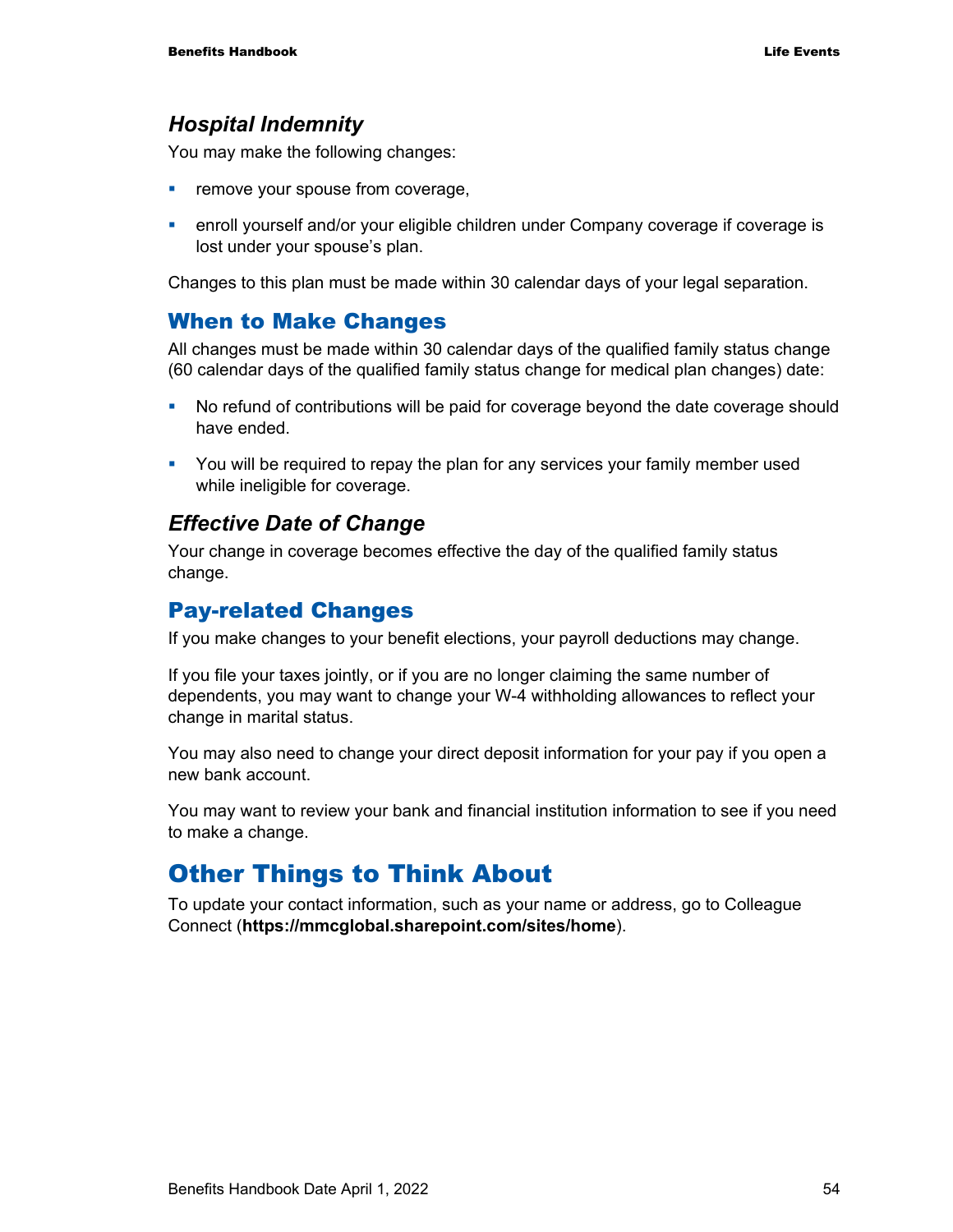## Beneficiary Elections

These are the benefit plans for which you name a beneficiary to receive a benefit in the event of a death:

- Voluntary AD&D
- **Health Savings Account**
- **Business Travel Accident Insurance**
- **Personal Life Insurance**
- **Basic Life Insurance**
- **Group Variable Universal Life**
- 401(k) Savings & Investment Plan (if you are married, you will need your spouse's consent to name someone other than your spouse as beneficiary)
- **Supplemental Savings & Investment Plan**

Each plan has rules about who can be your beneficiary. Refer to the individual benefit plan sections for further information about beneficiary elections for these plans.

## Employee Assistance Program (EAP)

With the constant demands we face each day, it can sometimes be difficult to balance our work and home lives. If you are struggling with a personal concern, crisis or even an everyday issue, the Employee Assistance Program (EAP) can be an invaluable resource. You can contact the EAP 24 hours a day, 7 days a week, at +1 800 382 3432. For online information, go to Colleague Connect (**https://mmcglobal.sharepoint .com/sites/home**). Click **Pay & Benefits** and select **Employee Assistance Plan**. The Employer ID to access the site is: **mmc**.

## **Contact**

You must register the qualified family status change event and make changes to your benefit plans by going to Colleague Connect (**https://mmcglobal.sharepoint .com/sites/home**). You must make your change within 30 calendar days (60 calendar days of the qualified family status change for medical plan changes) of your legal separation.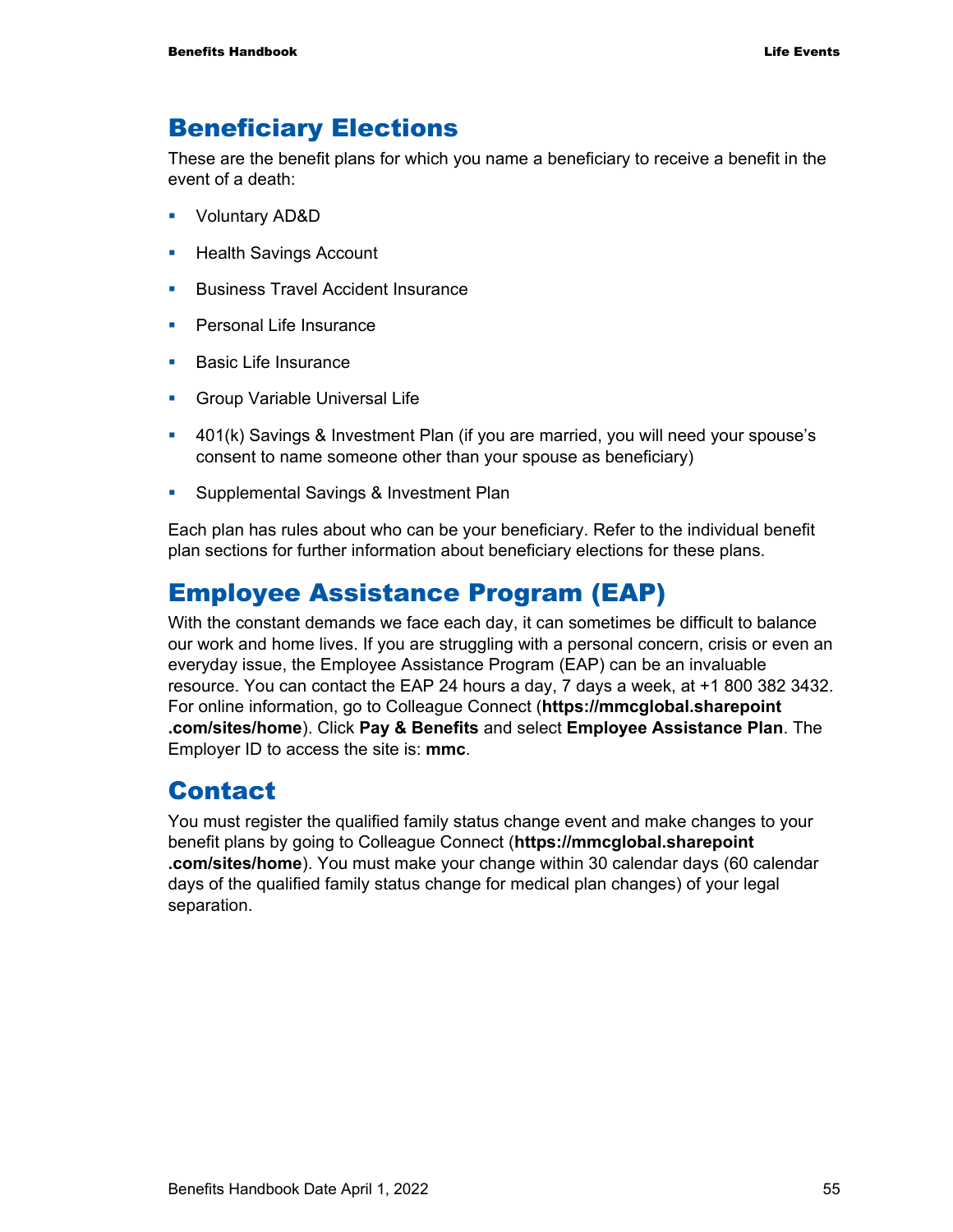# Getting Married

*If you get married, you may need to review and compare the benefit plans that are available to you. On this page you will find information about benefits coverage and election changes that may be helpful to you, as an eligible employee, and your new spouse (including marriage to your previous domestic partner).* 

#### Changing Your Benefits

The IRS allows you to pay for certain benefits on a before-tax basis providing you with a tax savings on the cost of coverage. In return for this tax savings, the IRS restricts your ability to make changes to before-tax benefits.

Your before-tax benefit elections must remain in effect throughout the calendar year unless you have a qualified family status change that necessitates a coverage change.

## About the Event

Your marriage is considered a qualified family status change. This means you can change certain before-tax benefits without waiting until the next Annual Enrollment period. In addition, you may be required to make certain changes to your coverage.

The Company reserves the right to ask you for proof of the qualified family status change. Failure to provide such proof within the timeframe specified may result in a loss of coverage and you may be required to pay for any services that you and your family members used while ineligible for coverage.

**Note:** The benefit plans do not recognize registration of a relationship with a same gender domestic partner under state or local law as a marriage.

### Impact on Benefits

You should review your beneficiary designations. Generally, for life and accident insurance plans, you can name anyone you wish as a beneficiary, including a trust or an estate, or you can name more than one beneficiary who will split the benefit.

However, for the 401(k) Savings & Investment Plan you have to name your spouse as your beneficiary, unless you get your spouse's written notarized consent to name someone else.

**Note:** Domestic partners are not treated as spouses under the tax law or for purposes of the 401(k) Savings & Investment Plan.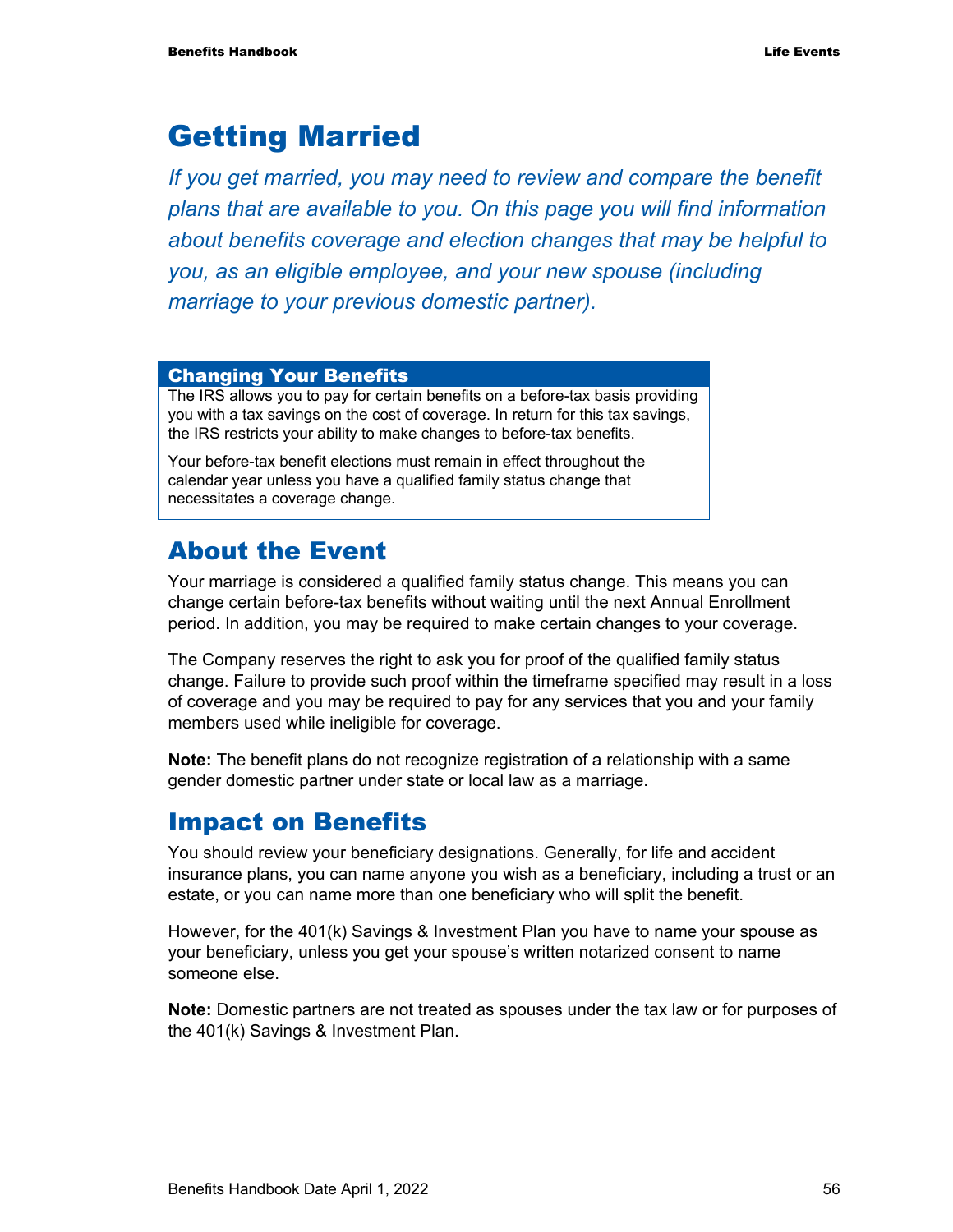However, the US Retirement Program does provide survivor benefits to qualified domestic partners. See "Eligible Survivor" in the *Marsh & McLennan Companies Retirement Plan , Benefit Equalization Plan* and *Supplemental Retirement Plan* sections of the Benefits Handbook for specific domestic partner plan details.

### Making Changes to Benefits

You can make changes to your benefit plans by going to Colleague Connect (**https://mmcglobal.sharepoint.com/sites/home**).

### *Medical Plan*

You may make the following changes:

- **change your plan,**
- $\blacksquare$  enroll,
- add your eligible spouse (and/or your spouse's children) to your existing coverage or to newly elected coverage,
- increase or decrease your level of coverage if your eligible children are covered under the Company plan and will be covered under your spouse's plan,
- cancel your coverage if you and your eligible children are covered under the Company plan and will be covered under your spouse's plan.

This is a HIPAA special enrollment event.

Changes to this plan must be made within 60 calendar days of your marriage.

See "Enrollment Changes" under the *Pre-65 Retiree Medical Eligibility* section for changes to your under age 65 retiree medical coverage.

### *Dental Plan*

You may make the following changes:

- **•** change your plan,
- **enroll**.
- add your eligible spouse (and/or your spouse's children) to your coverage,
- increase or decrease your level of coverage if your eligible children are covered under the Company plan and will be covered under your spouse's plan,
- cancel your coverage if you and your eligible children are covered under the Company plan and will be covered under your spouse's plan.

Changes to this plan must be made within 30 calendar days of your marriage.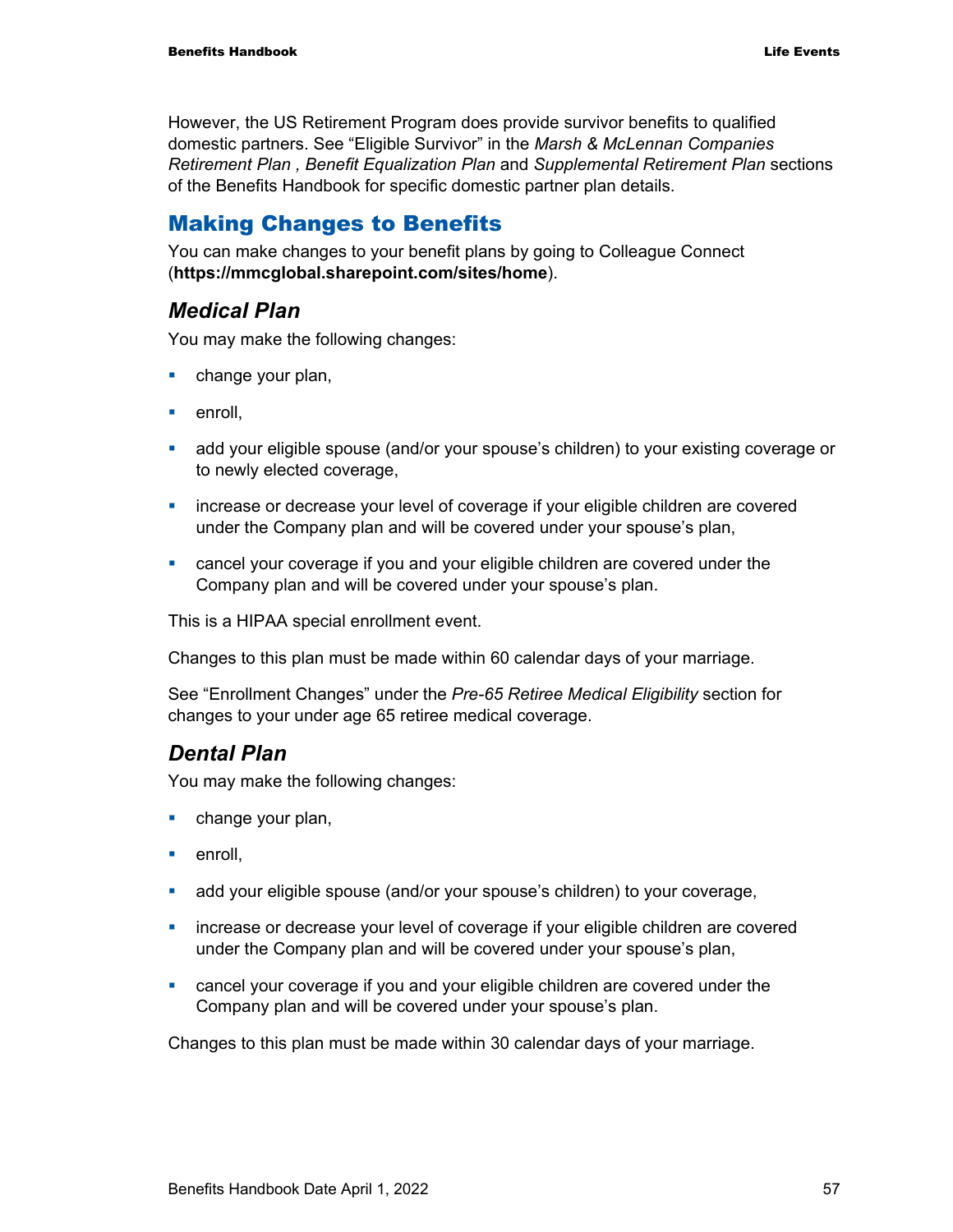#### *Vision Care Plan*

You may make the following changes:

- **change your plan,**
- $\blacksquare$  enroll.
- add your eligible spouse (and/or your spouse's children) to your coverage,
- increase or decrease your level of coverage if your eligible children are covered under the Company plan and will be covered under your spouse's plan,
- cancel your coverage if you and your eligible children are covered under the Company plan and will be covered under your spouse's plan.

Changes to this plan must be made within 30 calendar days of your marriage.

#### *Health Care Flexible Spending Account Plan*

You may make the following changes:

- **enroll**.
- **EXED** increase or decrease your contribution amount for the year, or
- **stop future contributions.**

Changes to this plan must be made within 30 calendar days of your marriage.

Only claims incurred on or after the effective date of the qualified family status change will be eligible for reimbursement of the increased amount.

#### *Dependent Care Flexible Spending Account Plan*

You may make the following changes:

- enroll,
- **EXED** increase your contribution amount for the year, or
- **decrease or stop future contributions.**

Changes to this plan must be made within 30 calendar days of your marriage.

Only claims incurred on or after the effective date of the qualified family status change will be eligible for reimbursement of the increased amount.

#### *Voluntary AD&D Plan*

You may make the following change:

**EXEDERE** increase or decrease the level and amount of your coverage.

Changes to this plan must be made within 30 calendar days of your marriage.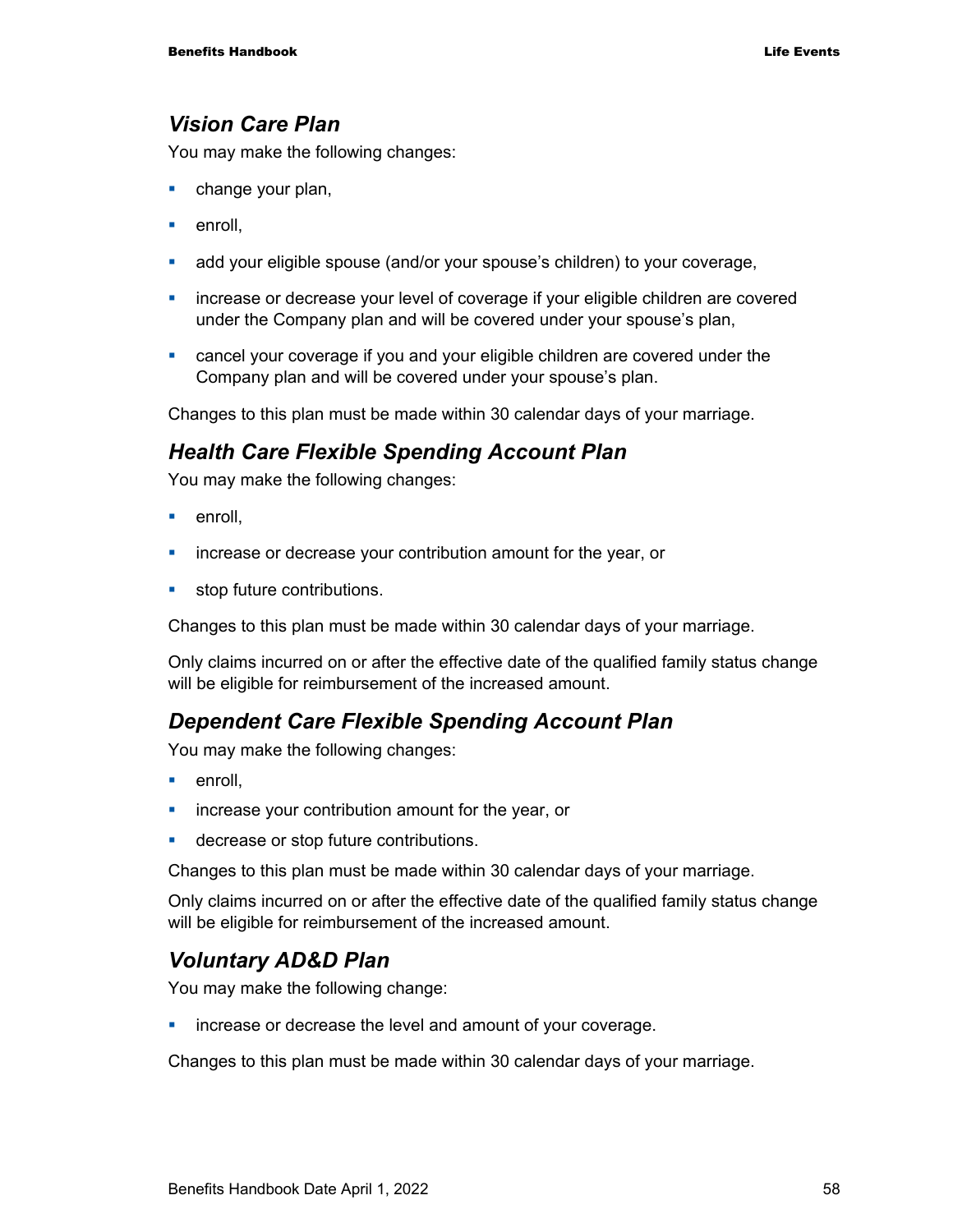### *Group Variable Universal Life Insurance Plan*

You may make the following change:

**EXECT** enroll your spouse or the child(ren) of your spouse.

Changes to this plan must be made within 31 calendar days of your marriage. Coverage for your spouse in one increment of \$10,000 is available without Evidence of Insurability if your application for spouse coverage is received by Metlife within 31 days of your marriage.

### *Other Insurances*

Generally, you can make changes to after-tax benefits at any time during the plan year when not tied to a qualified family status change. In some cases, Evidence of Insurability is required before coverage becomes effective. Refer to the individual benefit plan sections for further information.

### *Legal Assistance Plan*

If you are enrolled and get married during the plan year, your family members will automatically be covered under the Plan.

### *Identity Protection Benefit Program*

You can enroll for coverage for yourself and your spouse in the Identity Protection Benefit Program at any time during the year. Make an initial election on Voluntary Benefits (**www.mmcvoluntarybenefits.com**). After this initial enrollment, you will receive a membership kit in the mail.

#### *Accident Insurance*

You may make the following changes:

- $\blacksquare$  enroll.
- add your eligible spouse (and/or your spouse's children) to your coverage or to newly elected coverage,
- increase or decrease your level of coverage if your eligible children are covered under the plan and will be covered under your spouse's plan,
- cancel your coverage if you and your eligible children are covered under the plan and will be covered under your spouse's plan.

Changes to this plan must be made within 30 calendar days of your marriage.

#### *Critical Illness*

You may make the following changes:

■ enroll.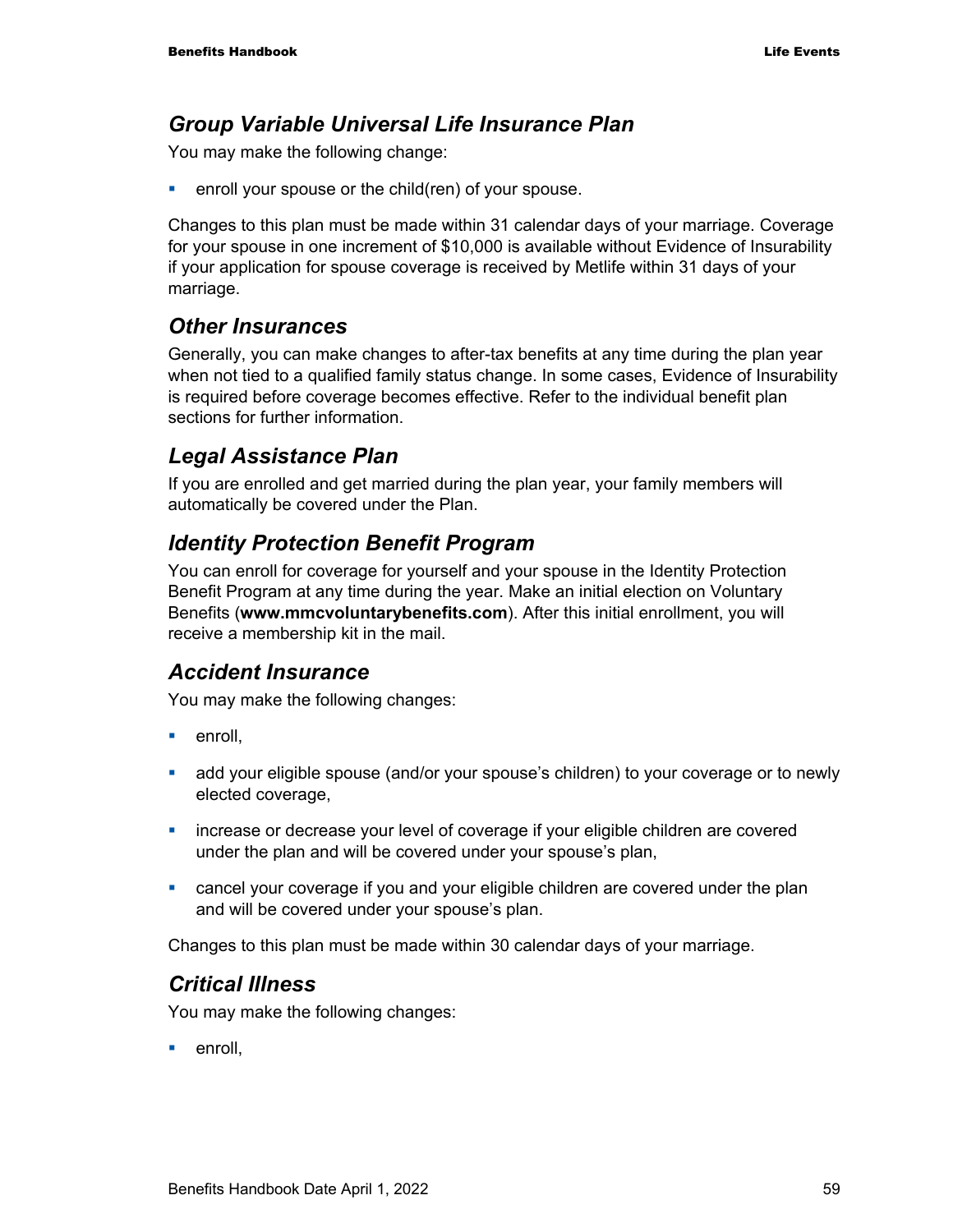- add your eligible spouse (and/or your spouse's children) to your coverage or to newly elected coverage,
- increase or decrease your level of coverage if your eligible children are covered under the plan and will be covered under your spouse's plan,
- cancel your coverage if you and your eligible children are covered under the plan and will be covered under your spouse's plan.

Changes to this plan must be made within 30 calendar days of your marriage.

#### *Hospital Indemnity*

You may make the following changes:

- $e$ nroll.
- add your eligible spouse (and/or your spouse's children) to your coverage or to newly elected coverage,
- increase or decrease your level of coverage if your eligible children are covered under the plan and will be covered under your spouse's plan,
- cancel your coverage if you and your eligible children are covered under the plan and will be covered under your spouse's plan.

Changes to this plan must be made within 30 calendar days of your marriage.

#### When to Make Changes

All changes must be made within 30 calendar days (60 calendar days medical plan changes due to qualified family status changes) of the qualified family status change date:

- No refund of contributions will be paid for coverage beyond the date coverage should have ended.
- You will be required to repay the plan for any services your family member used while ineligible for coverage.

#### *Effective Date of Change*

Your change in coverage becomes effective the day of the qualified family status change.

### Pay-related changes

If you make changes to your benefit elections, your payroll deductions may change.

Since you have a new family member, you may want to review your W-4 withholding allowances and make changes, if applicable.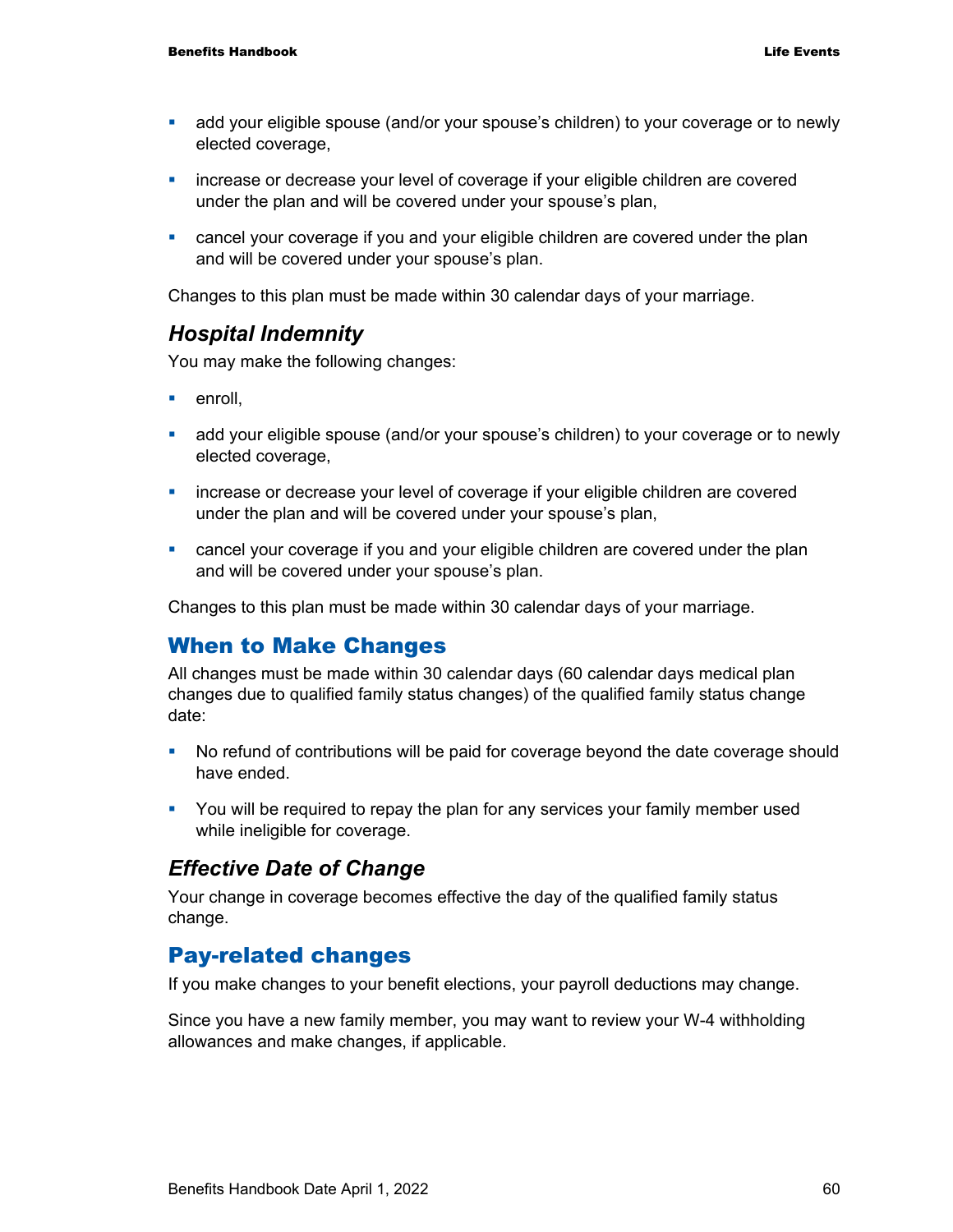You may also need to change your direct deposit information for your pay if you open a new bank account.

You may want to review your bank and financial institution information to see if you need to make a change.

## Other Things to Think About

To update your contact information, such as your name or address, go to Colleague Connect (**https://mmcglobal.sharepoint.com/sites/home**).

## Beneficiary Elections

These are the benefit plans for which you name a beneficiary to receive a benefit in the event of a death:

- Voluntary AD&D
- **Health Savings Account**
- **Business Travel Accident Insurance**
- **Personal Life Insurance**
- **Basic Life Insurance**
- **Group Variable Universal Life**
- 401(k) Savings & Investment Plan (if you are married, you will need your spouse's consent to name someone other than your spouse as beneficiary)
- **Supplemental Savings & Investment Plan**

Each plan has rules about who can be your beneficiary. Refer to the individual benefit plan sections for further information about beneficiary elections for these plans.

**Note:** The US Retirement Program provides survivor benefits to qualified domestic partners. See "Eligible Survivor" in the *Marsh & McLennan Companies Retirement Plan , Benefit Equalization Plan* and *Supplemental Retirement Plan* sections of the Benefits Handbook for specific domestic partner plan details.

### Contact

You must register the qualified family status change event and make changes to your benefit plans by going to Colleague Connect (**https://mmcglobal.sharepoint .com/sites/home**). You must make your change within 30 calendar days (60 calendar days for medical plan changes due to the qualified family status change) of your marriage.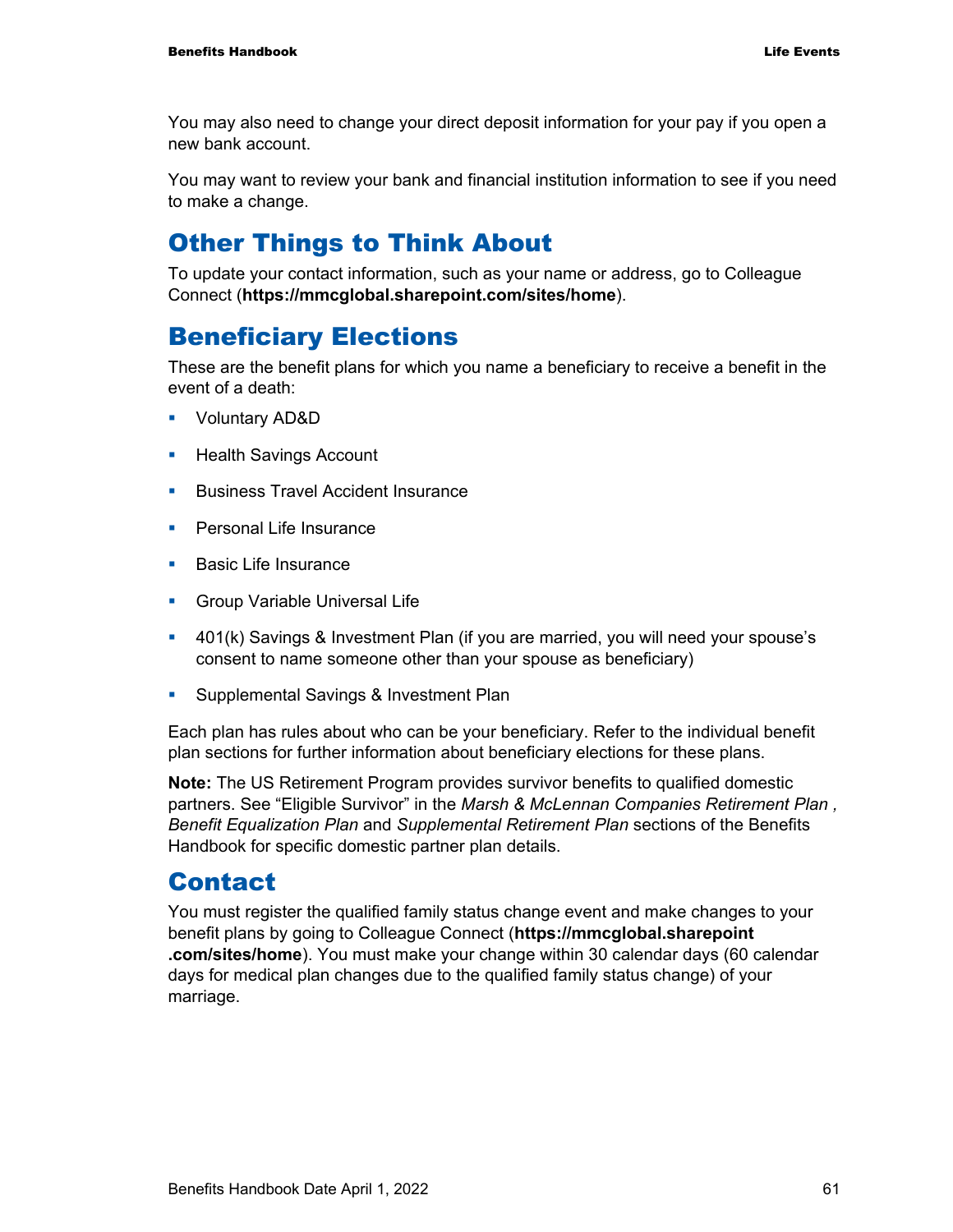# Having a Baby / Adopting a Child

*If you have a baby or adopt a child, you will need to review and compare the benefit plans that are available to you. In this section, you will find information about benefits coverage and election changes that may be helpful to you, as an eligible employee.* 

*To add your eligible child to your current coverage, or to change/increase your coverage levels, go to Colleague Connect (https://mmcglobal.sharepoint.com/sites/home) within 60 calendar days for medical benefits and 30 calendar days for all other benefits to enroll. If you do not enroll or add your eligible child or change/increase your coverage within the enrollment window specified, you must wait until the next Annual Enrollment period (generally each October). Any claims incurred during the timeframe in which your eligible child is not covered will not be eligible for reimbursement.* 

#### Changing Your Benefits

The IRS allows you to pay for certain benefits on a before-tax basis providing you with a tax savings on the cost of coverage. In return for this tax savings, the IRS restricts your ability to make changes to before-tax benefits.

Your before-tax benefit elections must remain in effect throughout the calendar year unless you have a qualified family status change that necessitates a coverage change.

## About the Event

Having a baby, adopting a child or having a child placed with you for adoption is considered a qualified family status change. The "placed with you for adoption" generally means that you have assumed the legal obligation to totally or partially support the child in anticipation of adoption of such child. This means you can change certain before-tax benefits without waiting until the next Annual Enrollment period. In addition, you may be required to make certain changes to your coverage.

The Company reserves the right to ask you for proof of the qualified family status change. Failure to provide such proof within the timeframe specified may result in a loss of coverage and you may be required to pay for any services that you and your family members used while ineligible for coverage.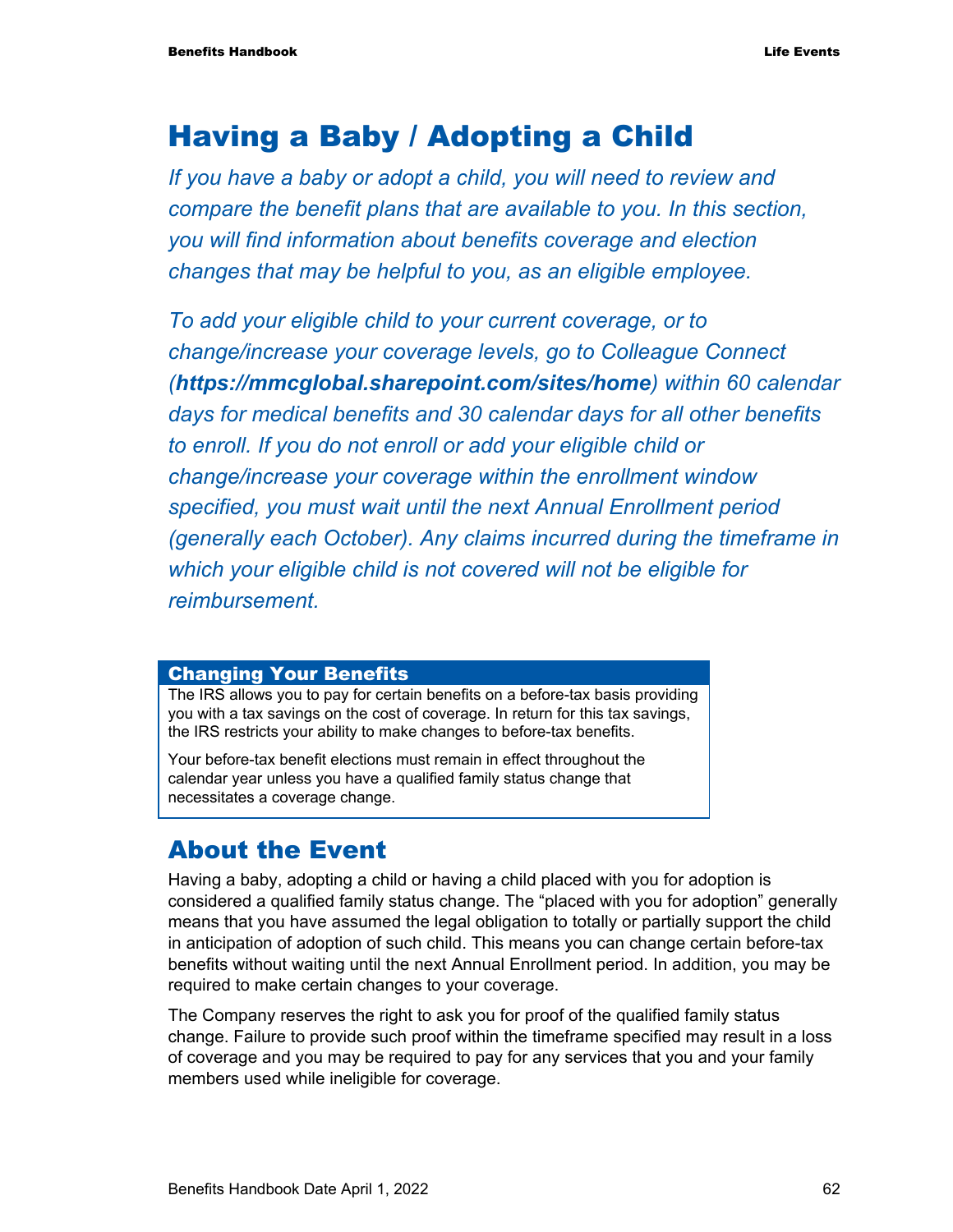## Impact on Benefits

You should review your beneficiary designations for all your benefit plans.

### Making Changes to Benefits

You can make changes to your benefit plans by going to Colleague Connect (**https://mmcglobal.sharepoint.com/sites/home**).

#### *Medical Plan*

You may make the following changes:

- **change your plan,**
- **enroll**,
- add your eligible dependent(s) to your current or newly elected coverage.

Your newborn child is eligible for coverage at birth.

An adopted child is eligible for coverage on the date the child is placed with you for adoption or on the date the adoption is finalized.

This is a HIPAA special enrollment event.

Changes to this plan must be made within 60 calendar days of your child's birth or adoption or the date the child is placed with you for adoption.

See "Enrollment Changes" under the *Pre-65 Retiree Medical Eligibility* section for changes to your under age 65 retiree medical coverage.

### *Dental Plan*

You may make the following changes:

- **change your plan,**
- $\blacksquare$  enroll.
- add your eligible dependent(s) to your current or newly elected coverage.

Your newborn child is eligible for coverage at birth.

An adopted child is eligible for coverage on the date the child is placed with you for adoption or on the date the adoption is finalized.

Changes to this plan must be made within 30 calendar days of your child's birth or adoption or the date the child is placed with you for adoption.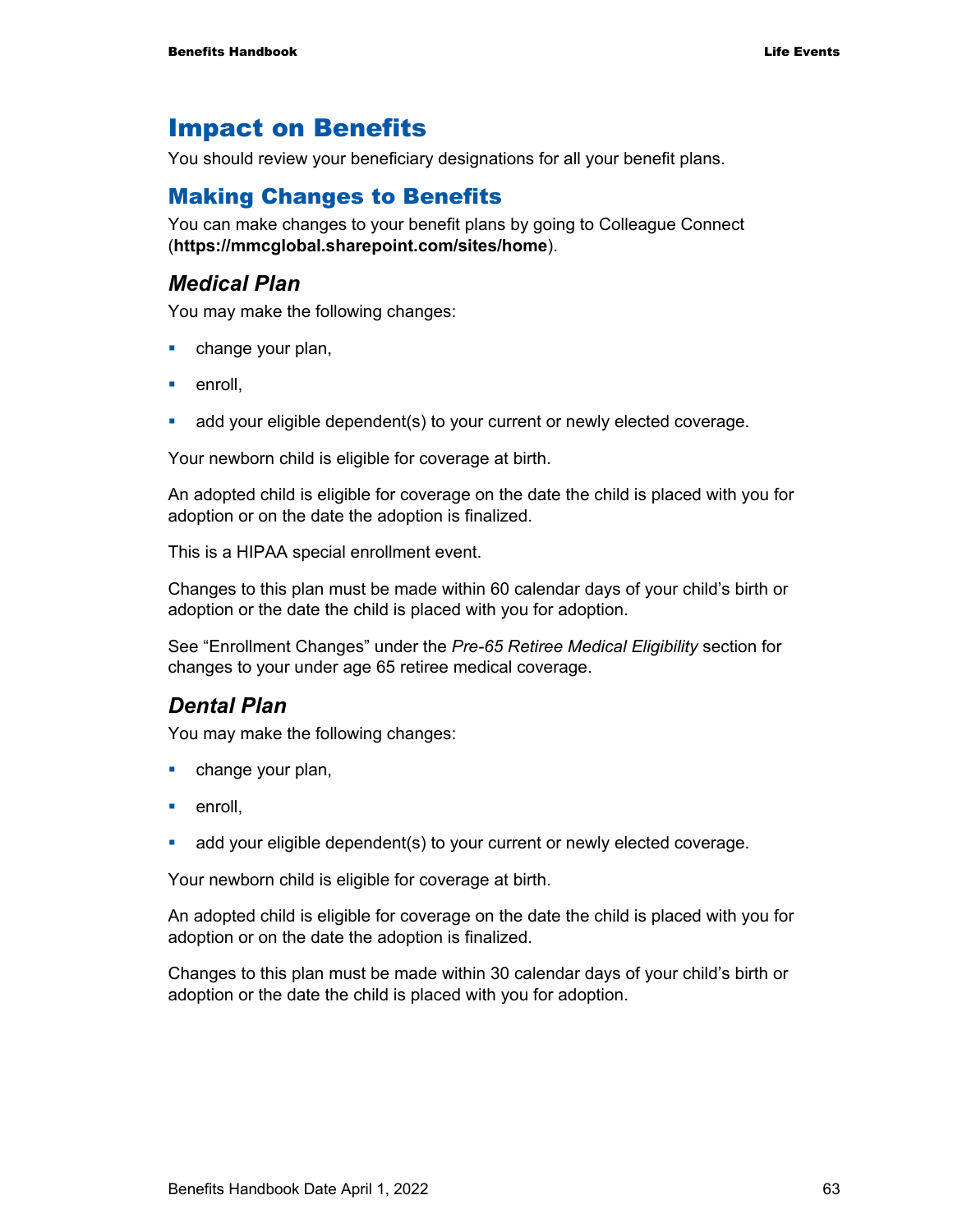#### *Vision Care Plan*

You may make the following changes:

- **change your plan,**
- $\blacksquare$  enroll.
- add your eligible dependent(s) to your current or newly elected coverage.

Your newborn child is eligible for coverage at birth.

An adopted child is eligible for coverage on the date the child is placed with you for adoption or on the date the adoption is finalized.

Changes to this plan must be made within 30 calendar days of your child's birth or adoption or the date the child is placed with you for adoption.

### *Health Care Flexible Spending Account Plan*

You may make the following changes:

- $\blacksquare$  enroll
- **increase your contribution amount.**

Changes to this plan must be made within 30 calendar days of your child's birth or adoption or the date the child is placed with you for adoption.

Only claims incurred on or after the effective date of the qualified family status change will be eligible for reimbursement of the increased amount.

#### *Dependent Care Flexible Spending Account Plan*

You may make the following changes:

- **enroll**, or
- **increase your contribution amount.**

Changes to this plan must be made within 30 calendar days of your child's birth or adoption or the date the child is placed with you for adoption.

Only claims incurred on or after the effective date of the qualified family status change will be eligible for reimbursement of the increased amount.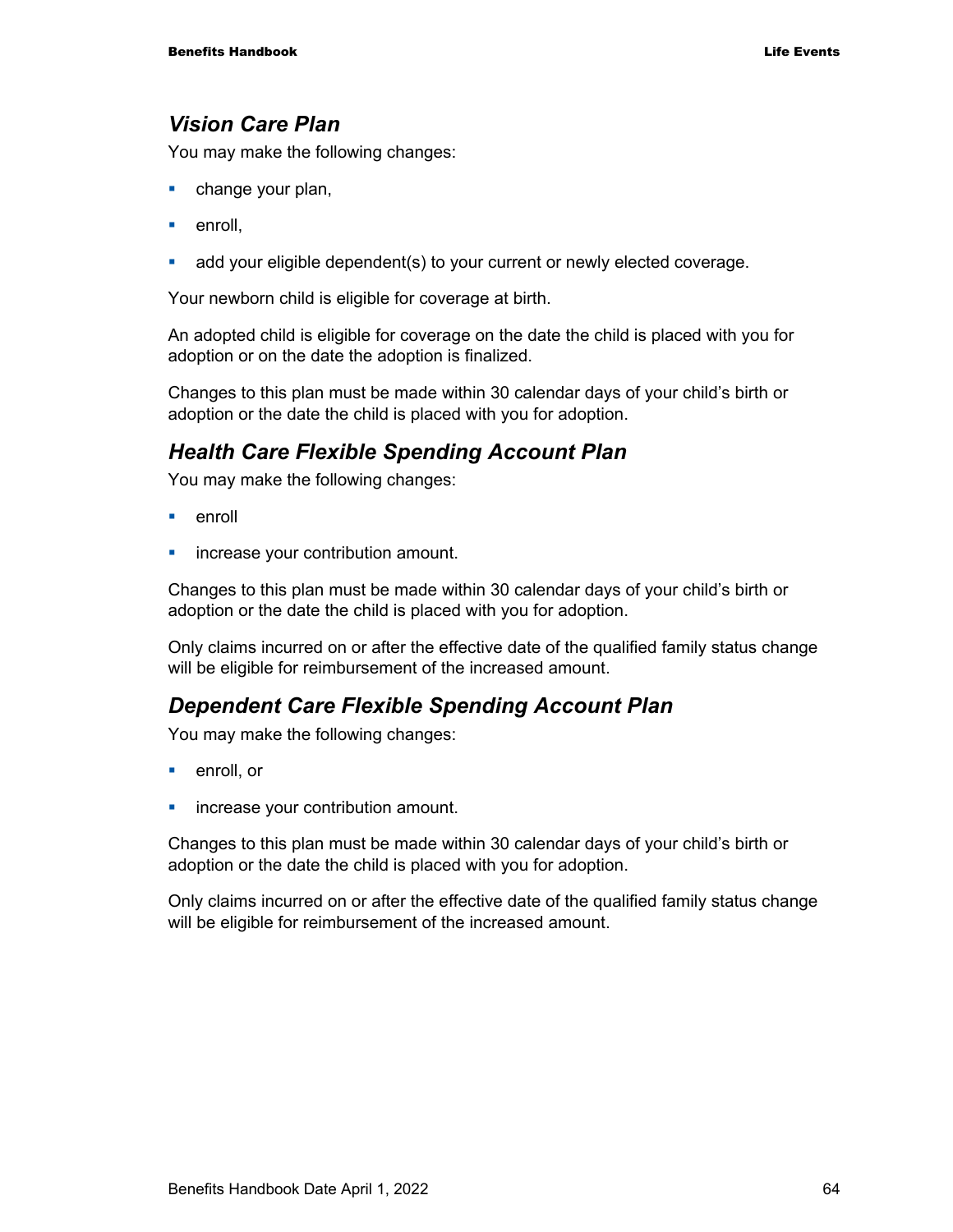### *Voluntary AD&D Plan*

You may make the following change:

**EXED** increase or decrease the level and the amount of your coverage.

Changes to this plan must be made within 30 calendar days of your child's birth or adoption or the date the child is placed with you for adoption.

#### *Group Variable Universal Life Insurance Plan*

You are eligible to make the following changes:

- **enroll**, or
- add your eligible dependent(s).

Changes to this plan must be made within 31 calendar days of your child's birth or adoption or the date the child is placed with you for adoption. Evidence of Insurability is not required for dependent child(ren).

#### *Other Insurances*

Generally, you can make changes to after-tax benefits at any time during the plan year when not tied to a qualified family status change. In some cases, Evidence of Insurability is required before coverage becomes effective. Refer to the individual benefit plan sections for further information.

#### *Legal Assistance Plan*

If you are enrolled and have a baby of adopt a child during the plan year, your family members, including the child, will automatically be covered under the Plan.

#### *Accident Insurance*

You may make the following changes:

- $\blacksquare$  enroll.
- add your eligible dependent(s) to your current or newly elected coverage.

Changes to this plan must be made within 30 calendar days of your child's birth or adoption or the date the child is placed with you for adoption.

#### *Critical Illness*

You may make the following changes:

- **enroll**.
- add your eligible dependent(s) to your current or newly elected coverage.

Changes to this plan must be made within 30 calendar days of your child's birth or adoption or the date the child is placed with you for adoption.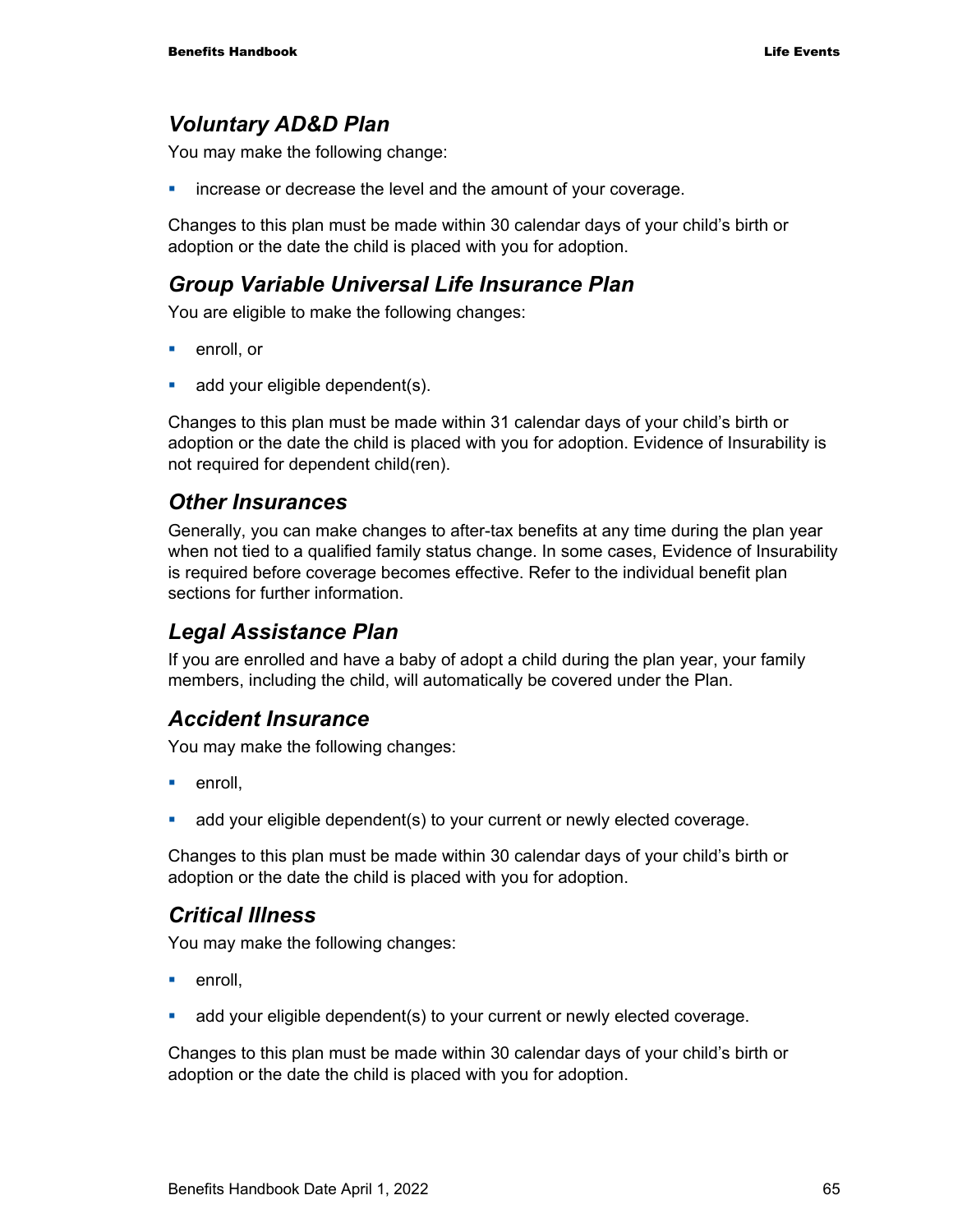### *Hospital Indemnity*

You may make the following changes:

- **enroll**.
- add your eligible dependent(s) to your current or newly elected coverage.

Changes to this plan must be made within 30 calendar days of your child's birth or adoption or the date the child is placed with you for adoption.

### When to Make Changes

All changes must be made within 30 calendar days (60 calendar days for medical changes due to qualified family status changes) of the qualified family status change date.

### *Effective Date of Change*

Your change in coverage becomes effective the day of the qualified family status change.

### Pay-related Changes

If you make changes to your benefit elections, your payroll deductions may change.

Since you have a new family member, you may want to review your tax withholding elections and complete a new W-4 form to make any changes.

## Other Things to Think About

#### *Prior to Birth*

You should check to see what maternity coverage you have under your medical plan. You will want to know how much the plan will pay for your expenses, such as charges for delivery, hospital and doctor's charges.

If you have not selected a doctor, you should choose an obstetrician for the mother and a pediatrician for the baby.

You should contact HR Services at +1 866 374 2662 to review the Short Term Disability and/or FMLA policy for your office.

## Beneficiary Elections

These are the benefit plans for which you name a beneficiary to receive a benefit in the event of a death:

- Voluntary AD&D
- **Health Savings Account**
- **Business Travel Accident Insurance**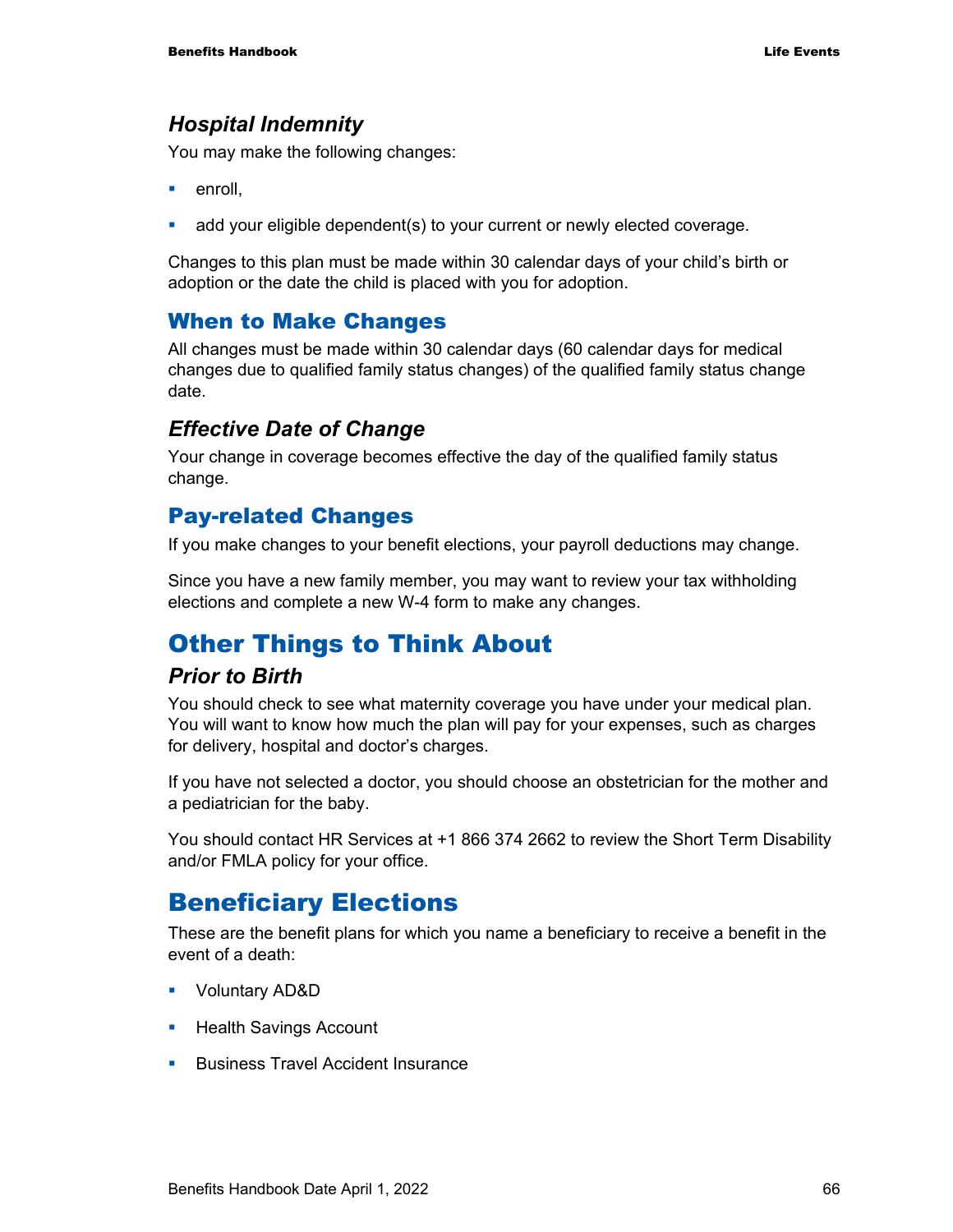- **Personal Life Insurance**
- **Basic Life Insurance**
- **Group Variable Universal Life**
- 401(k) Savings & Investment Plan (if you are married, you will need your spouse's consent to name someone other than your spouse as beneficiary)
- **Supplemental Savings & Investment Plan**

Each plan has rules about who can be your beneficiary. Refer to the individual benefit plan sections for further information about beneficiary elections for these plans.

## Employee Assistance Program (EAP)

With the constant demands we face each day, it can sometimes be difficult to balance our work and home lives. If you are struggling with a personal concern, crisis or even an everyday issue, the Employee Assistance Program (EAP) can be an invaluable resource. You can contact the EAP 24 hours a day, 7 days a week, at +1 800 382 3432. For online information, go to Colleague Connect (**https://mmcglobal.sharepoint .com/sites/home**). Click **Pay & Benefits** and select **Employee Assistance Plan**. The Employer ID to access the site is: **mmc**.

## Contact

You must register the qualified family status change event and make changes to your benefit plans by going to Colleague Connect (**https://mmcglobal.sharepoint .com/sites/home**). You must make your change within 30 calendar days (60 calendar days of the qualified family status change for medical plan changes) of your child's birth or adoption.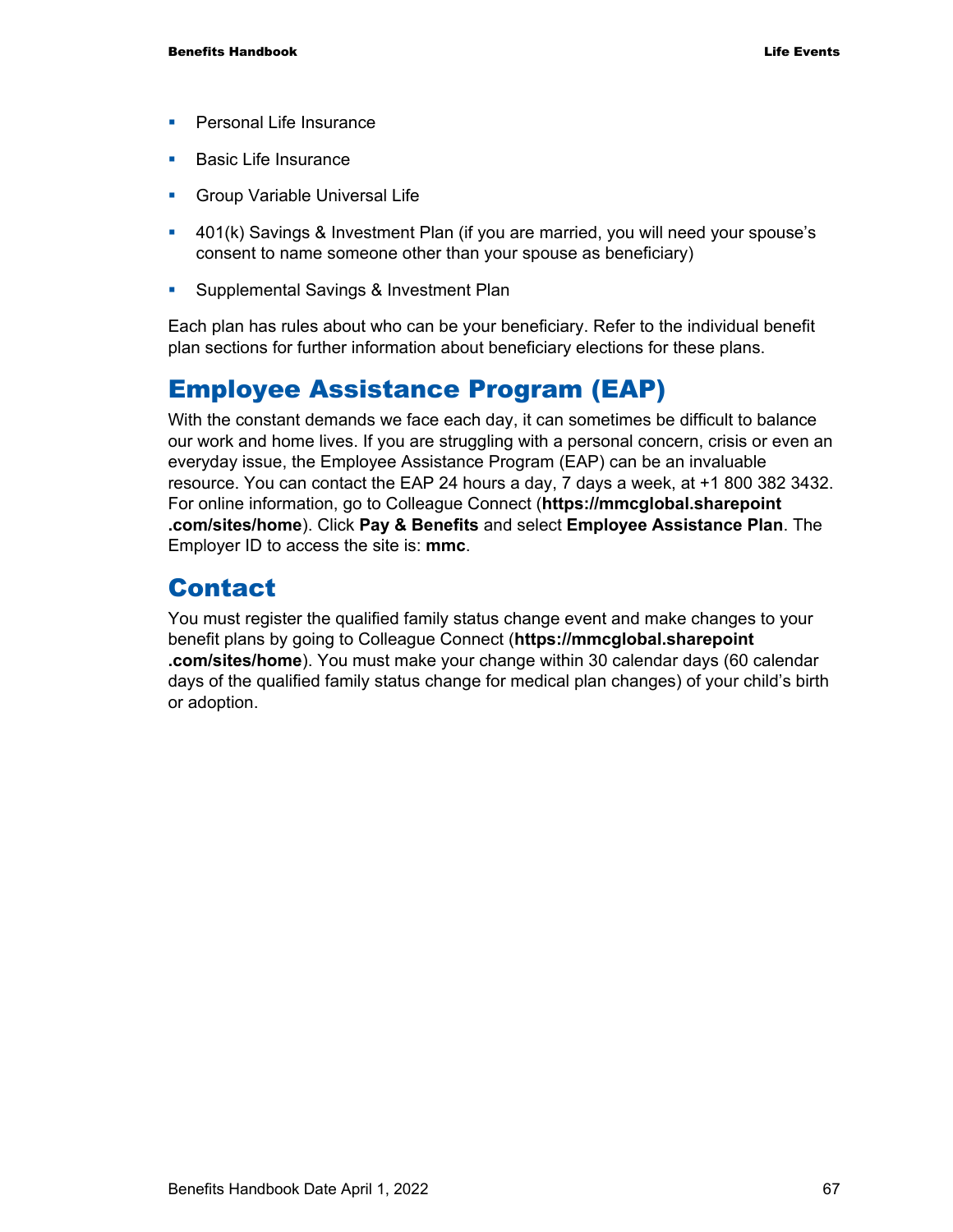# CHIP/Medicaid Loss of Eligibility

*If you or your dependent(s) lose eligibility for Children's Health Insurance Program (CHIP) or Medicaid coverage, you need to review and compare the benefit plans that are available to you. On this page you will find information about benefits coverage and election changes that may be helpful to you, as an eligible employee.* 

#### Changing Your Benefits

The IRS allows you to pay for certain benefits on a before-tax basis providing you with a tax savings on the cost of coverage. In return for this tax savings, the IRS restricts your ability to make changes to before-tax benefits.

Your before-tax benefit elections must remain in effect throughout the calendar year unless you have a qualified family status change that necessitates a coverage change.

## About the Event

A loss of CHIP or Medicaid eligibility for you or your dependent(s) is considered a qualified family status change. This means if you or your dependent(s) aren't currently enrolled but are eligible for the Company's coverage, you can enroll in a medical plan without waiting until the next Annual Enrollment period. You may choose any option that would be available to a newly hired employee.

To enroll, or to change/increase your coverage levels, **you must go to Colleague Connect** (**https://mmcglobal.sharepoint.com/sites/home**) **within 60 calendar days of losing eligibility for CHIP or Medicaid coverage.** If you do not enroll or add your eligible child or change/increase your coverage within the enrollment window specified, you must wait until the next Annual Enrollment period (generally each November). Any claims incurred during the timeframe in which you and/or your eligible child are not covered will not be eligible for reimbursement.

The Company reserves the right to ask you for proof of the qualified family status change. Failure to provide such proof within the timeframe specified may result in a loss of coverage and you may be required to pay for any services that you and your family members used while ineligible for coverage.

### Making Changes to Benefits

You can make changes to your benefit plans by going to Colleague Connect (**https://mmcglobal.sharepoint.com/sites/home**).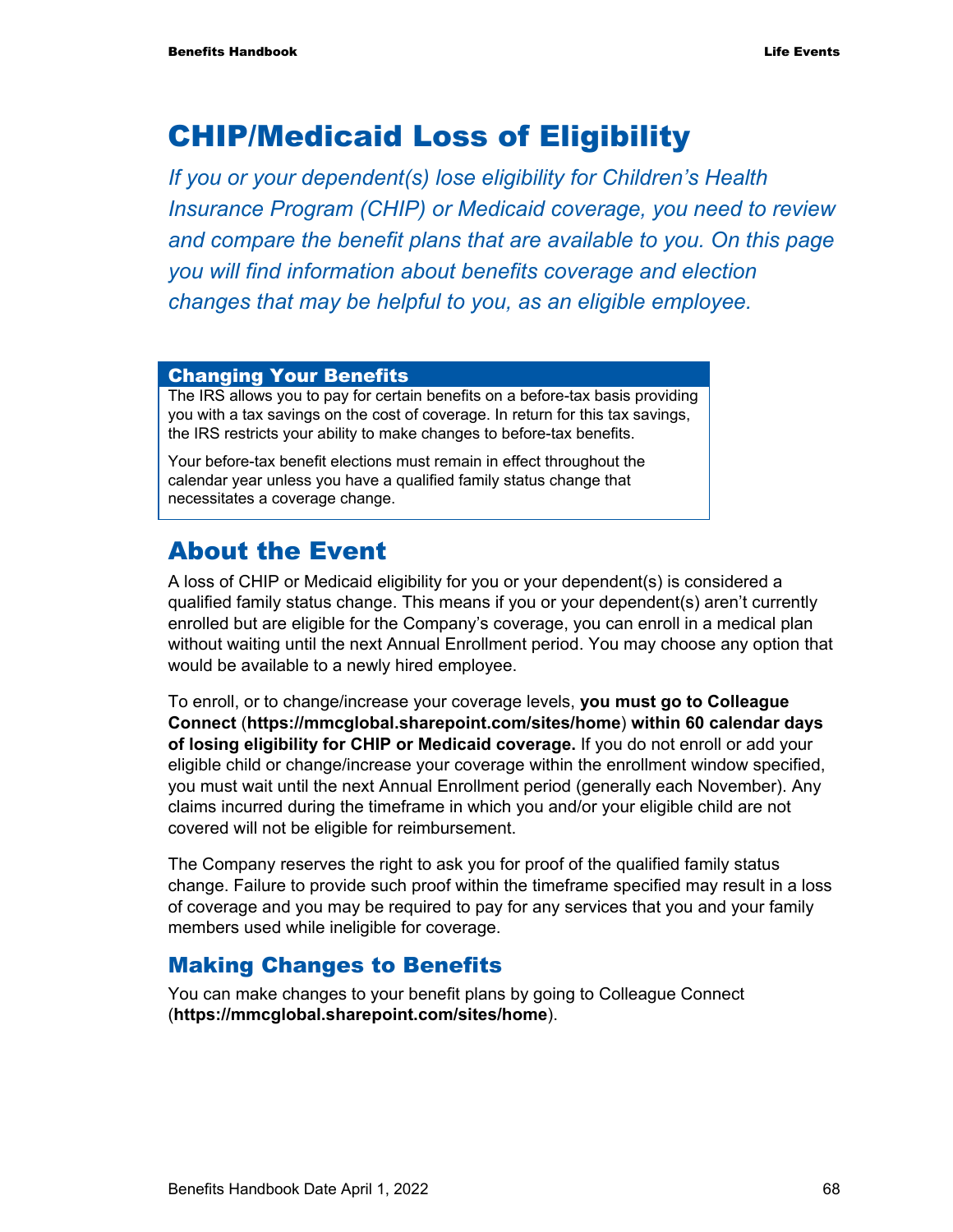#### *Medical Plan*

You may make the following changes:

- **change your plan,**
- $e$ nroll.
- add your eligible dependent(s) to your existing coverage or newly elected coverage.

This is a HIPAA special enrollment event.

Changes to this plan must be made within 60 calendar days of the loss of CHIP or Medicaid eligibility for you or your dependent(s).

### *Dental Plan*

You may make the following changes:

- **change your plan,**
- **enroll**.
- **add your eligible dependent(s) to your coverage.**

Changes to this plan must be made within 30 calendar days of the loss of CHIP or Medicaid eligibility for you or your dependent(s).

### *Vision Care Plan*

You may make the following changes:

- **change your plan,**
- **enroll**.
- **add your eligible dependent(s) to your coverage.**

Changes to this plan must be made within 30 calendar days of the loss of CHIP or Medicaid eligibility for you or your dependent(s).

### *Health Care Flexible Spending Account Plan*

You may make the following changes:

- **enroll**.
- **EXED** increase your contribution amount for the year, or
- **decrease or stop future contributions.**

Changes to this plan must be made within 30 calendar days of the loss of CHIP or Medicaid eligibility for you or your dependent(s).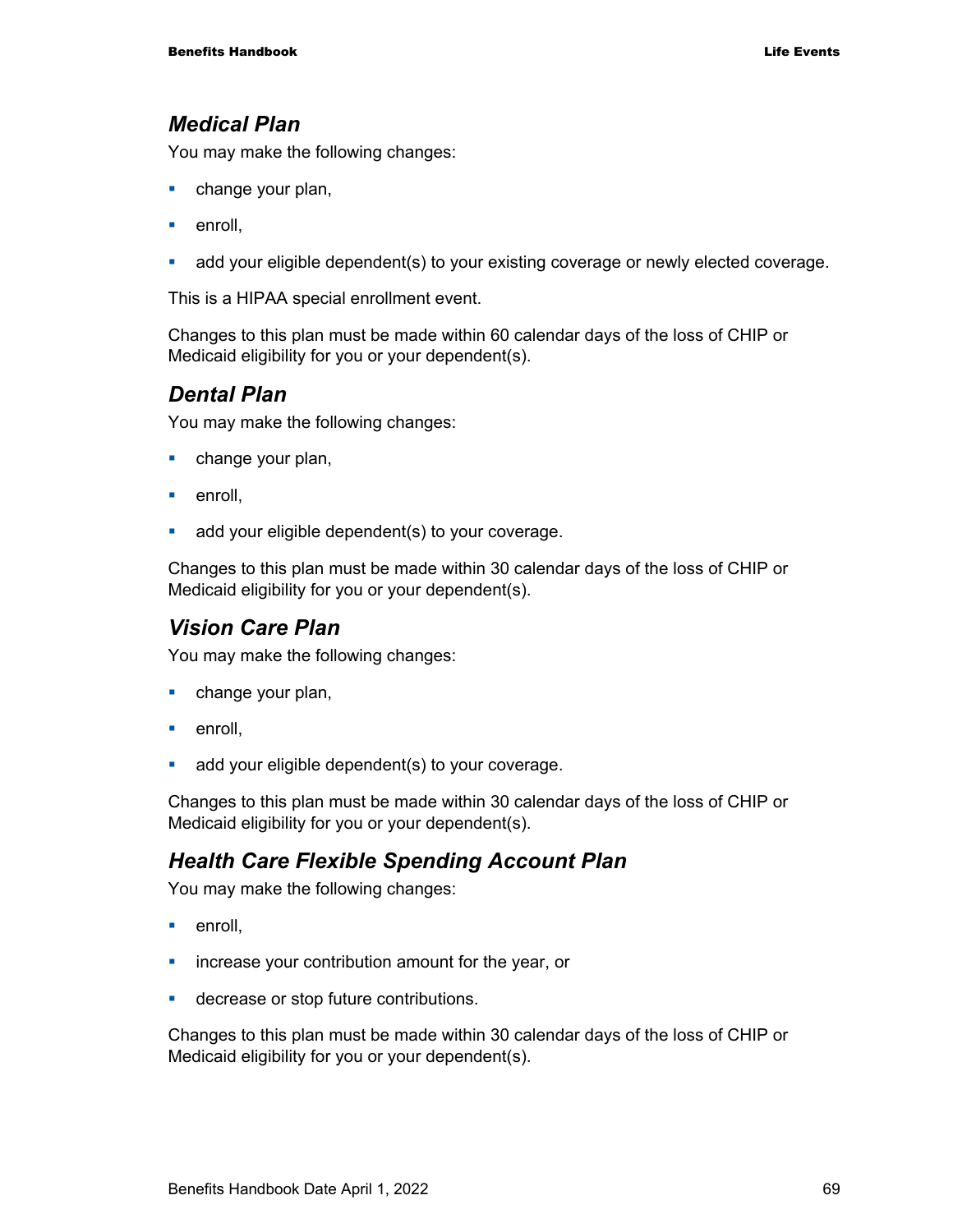Only claims incurred on or after the effective date of the qualified family status change will be eligible for reimbursement of the increased amount.

### *Dependent Care Flexible Spending Account Plan*

You may make the following changes:

- $e$ nroll.
- **EXED** increase your contribution amount for the year, or
- **decrease or stop future contributions.**

Changes to this plan must be made within 30 calendar days of the loss of CHIP or Medicaid eligibility for you or your dependent(s).

Only claims incurred on or after the effective date of the qualified family status change will be eligible for reimbursement of the increased amount.

### *Voluntary AD&D Plan*

You may make the following change:

**EXEDER** increase or decrease your level and amount of coverage.

#### *Other Insurances*

Generally, you can make changes to after-tax benefits at any time during the plan year. In some cases, Evidence of Insurability is required before coverage becomes effective. Refer to the individual benefit plan sections for further information.

### *Legal Assistance Plan*

Refer to the individual benefit plan section for further information, including the contact number for the Claims Administrator.

### *Identity Protection Benefit Program*

Refer to the individual benefit plan section for further information, including the contact number for the Claims Administrator.

### *Accident Insurance*

You may make the following changes:

- **enroll**,
- add your eligible dependent(s) to your existing coverage or newly elected coverage.

Changes to this plan must be made within 30 calendar days of the loss of CHIP or Medicaid eligibility for you or your dependent(s).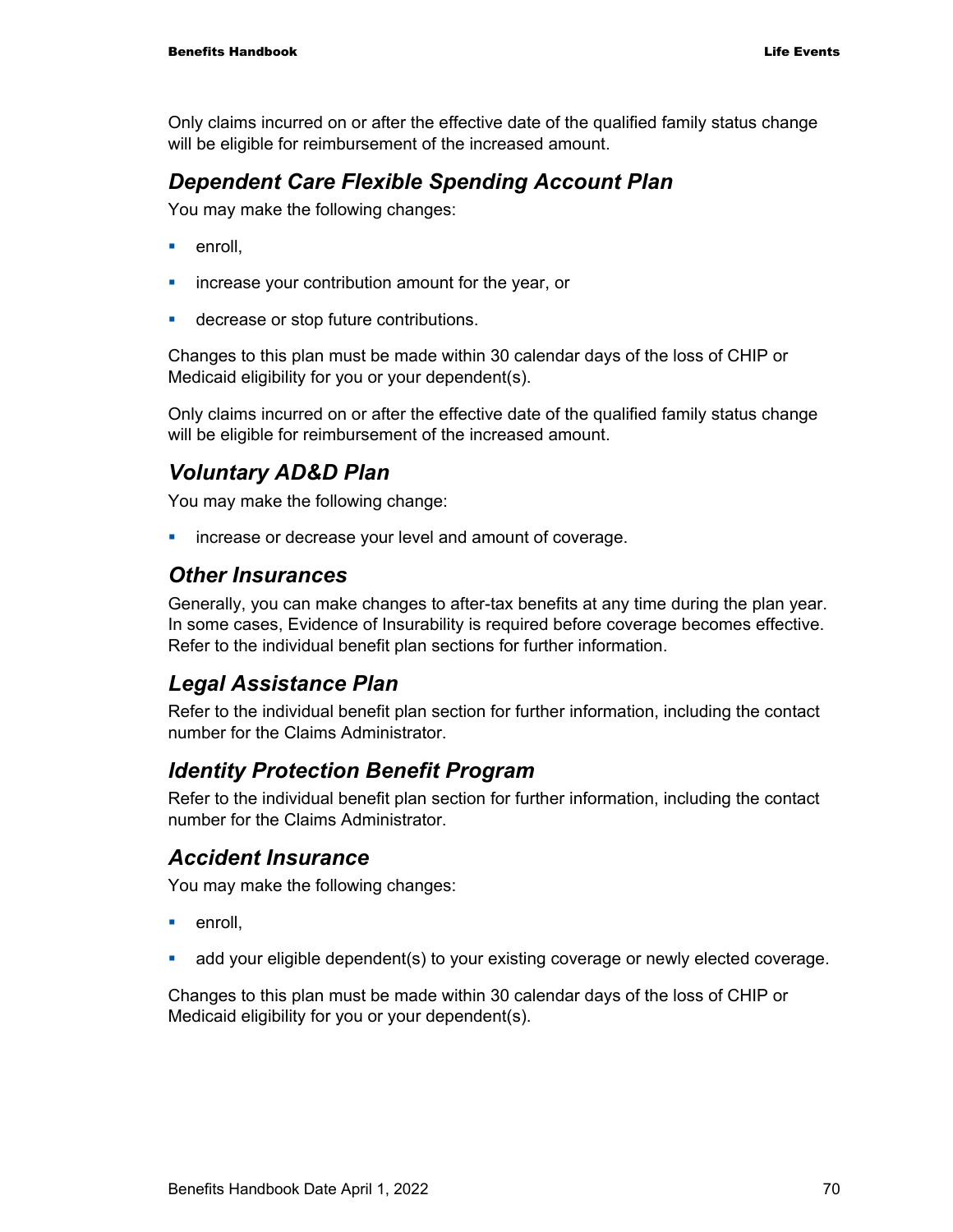#### *Critical Illness*

You may make the following changes:

- **enroll**.
- add your eligible dependent(s) to your existing coverage or newly elected coverage.

Changes to this plan must be made within 30 calendar days of the loss of CHIP or Medicaid eligibility for you or your dependent(s).

### *Hospital Indemnity*

You may make the following changes:

- **enroll**.
- add your eligible dependent(s) to your existing coverage or newly elected coverage.

Changes to this plan must be made within 30 calendar days of the loss of CHIP or Medicaid eligibility for you or your dependent(s).

#### When to Make Changes

All changes must be made within 30 calendar days (60 calendar days for medical changes due to qualified family status changes) of the qualified family status change date.

### *Effective Date of Change*

Your change in coverage becomes effective the day of the qualified family status change.

### Pay-related Changes

If you make changes to your benefit elections, your payroll deductions may change.

## **Contact**

You must register the qualified family status change event and make changes to your benefit plans by going to Colleague Connect (**https://mmcglobal.sharepoint .com/sites/home**). You must make your change within 30 calendar days (60 calendar days for medical plan changes due to the qualified family status change) of the loss of CHIP or Medicaid eligibility for you or your dependent(s).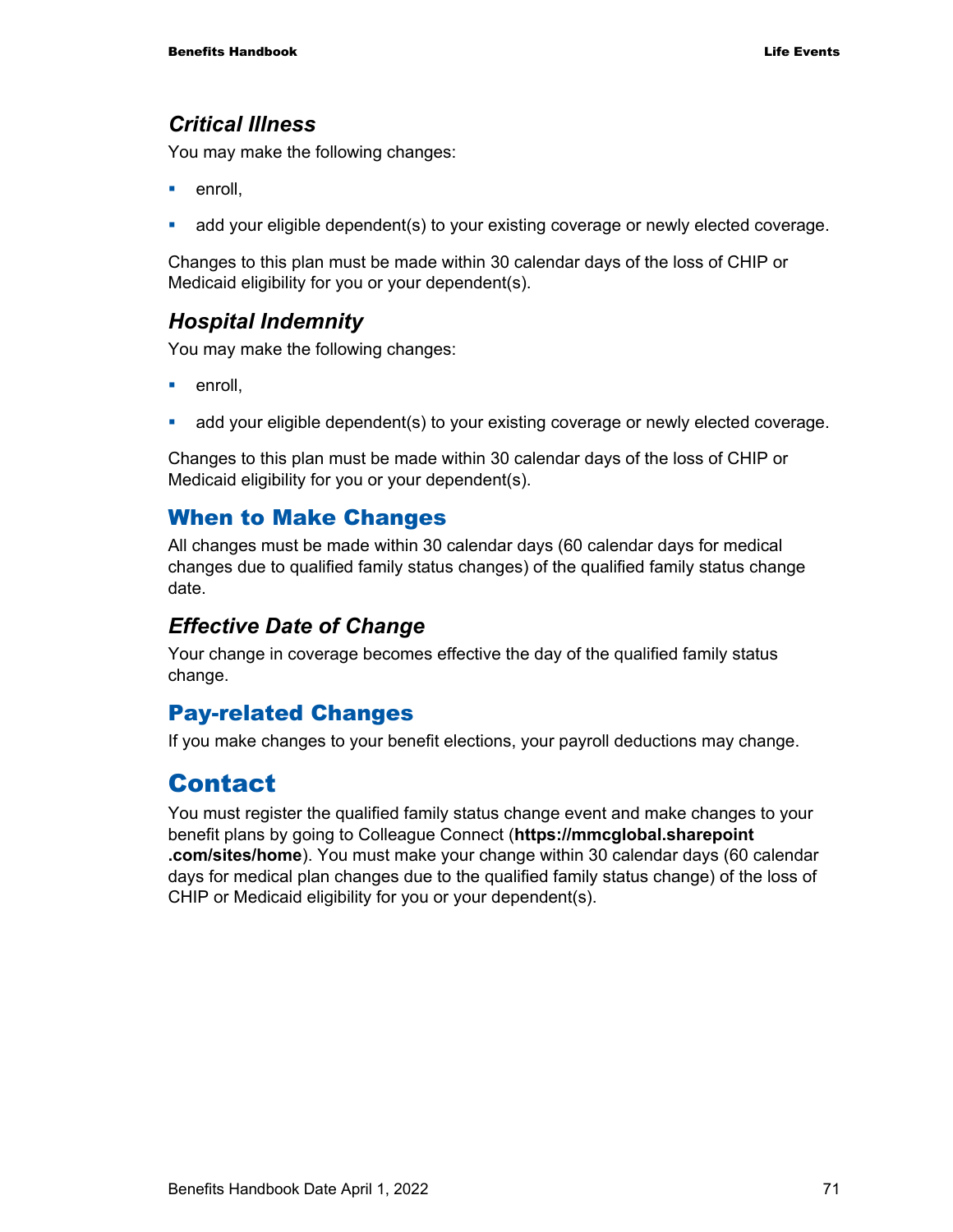# Covered Family Member Gains Coverage Elsewhere/or Becomes Eligible for Government Insurance

## *If your covered family member gets a new job, or becomes eligible for government insurance by joining the military or entitlement to Medicare, you may need to review and compare the benefit plans that are available to you and your eligible family members. In this section you will find information about benefits coverage and election changes that may be helpful to you, as an active eligible US employee, and your eligible family members.*

#### Changing Your Benefits

The IRS allows you to pay for certain benefits on a before-tax basis providing you with a tax savings on the cost of coverage. In return for this tax savings, the IRS restricts your ability to make changes to before-tax benefits.

Your before-tax benefit elections must remain in effect throughout the calendar year unless you have a qualified family status change that necessitates a coverage change.

## About the Event

Your covered family member gaining coverage elsewhere due to a new job, or becoming eligible for government insurance such as by joining the military or by being entitled to Medicare, is considered a qualified change in status. This means that you can change certain before-tax benefits without waiting until the next Annual Enrollment period. In addition, you may be required to make certain changes to your coverage.

The Company reserves the right to ask you for proof of the qualified family status change. Failure to provide such proof within the timeframe specified may result in a loss of coverage and you may be required to pay for any services that you and your family members used while ineligible for coverage.

## Impact on Benefits

### *Making Changes to Benefits*

You can make changes to your benefit plans by going to Colleague Connect (**https://mmcglobal.sharepoint.com/sites/home**).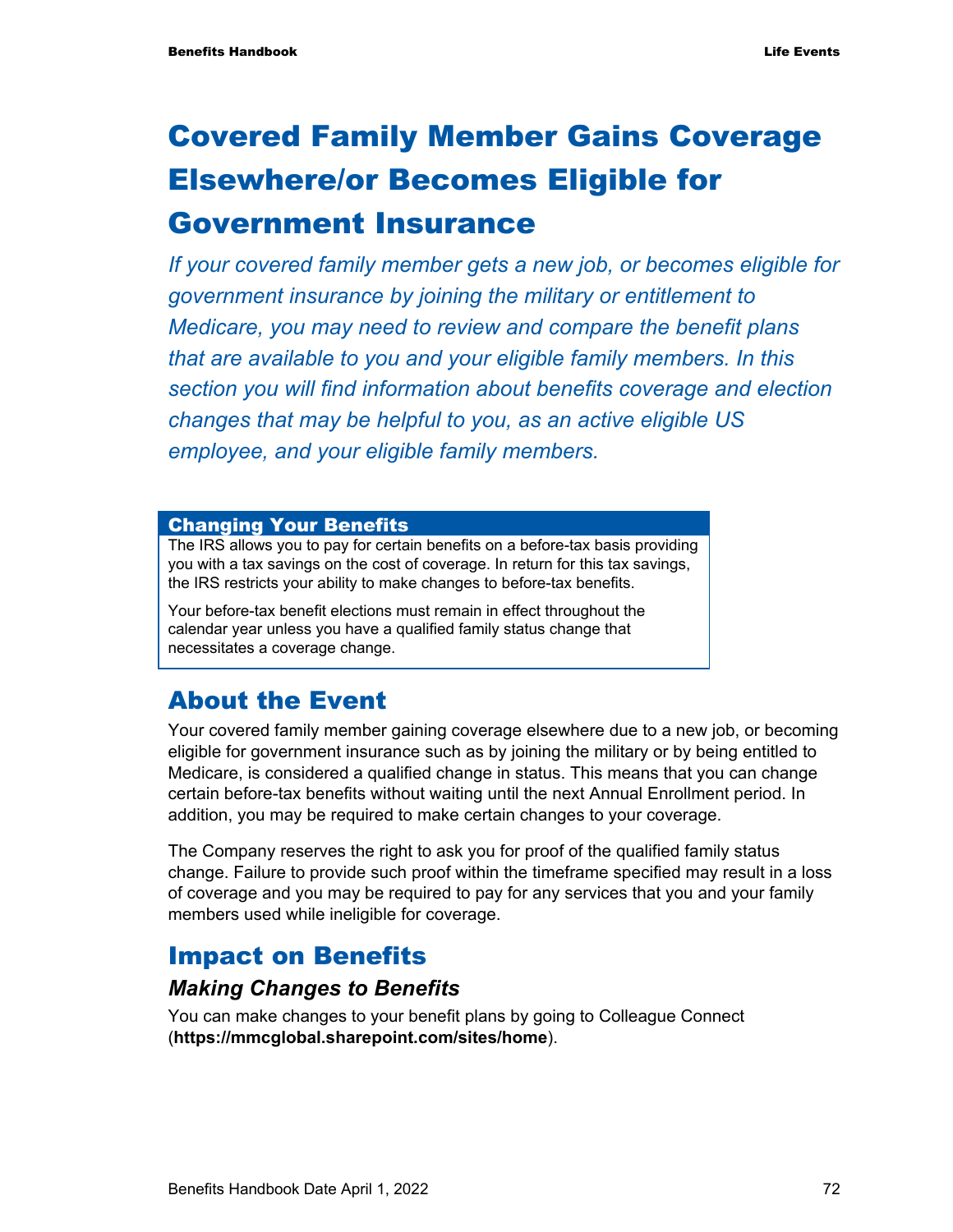#### *Medical Plan*

You may make the following changes if your covered family member gains coverage elsewhere due to a new job:

- **Fuller** remove your spouse from your coverage,
- **Fuller** remove your child(ren) from your coverage,
- **Cancel your coverage.**

Changes to this plan must be made within 60 calendar days of your covered family member's date of obtaining coverage elsewhere due to a new job.

You may make the following changes if your covered family member obtains government insurance such as by joining the military or by being entitled to Medicare:

- **Fuller** remove your spouse from your coverage,
- **Fuller** remove your child from your coverage.

Changes to this plan must be made within 60 calendar days of your covered family member's date of obtaining government insurance.

#### *Dental Plan*

You may make the following changes if your covered family member gains coverage elsewhere due to a new job:

- **F** remove your spouse from your coverage,
- $\blacksquare$  remove your child(ren) from your coverage,
- **Cancel your coverage.**

Changes to this plan must be made within 30 calendar days of your covered family member's date of obtaining coverage elsewhere due to a new job.

You may make the following changes if your covered family member obtains government insurance such as by joining the military or by being entitled to Medicare:

- **Fuller** remove your spouse from your coverage,
- **•** remove your child from your coverage.

Changes to this plan must be made within 30 calendar days of your covered family member's date of obtaining government insurance.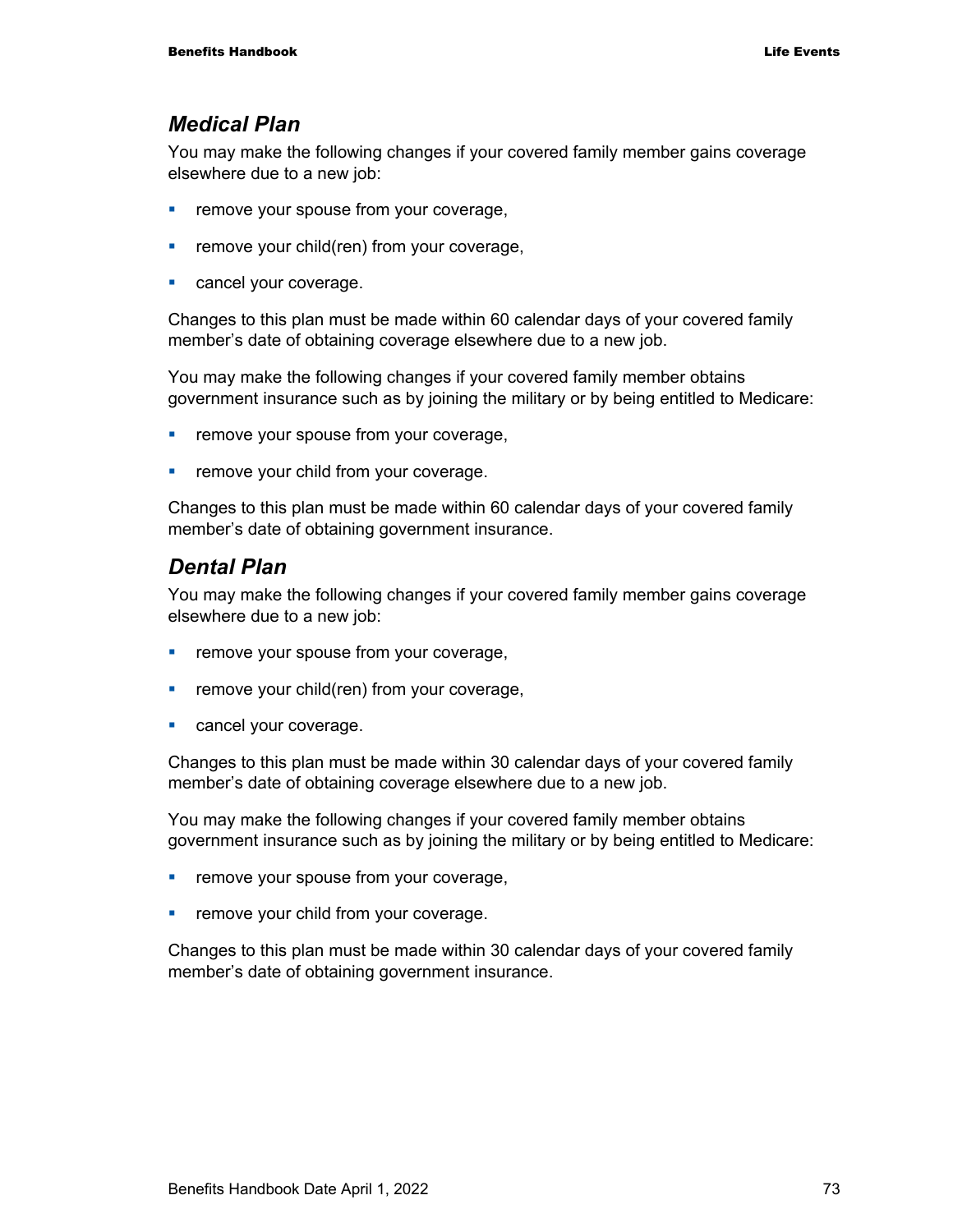### *Vision Care Plan*

You may make the following changes if your covered family member gains coverage elsewhere due to a new job:

- **Fuller** remove your spouse from your coverage,
- **Fuller** remove your child(ren) from your coverage,
- **Cancel your coverage.**

Changes to this plan must be made within 30 calendar days of your covered family member's date of obtaining coverage elsewhere due to a new job.

You may make the following changes if your covered family member obtains government insurance such as by joining the military or by being entitled to Medicare:

- **Fuller** remove your spouse from your coverage,
- **Fuller** remove your child from your coverage.

Changes to this plan must be made within 30 calendar days of your covered family member's date of obtaining government insurance.

#### *Health Care Flexible Spending Account Plan*

You may make the following change:

 decrease your contributions as long as you do not decrease them below what has already been paid out of your account for the year.

Changes to this plan must be made within 30 calendar days of your covered family member's date of obtaining coverage elsewhere due to a new job or obtaining government insurance.

#### *Dependent Care Flexible Spending Account Plan*

You may make the following changes:

- **enroll**, or
- **•** increase your contribution amount for the year.

Changes to this plan must be made within 30 calendar days of your covered family member's date of obtaining coverage elsewhere due to a new job or obtaining government insurance.

Only claims incurred on or after the effective date of the qualified family status change will be eligible for reimbursement of the increased amount.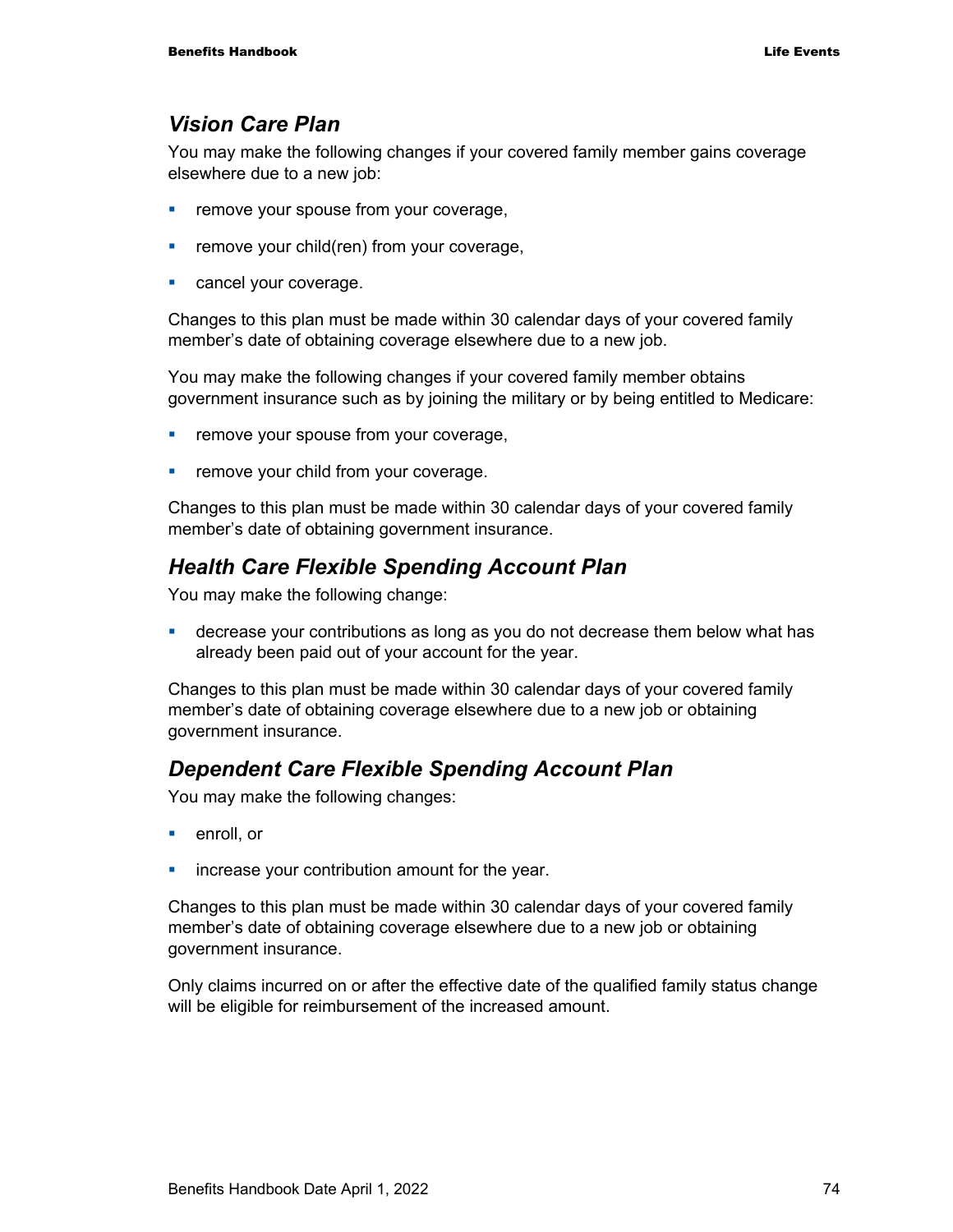### *Voluntary AD&D Plan*

You may make the following change:

increase or decrease your level and amount of coverage.

### *Other Insurances*

Generally, you can make changes to after-tax benefits at any time during the plan year when not tied to a qualified family status change. In some cases, Evidence of Insurability is required before coverage becomes effective. Refer to the individual benefit plan sections for further information.

## *Legal Assistance Plan*

Refer to the individual benefit plan section for further information, including the contact number for the Claims Administrator.

## *Identity Protection Benefit Program*

Refer to the individual benefit plan section for further information, including the contact number for the Claims Administrator.

### *Accident Insurance*

You may make the following changes if your covered family member gains coverage elsewhere due to a new job:

- **F** remove your spouse from your coverage,
- **Fig. 2** remove your child(ren) from your coverage,
- **Cancel your coverage.**

Changes to this plan must be made within 30 calendar days of your covered family member's date of obtaining coverage elsewhere due to a new job.

You may make the following changes if your covered family member obtains government insurance such as by joining the military or by being entitled to Medicare:

- **Fuller** remove your spouse from your coverage,
- **Fuller** remove your child from your coverage.

Changes to this plan must be made within 30 calendar days of your covered family member's date of obtaining government insurance.

#### *Critical Illness*

You may make the following changes if your covered family member gains coverage elsewhere due to a new job:

**Fuller** remove your spouse from your coverage,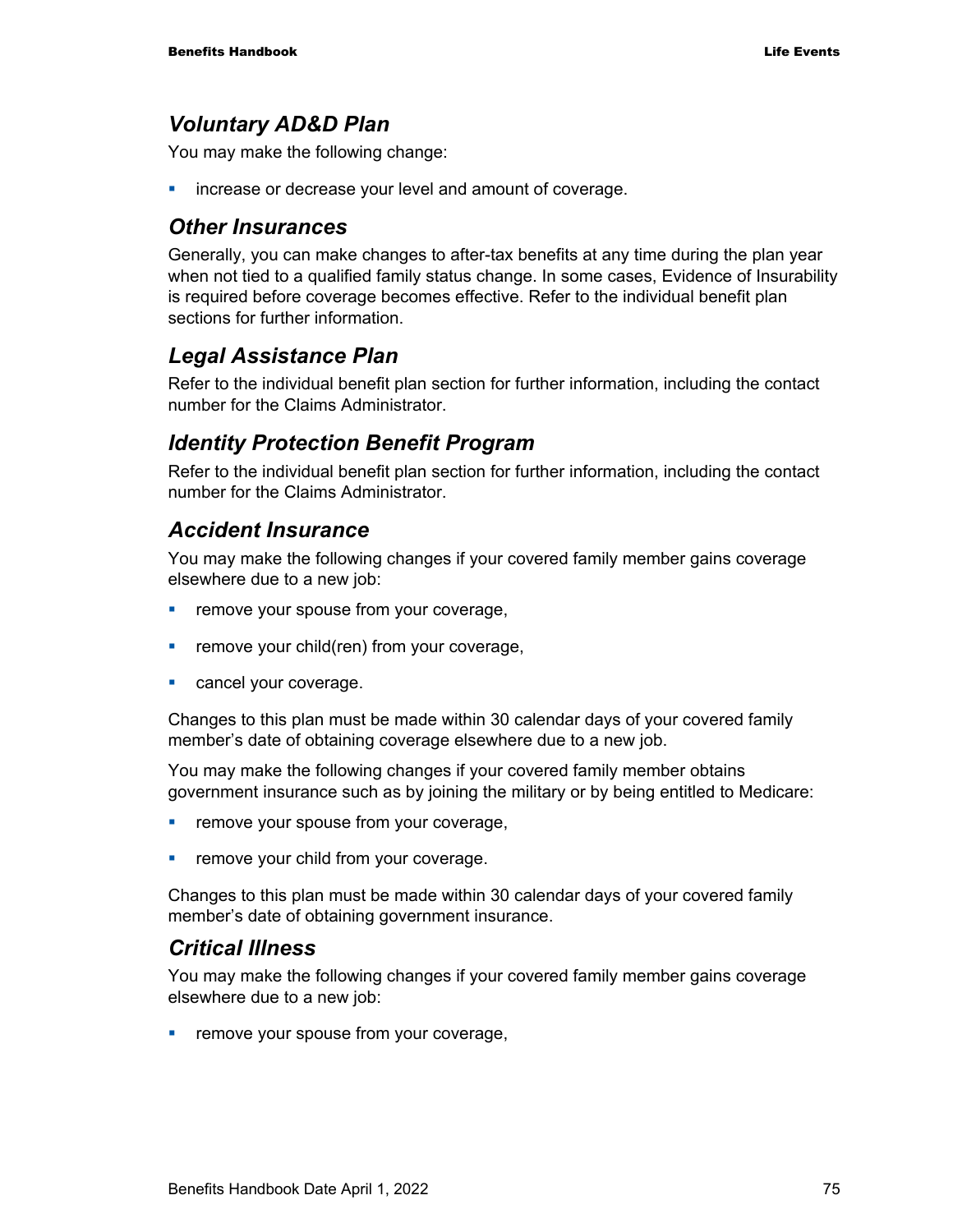- **Fuller** remove your child(ren) from your coverage,
- **Cancel your coverage.**

Changes to this plan must be made within 30 calendar days of your covered family member's date of obtaining coverage elsewhere due to a new job.

You may make the following changes if your covered family member obtains government insurance such as by joining the military or by being entitled to Medicare:

- **Fuller** remove your spouse from your coverage,
- **Fuller** remove your child from your coverage.

Changes to this plan must be made within 30 calendar days of your covered family member's date of obtaining government insurance.

### *Hospital Indemnity*

You may make the following changes if you or your covered family member gains coverage elsewhere due to a new job:

- **F** remove your spouse from your coverage,
- **Fig. 2** remove your child(ren) from your coverage,
- **Cancel your coverage.**

Changes to this plan must be made within 30 calendar days of your covered family member's date of obtaining coverage elsewhere due to a new job.

You may make the following changes if your covered family member obtains government insurance such as by joining the military or by being entitled to Medicare:

- **F** remove your spouse from your coverage,
- **Fuller** remove your child from your coverage.

Changes to this plan must be made within 30 calendar days of your covered family member's date of obtaining government insurance.

#### When to Make Changes

All changes must be made within 30 calendar days of the qualified family status change (60 calendar days of the qualified family status change for medical plans) date:

- No refund of contributions will be paid for coverage beyond the date coverage should have ended.
- You will be required to repay the plan for any services your family member used while ineligible for coverage.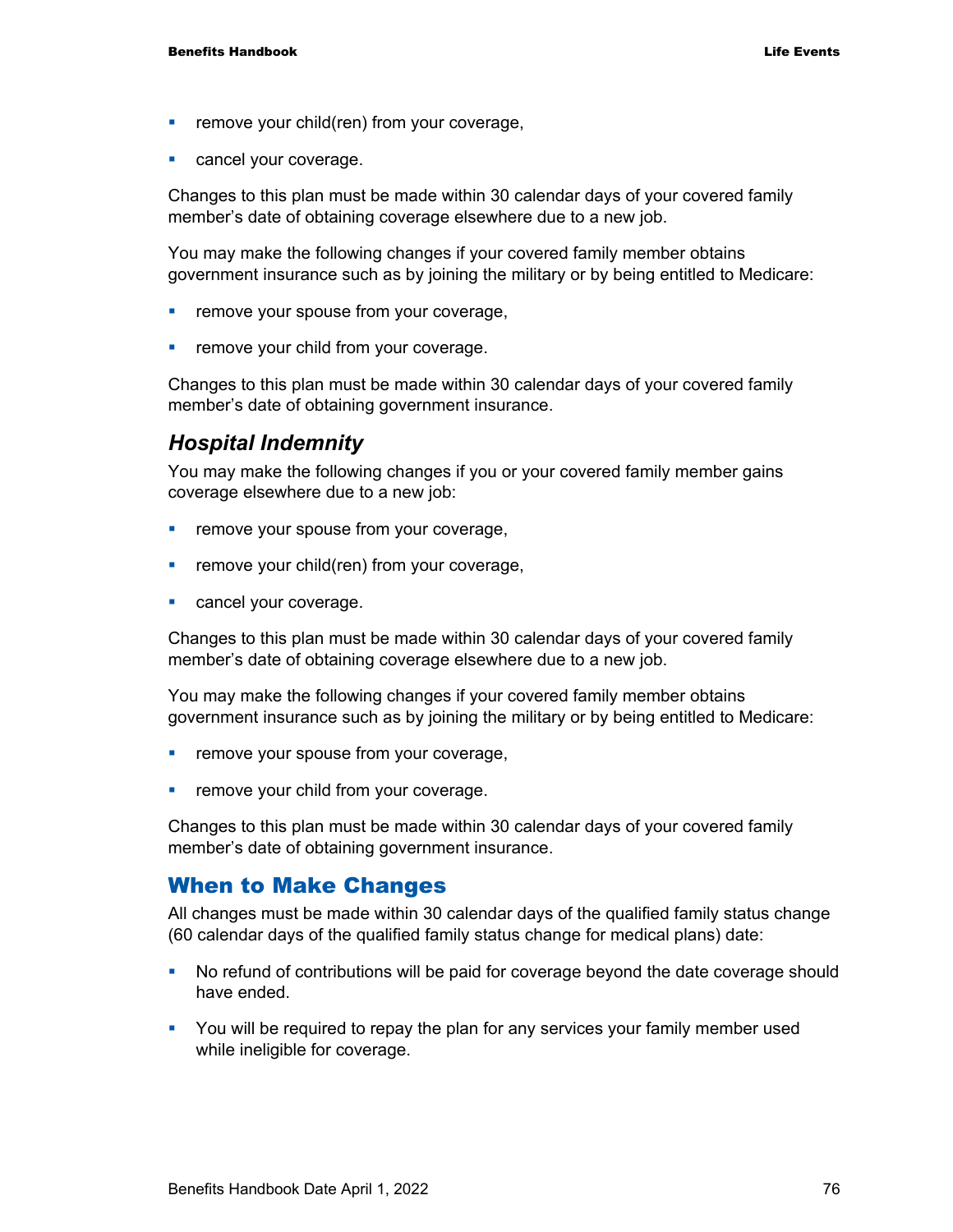## *Effective Date of Change*

Your change in coverage becomes effective the day of the qualified family status change.

## Pay-related Changes

If you make changes to your benefit elections, your payroll deductions may change.

You may want to review your tax withholding elections and complete a new W-4 form if you decide to make any changes. The amount of your take home pay may change if you make any changes to your benefits or tax withholding elections.

## Contact

You must register the qualified change in status event and make changes to your benefit plans by going to Colleague Connect (**https://mmcglobal.sharepoint.com/sites/home**) or contacting HR Services. You must make your change within 30 calendar days (60 calendar days of the qualified family status change for medical plan changes) of your covered family member's date of gaining coverage elsewhere due to a new job or becoming eligible for government insurance such as by joining the military or by being entitled to Medicare.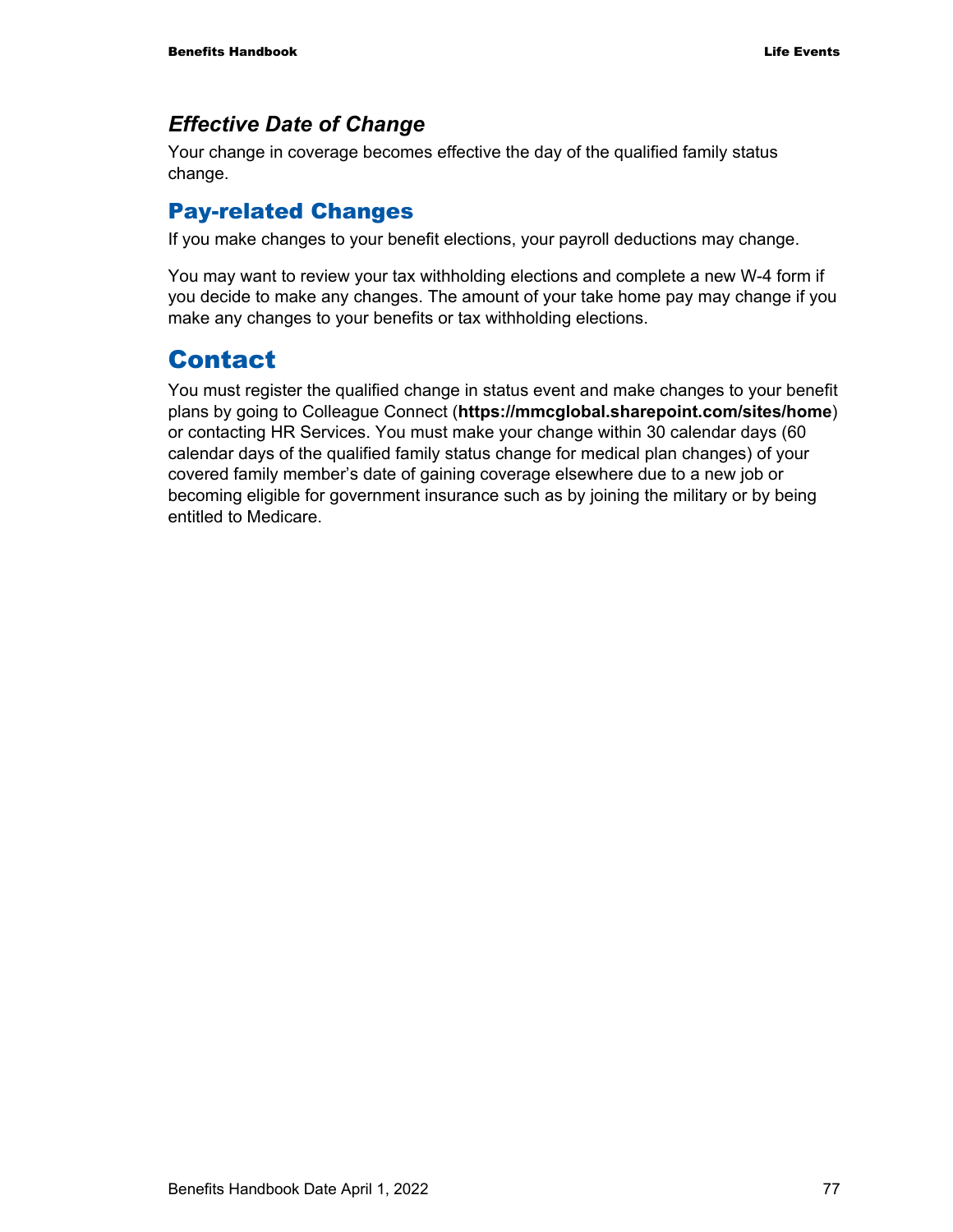## Spouse Leaves a Job

*If your spouse loses a job, you may need to review and compare the benefit plans that are available to you and your spouse. In this section you will find information about benefits coverage and election changes that may be helpful to you, as an active eligible US employee, and your spouse.* 

#### Changing Your Benefits

The IRS allows you to pay for certain benefits on a before-tax basis providing you with a tax savings on the cost of coverage. In return for this tax savings, the IRS restricts your ability to make changes to before-tax benefits.

Your before-tax benefit elections must remain in effect throughout the calendar year unless you have a qualified family status change that necessitates a coverage change.

## About the Event

Your spouse losing a job or leaving a job is considered a qualified family status change. This means that you can change certain before-tax benefits without waiting until the next Annual Enrollment period.

The Company reserves the right to ask you for proof of the qualified family status change. Failure to provide such proof within the timeframe specified may result in a loss of coverage and you may be required to pay for any services that you and your family members used while ineligible for coverage.

## Impact on Benefits

#### *Making Changes to Benefits*

You can make changes to your benefit plans by going to Colleague Connect (**https://mmcglobal.sharepoint.com/sites/home**).

## *Medical Plan*

You may make the following changes:

- **change your plan,**
- $\blacksquare$  enroll,
- add your eligible family members to your existing or newly elected coverage.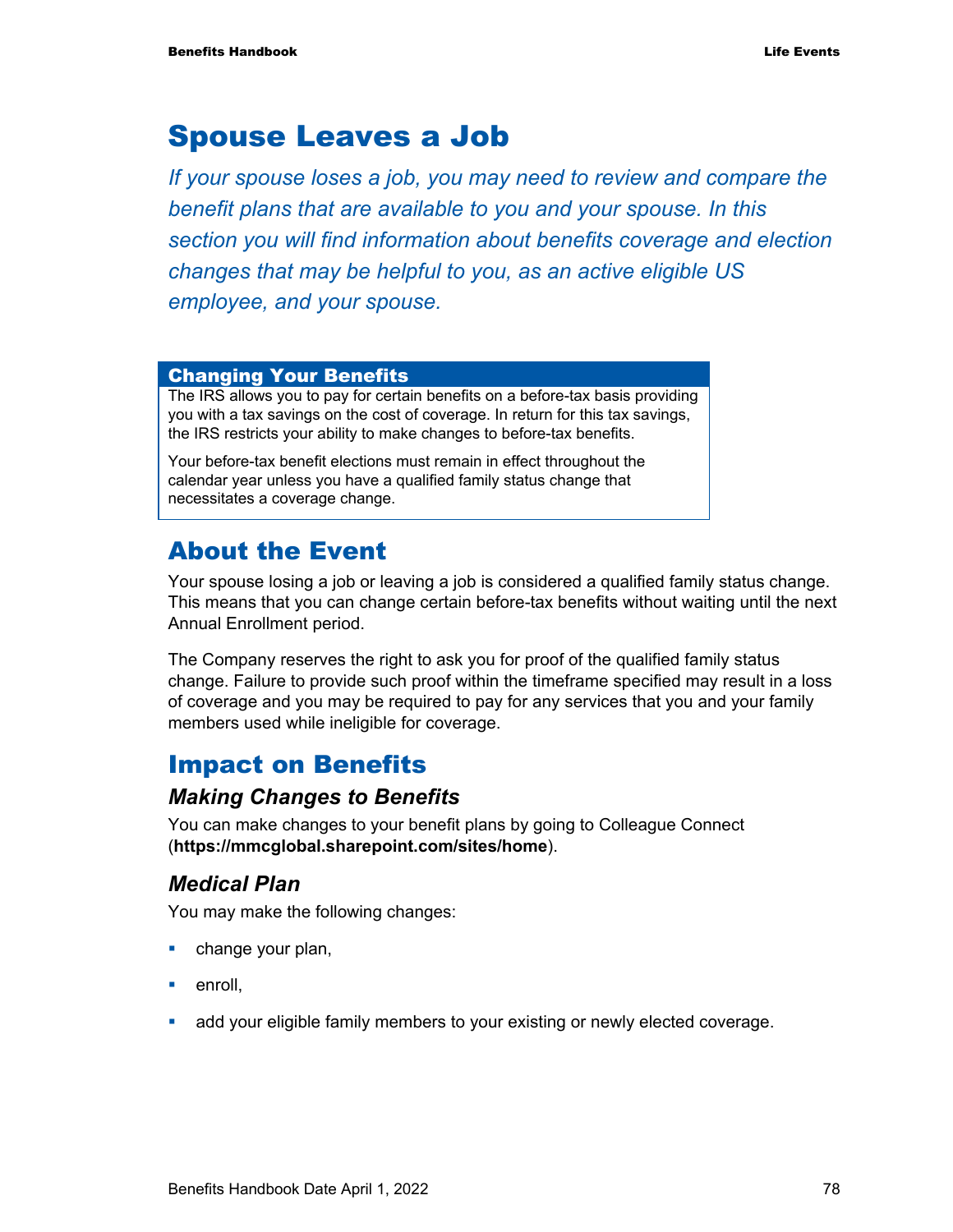This is a HIPAA special enrollment event if your spouse's leaving a job results in the loss of medical coverage for you and your eligible family members, including the loss of COBRA coverage.

Changes to this plan must be made within 60 calendar days of your spouse's loss of coverage.

## *Dental Plan*

You may make the following changes if you or your covered family members lose coverage under your spouse's plan:

- **change your plan,**
- $\blacksquare$  enroll.
- **add your eligible family members to your coverage.**

Changes to this plan must be made within 30 calendar days of your spouse's loss of coverage.

## *Vision Care Plan*

You may make the following changes if you or your covered family members lose coverage under your spouse's plan:

- **change your plan,**
- $\blacksquare$  enroll.
- **add your eligible family members to your coverage.**

Changes to this plan must be made within 30 calendar days of your spouse's loss of coverage.

## *Health Care Flexible Spending Account Plan*

You may make the following change:

**EXEDENT** increase your contribution amount for the year.

Changes to this plan must be made within 30 calendar days of your spouse's loss of coverage.

Only claims incurred on or after the effective date of the qualified family status change will be eligible for reimbursement of the increased amount.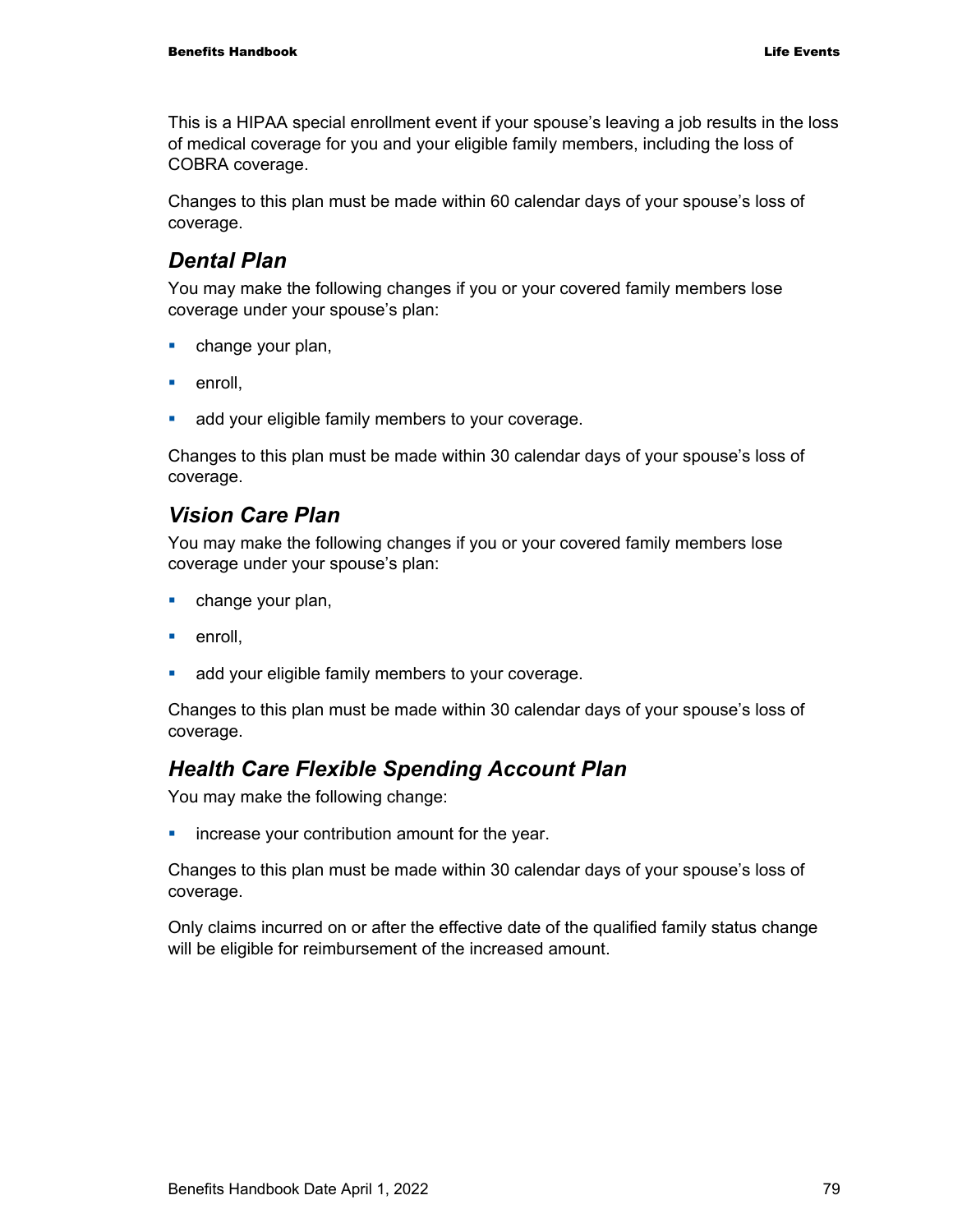### *Dependent Care Flexible Spending Account Plan*

You may make the following changes:

- **EXECT** enroll if your spouse is actively seeking employment, or
- **stop future contributions.**

Changes to this plan must be made within 30 calendar days of your spouse's loss of coverage.

## *Voluntary AD&D Plan*

You may make the following change:

**EXEDEE A** increase or decrease your level and amount of coverage.

#### *Other Insurances*

Generally, you can make changes to after-tax benefits at any time during the plan year when not tied to a qualified family status change. In some cases, Evidence of Insurability is required before coverage becomes effective. Refer to the individual benefit plan sections for further information.

## *Legal Assistance Plan*

Refer to the individual benefit plan section for further information, including the contact number for the Claims Administrator.

## *Identity Protection Benefit Program*

Refer to the individual benefit plan section for further information, including the contact number for the Claims Administrator.

#### *Accident Insurance*

You may make the following changes:

- change your plan,
- $\blacksquare$  enroll.
- **add your eligible family members to your existing or newly elected coverage.**

Changes to this plan must be made within 30 calendar days of your spouse's loss of coverage.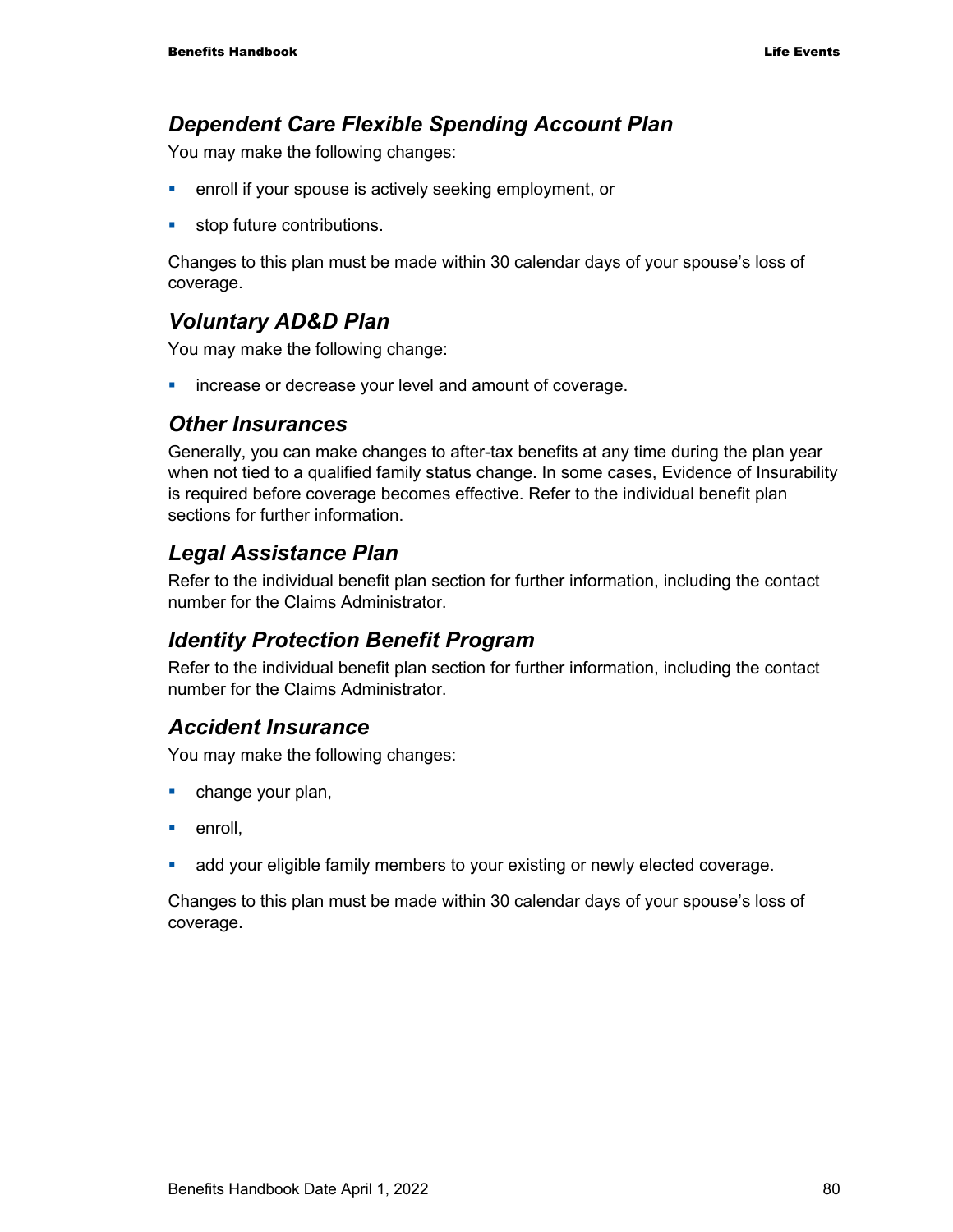#### *Critical Illness*

You may make the following changes:

- **change your plan,**
- $\blacksquare$  enroll.
- add your eligible family members to your existing or newly elected coverage.

Changes to this plan must be made within 30 calendar days of your spouse's loss of coverage.

### *Hospital Indemnity*

You may make the following changes:

- **change your plan,**
- $\blacksquare$  enroll.
- add your eligible family members to your existing or newly elected coverage.

Changes to this plan must be made within 30 calendar days of your spouse's loss of coverage.

#### When to Make Changes

All changes must be made within 30 calendar days (60 calendar days for medical plan changes) of the qualified family status change date.

#### *Effective Date of Change*

Your change in coverage becomes effective the day of the qualified family status change.

## Pay-related Changes

If you make changes to your benefit elections, your payroll deductions may change.

You may want to review your tax withholding elections and complete a new W-4 form if you decide to make any changes. The amount of your take-home pay may change if you make any changes to your benefits or tax withholding elections.

## Employee Assistance Program (EAP)

With the constant demands we face each day, it can sometimes be difficult to balance our work and home lives. If you are struggling with a personal concern, crisis or even an everyday issue, the Employee Assistance Program (EAP) can be an invaluable resource. You can contact the EAP 24 hours a day, 7 days a week, at +1 800 382 3432. For online information, go to Colleague Connect (**https://mmcglobal.sharepoint .com/sites/home**). Click **Pay & Benefits** and select **Employee Assistance Plan**. The Employer ID to access the site is: **mmc**.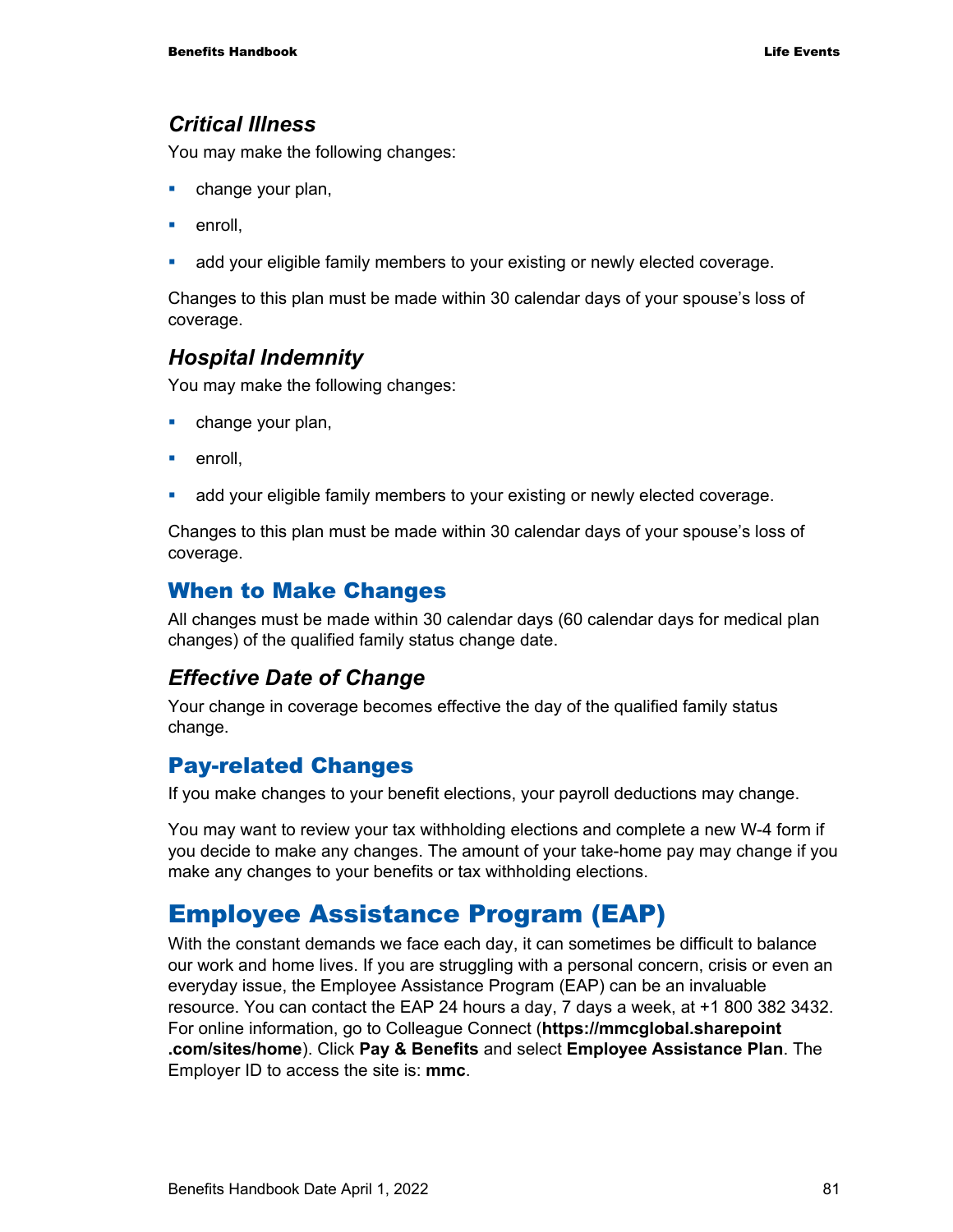## Contact

You must register the qualified family status change event and make changes to your benefit plans by going to Colleague Connect (**https://mmcglobal.sharepoint .com/sites/home**). You must make your change within 30 calendar days (60 calendar days of the qualified family status change for medical plan changes) of your spouse's loss of coverage.

# Spouse – Loss/Change of Coverage under Another Employer Plan

*If your spouse has a loss of coverage or changes their coverage under another employer plan, you may need to review and compare the benefit plans that are available to you and your spouse. In this section you will find information about benefits coverage and election changes that may be helpful to you, as an active eligible US employee, and your spouse.* 

#### Changing Your Benefits

The IRS allows you to pay for certain benefits on a before-tax basis providing you with a tax savings on the cost of coverage. In return for this tax savings, the IRS restricts your ability to make changes to before-tax benefits.

Your before-tax benefit elections must remain in effect throughout the calendar year unless you have a qualified family status change that necessitates a coverage change.

## About the Event

Your spouse losing coverage or changing their coverage under another employer plan are considered qualified family status changes. This means that you can change certain before-tax benefits without waiting until the next Annual Enrollment period.

**Note:** Your spouse changing, adding or dropping coverage during their Annual Enrollment window is not considered a qualified family status change.

The Company reserves the right to ask you for proof of the qualified family status change. Failure to provide such proof within the timeframe specified may result in a loss of coverage and you may be required to pay for any services that you and your family members used while ineligible for coverage.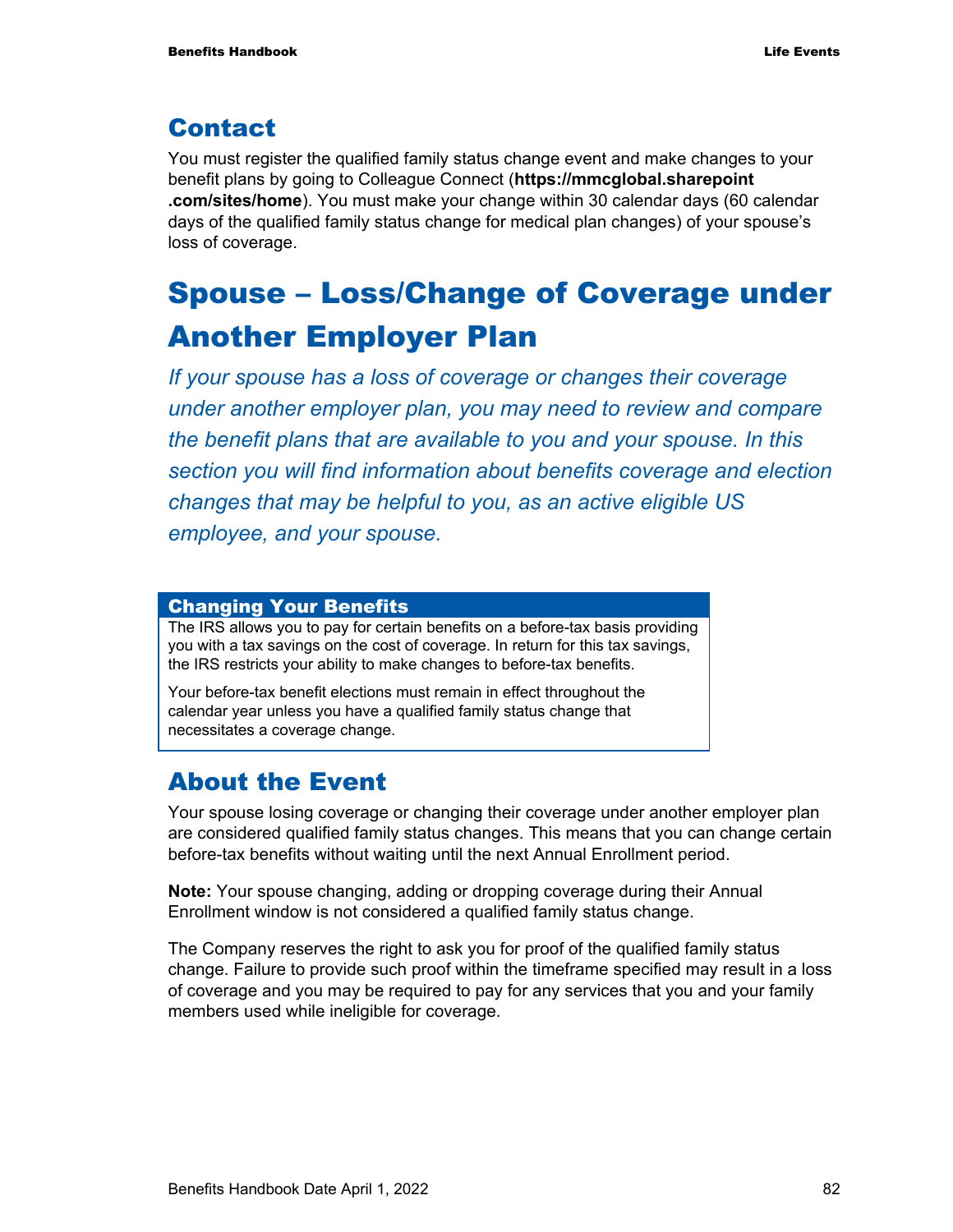## Impact on Benefits

## *Making Changes to Benefits*

You can make changes to your benefit plans by going to Colleague Connect (**https://mmcglobal.sharepoint.com/sites/home**).

### *Medical Plan*

You may make the following changes:

- **•** change your plan,
- **enroll**,
- add your eligible dependent(s) to your existing or newly elected coverage.

This is a HIPAA special enrollment event if your spouse's leaving a job results in the loss of medical coverage for you and your eligible family members, including the loss of COBRA coverage.

Changes to this plan must be made within 60 calendar days of your spouse's loss of coverage.

## *Dental Plan*

You may make the following changes if you or your covered family members lose coverage under your spouse's plan:

- **change your plan,**
- enroll.
- **add your eligible dependent(s) to your coverage.**

Changes to this plan must be made within 30 calendar days of your spouse's loss of coverage.

## *Vision Care Plan*

You may make the following changes if you or your covered family members lose coverage under your spouse's plan:

- **change your plan,**
- **enroll**.
- **add your eligible dependent(s) to your coverage.**

Changes to this plan must be made within 30 calendar days of your spouse's loss of coverage.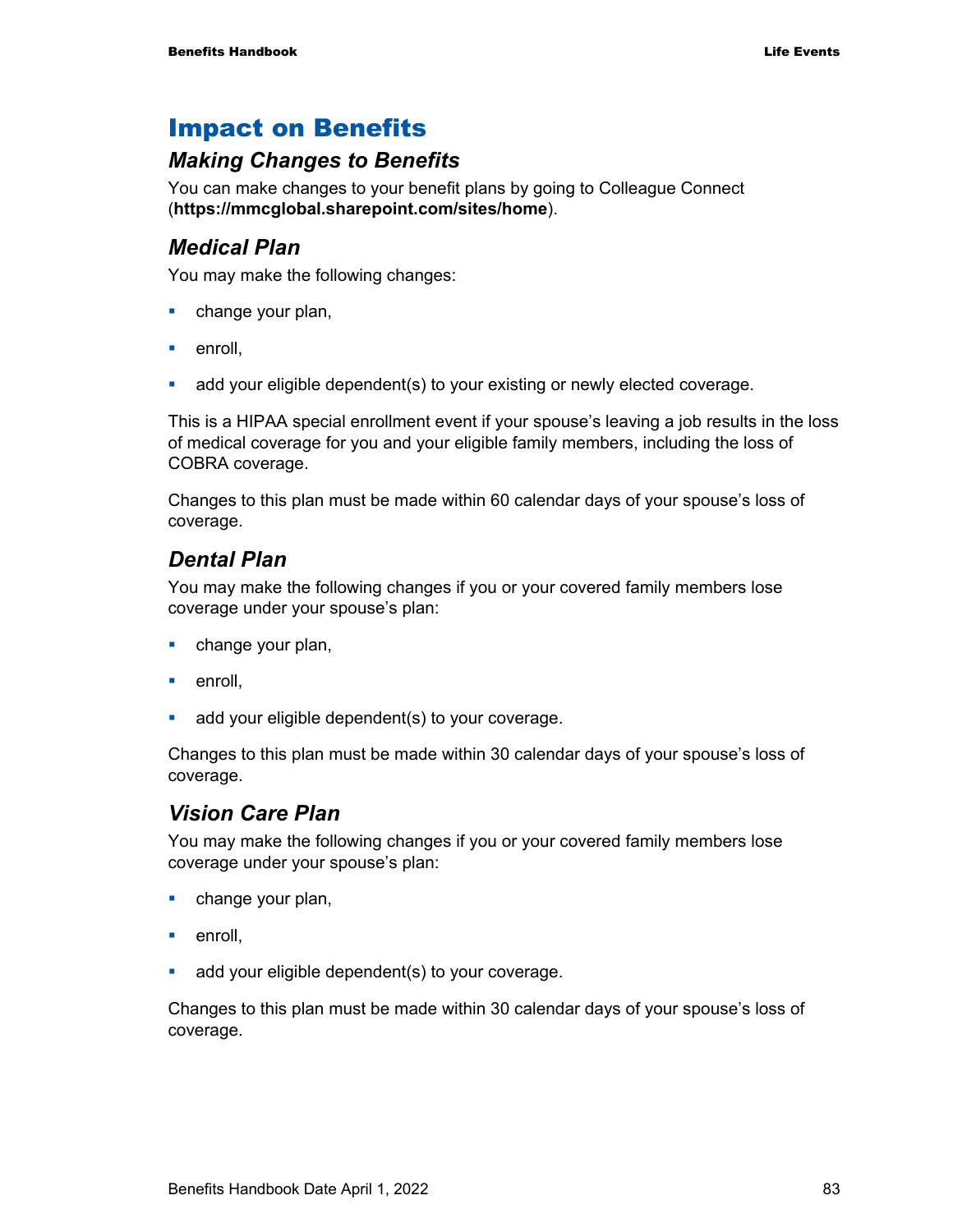## *Health Care Flexible Spending Account Plan*

You may make the following change:

**EXEDENT** increase your contribution amount for the year.

Changes to this plan must be made within 30 calendar days of your spouse's loss of coverage.

Only claims incurred on or after the effective date of the qualified family status change will be eligible for reimbursement of the increased amount.

## *Dependent Care Flexible Spending Account Plan*

You may make the following changes:

- **EXECT** enroll if your spouse is actively seeking employment, or
- **stop future contributions.**

Changes to this plan must be made within 30 calendar days of your spouse's loss of coverage.

## *Voluntary AD&D Plan*

You may also make the following changes:

**EXEDEE A** increase or decrease your level and amount of coverage.

#### *Other Insurances*

Generally, you can make changes to after-tax benefits at any time during the plan year when not tied to a qualified family status change. In some cases, Evidence of Insurability is required before coverage becomes effective. Refer to the individual benefit plan sections for further information.

## *Legal Assistance Plan*

Refer to the individual benefit plan section for further information, including the contact number for the Claims Administrator.

## *Identity Protection Benefit Program*

Refer to the individual benefit plan section for further information, including the contact number for the Claims Administrator.

## *Accident Insurance*

You may make the following changes:

- $e$ nroll.
- add your eligible dependent(s) to your existing or newly elected coverage.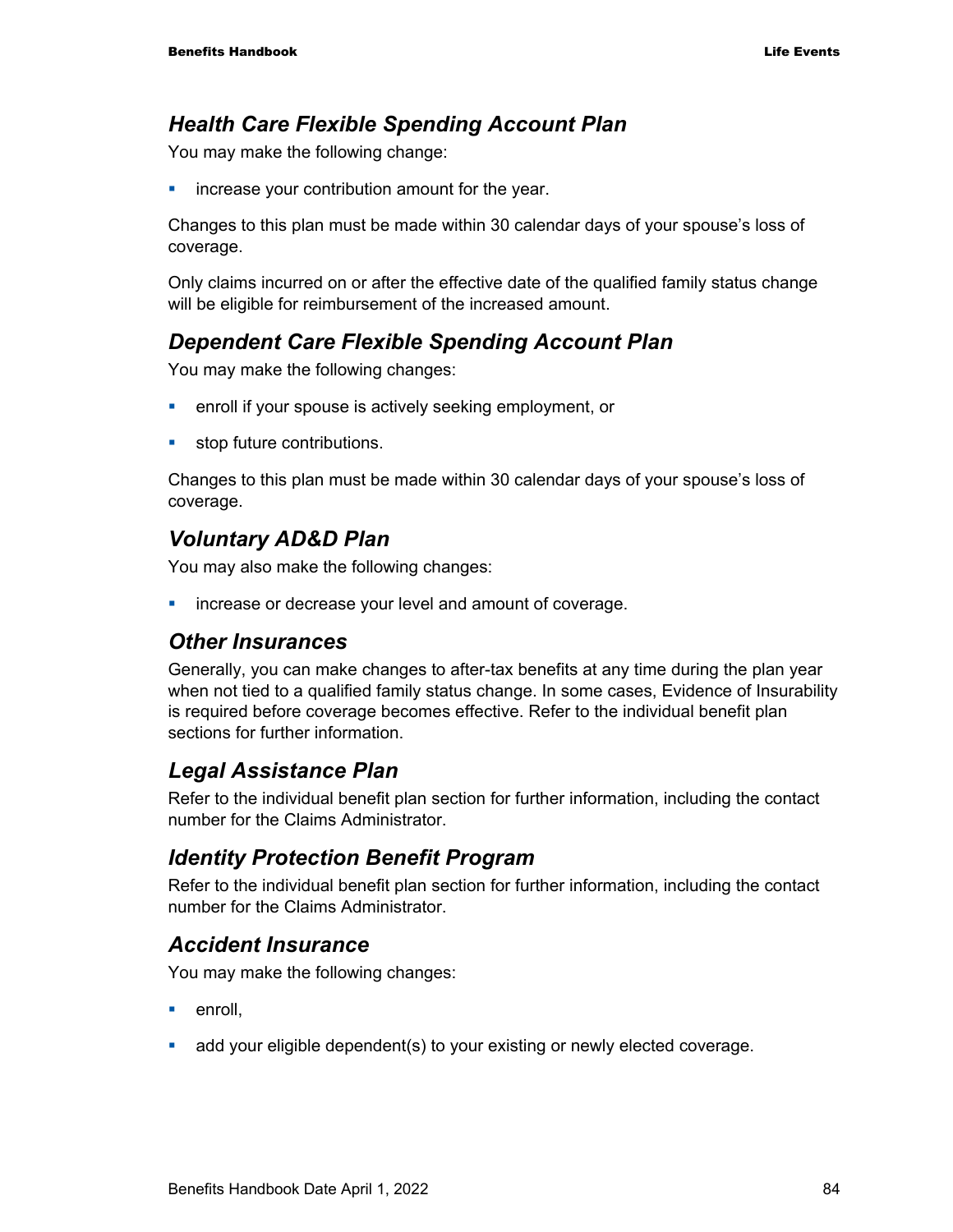Changes to this plan must be made within 30 calendar days of your spouse's loss of coverage.

### *Critical Illness*

You may make the following changes:

- $e$ nroll.
- add your eligible dependent(s) to your existing or newly elected coverage.

Changes to this plan must be made within 30 calendar days of your spouse's loss of coverage.

## *Hospital Indemnity*

You may make the following changes:

- $\blacksquare$  enroll.
- add your eligible dependent(s) to your existing or newly elected coverage.

Changes to this plan must be made within 30 calendar days of your spouse's loss of coverage.

## When to Make Changes

All changes must be made within 30 calendar days (60 calendar days for medical plan changes) of the qualified family status change date.

## *Effective Date of Change*

Your change in coverage becomes effective the day of the qualified family status change.

## Pay-related Changes

If you make changes to your benefit elections, your payroll deductions may change.

You may want to review your tax withholding elections and complete a new W-4 form if you decide to make any changes. The amount of your take-home pay may change if you make any changes to your benefits or tax withholding elections.

## Employee Assistance Program (EAP)

With the constant demands we face each day, it can sometimes be difficult to balance our work and home lives. If you are struggling with a personal concern, crisis or even an everyday issue, the Employee Assistance Program (EAP) can be an invaluable resource. You can contact the EAP 24 hours a day, 7 days a week, at +1 800 382 3432. For online information, go to Colleague Connect (**https://mmcglobal.sharepoint .com/sites/home**). Click **Pay & Benefits** and select **Employee Assistance Plan**. The Employer ID to access the site is: **mmc**.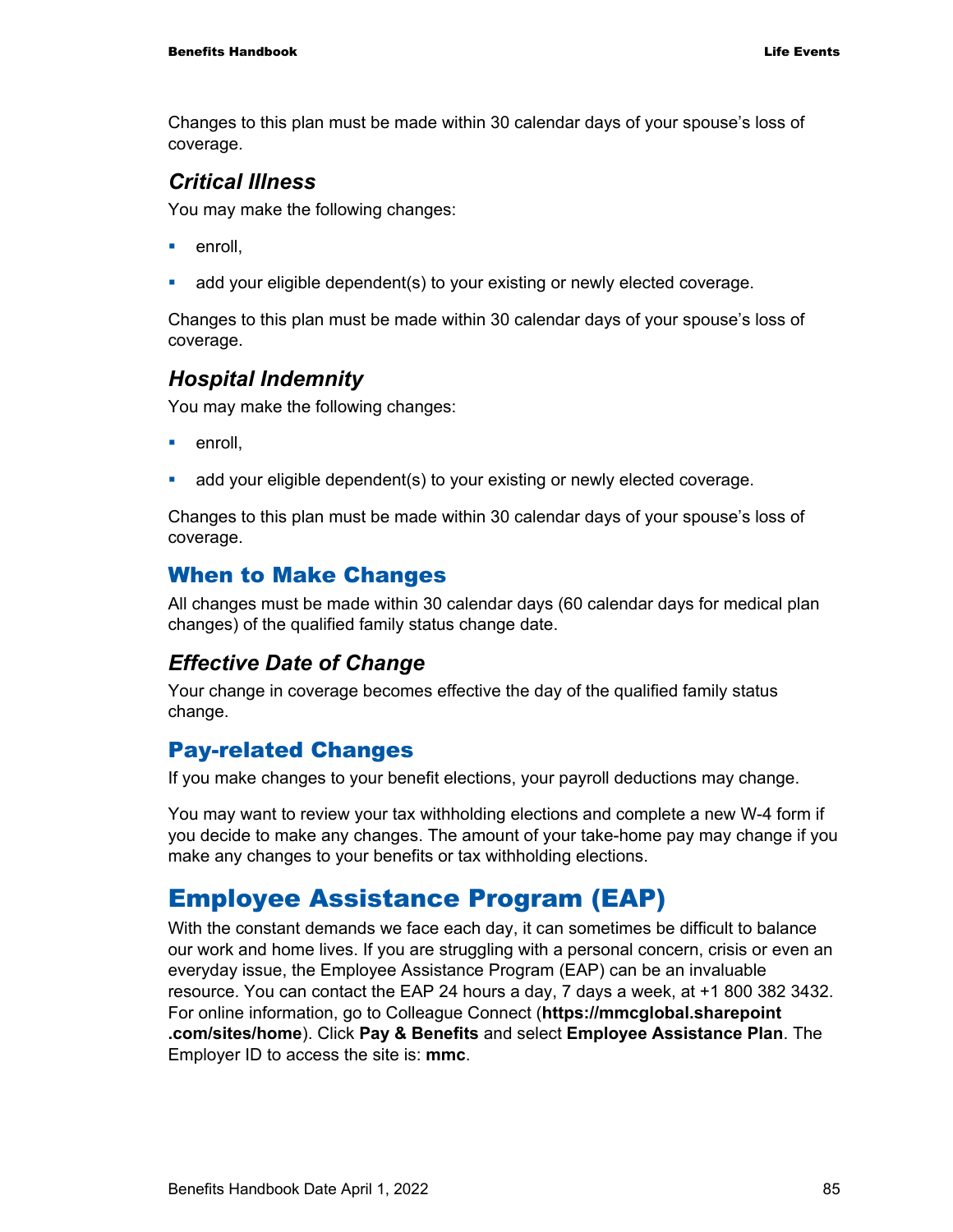## Contact

You must register the qualified family status change event and make changes to your benefit plans by going to Colleague Connect (**https://mmcglobal.sharepoint .com/sites/home**). You must make your change within 30 calendar days (60 calendar days of the qualified family status change for medical plan changes) of your spouse's loss of coverage.

# Termination of a Domestic Partnership

If you terminate your domestic partnership, you may need to review and compare the benefit plans that are available to you. On this page you will find information about benefits coverage and election changes that may be helpful to you, as an eligible employee.

## About the Event

Termination of domestic partnership is considered a family status change. This requires you to remove your domestic partner from any benefit coverage you have.

## Impact on Benefits

You must remove your domestic partner and his or her children from Company benefit coverage within 30 calendar days of your termination of domestic partnership.

## *Medical Plan*

You must make the following changes:

- **Fig. 2015** remove your ex-domestic partner from your coverage, and
- **Fuller** remove the children of your ex-domestic partner from your coverage.

Coverage for your ex-domestic partner and his or her children ends on the date the termination of domestic partnership is final. Your ex-domestic partner and his or her children may be eligible to continue coverage at their own expense, if your medical plan offers continuation of coverage to domestic partners and their children.

Changes to this plan must be made within 60 calendar days of your termination of domestic partnership.

## *Dental Plan*

You must make the following changes:

- **Fig. 2015** remove your ex-domestic partner from your coverage, and
- **•** remove the children of your ex-domestic partner from your coverage.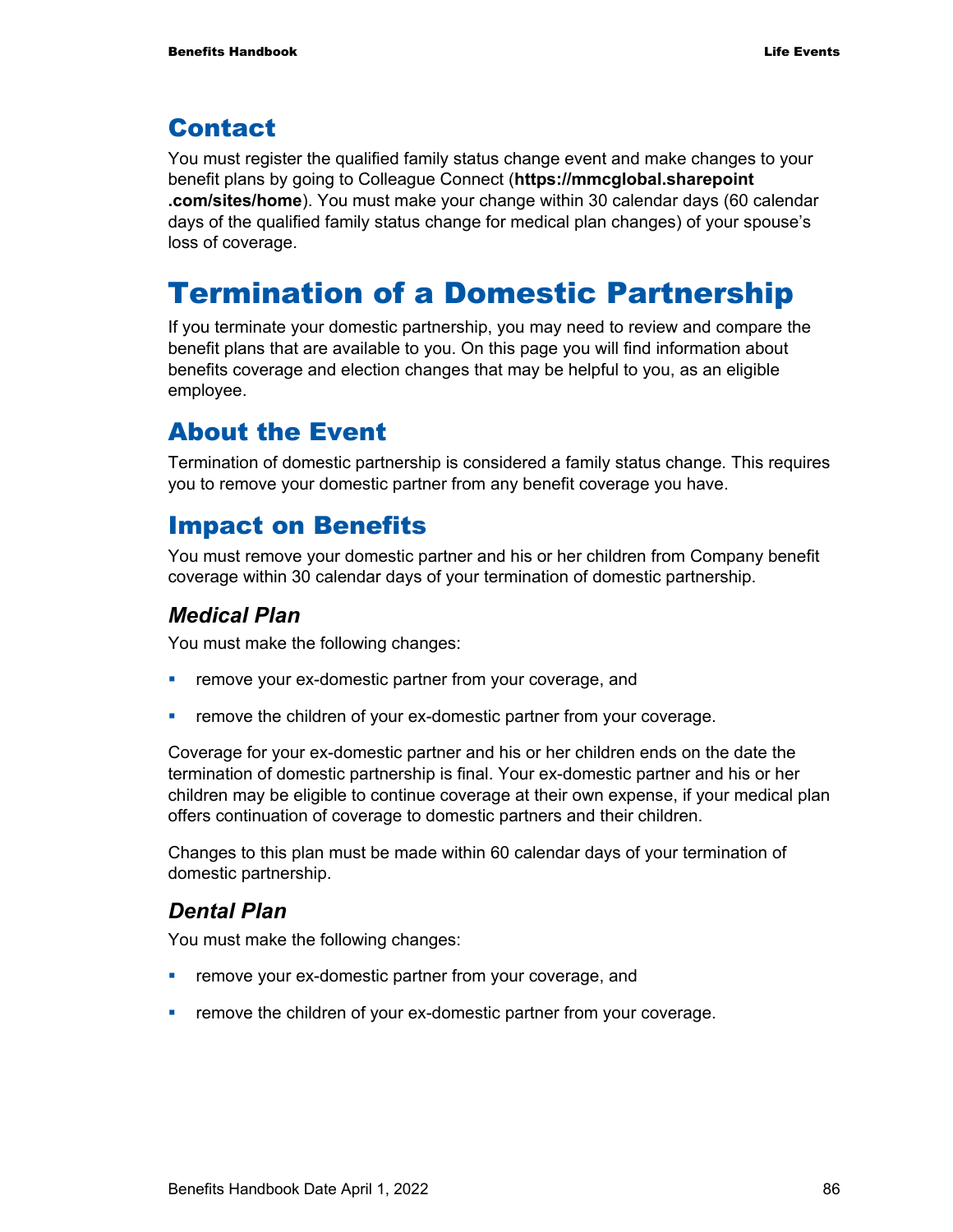Coverage for your ex-domestic partner and his or her children ends on the date the termination of domestic partnership is final. Your ex-domestic partner and his or her children may be eligible to continue coverage at their own expense.

Changes to this plan must be made within 30 calendar days of your termination of domestic partnership.

## *Vision Care Plan*

You must make the following changes:

- **F** remove your ex-domestic partner from your coverage, and
- remove the children of your ex-domestic partner from your coverage.

Coverage for your ex-domestic partner and his or her children ends on the date the termination of domestic partnership is final. Your ex-domestic partner and his or her children may be eligible to continue coverage at their own expense.

Changes to this plan must be made within 30 calendar days of your termination of domestic partnership.

## *Heath Care Flexible Spending Account Plan*

If your domestic partner once qualified as a dependent under IRC Section 152 and no longer qualifies, you may make the following changes:

 decrease your contributions as long as you do not decrease them below what has already been paid out of your account for the year.

Changes to this plan must be made within 30 calendar days of your termination of domestic partnership.

Only claims incurred on or before the effective date of the qualified family status change will be eligible for reimbursement.

## *Dependent Care Flexible Spending Account Plan*

If your domestic partner and your domestic partner's child qualified as your tax dependent under IRC Section 152 and your domestic partner's child was covered under the Dependent Care Flexible Spending Account, you may make the following changes:

- decrease your contributions as long as you do not decrease them below what has already been paid out of your account for the year, or
- **stop future contributions.**

Changes to this plan must be made within 30 calendar days of your termination of domestic partnership.

Only claims incurred on or before the effective date of the qualified family status change will be eligible for reimbursement.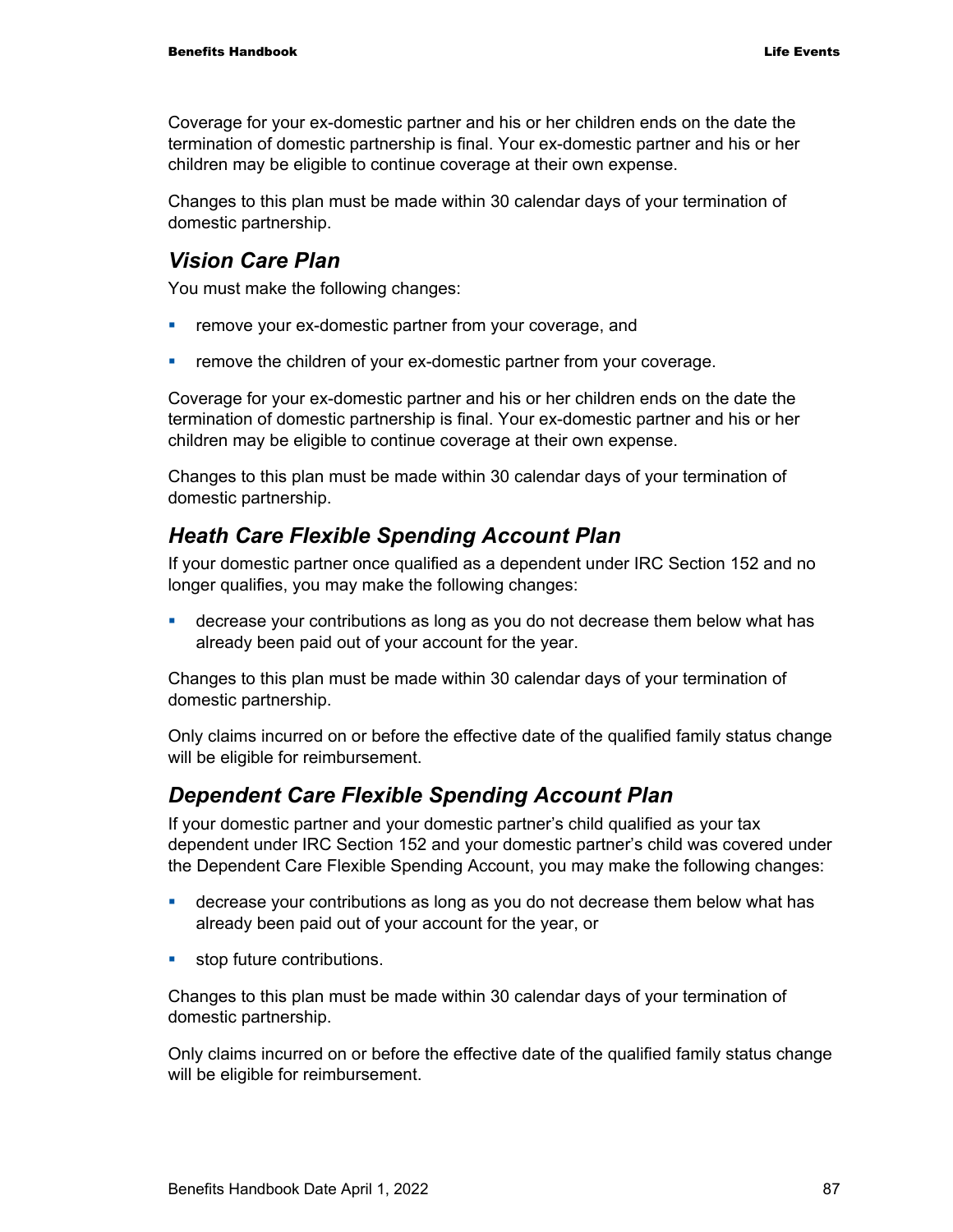## *Voluntary AD&D Plan*

You must remove your ex-domestic partner and his or her children from coverage within 30 calendar days of your termination of domestic partnership.

You may also make the following change:

**EXEDEE A** increase or decrease your level and amount of coverage.

Changes to this plan must be made within 30 calendar days of your termination of domestic partnership.

## *Group Variable Universal Life Insurance Plan*

You must make the following change:

**EXEC** cancel your domestic partner coverage.

If the children of your ex-domestic partner are no longer eligible family members, you must make the following change:

- **decrease your coverage, or**
- **Cancel your coverage**

Changes to this plan must be made within 31 calendar days of your termination of domestic partnership.

#### *Other Insurances*

Coverage will end when your domestic partner no longer meets the eligibility requirements under the terms of the applicable plan.

If your domestic partner no longer meets the eligibility requirements, you must remove your domestic partner from coverage by going to Colleague Connect (**https://mmcglobal.sharepoint.com/sites/home**).

Changes must be made within 30 calendar days of the termination of domestic partnership.

## *Legal Assistance Plan*

If your domestic partnership is terminated during the plan year, your domestic partner will automatically be removed from coverage effective from the date the domestic partnership terminates.

## *Identity Protection Benefit Program*

Coverage will end when your domestic partner no longer meets the eligibility requirements under the terms of the plan.

Changes must be made within 30 calendar days of the termination of domestic partnership.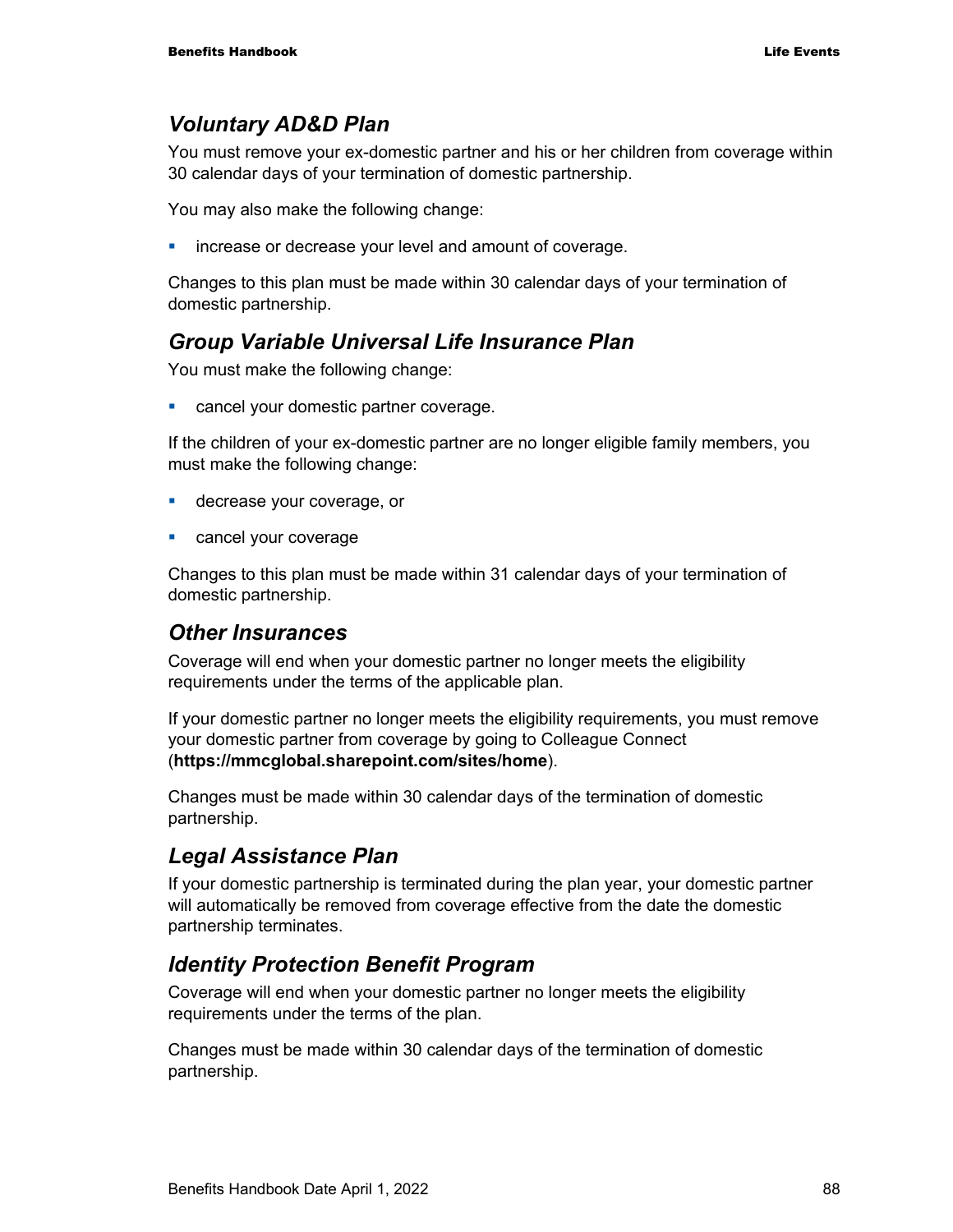#### *Accident Insurance*

You must make the following changes:

- **Fig. 2015** remove your ex-domestic partner from your coverage, and
- **F** remove the children of your ex-domestic partner from your coverage.
- Coverage for your ex-domestic partner and his or her children ends on the date the termination of domestic partnership is final.
- Changes must be made within 30 calendar days of the termination of domestic partnership.

#### *Critical Illness*

You must make the following changes:

- **Fig. 2** remove your ex-domestic partner from your coverage, and
- **•** remove the children of your ex-domestic partner from your coverage.
- Coverage for your ex-domestic partner and his or her children ends on the date the termination of domestic partnership is final.
- Changes must be made within 30 calendar days of the termination of domestic partnership.

#### *Hospital Indemnity*

You must make the following changes:

- **Fig. 2** remove your ex-domestic partner from your coverage, and
- **Fig. 2** remove the children of your ex-domestic partner from your coverage.
- Coverage for your ex-domestic partner and his or her children ends on the date the termination of domestic partnership is final.

Changes must be made within 30 calendar days of the termination of domestic partnership.

#### When to Make Changes

All changes must be made within 30 calendar days (60 calendar days for medical changes due to qualified family status changes) of the qualified family status change date:

- No refund of contributions will be paid for coverage beyond the date coverage should have ended.
- You will be required to repay the plan for any services your family member used while ineligible for coverage.